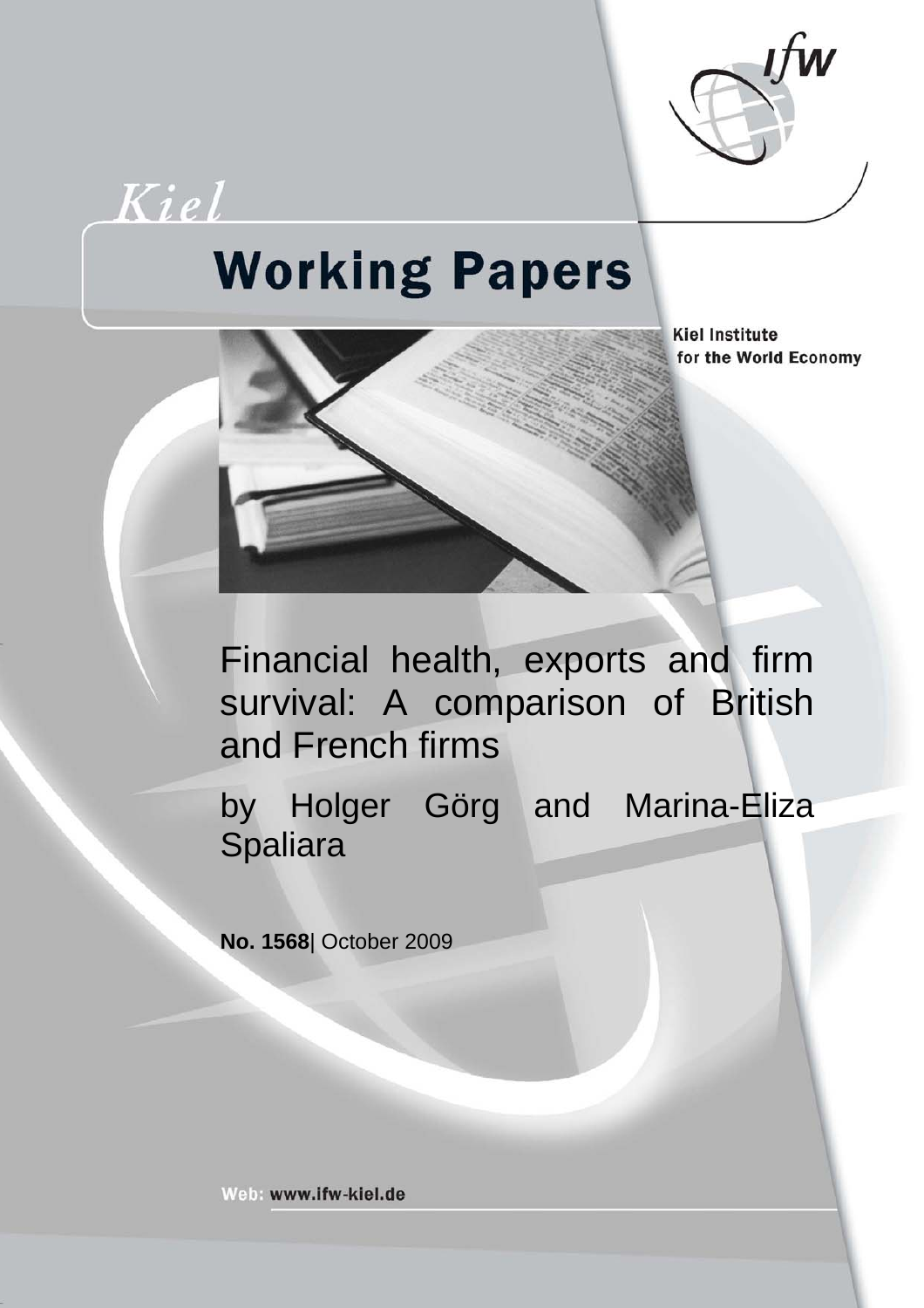Kiel Working Paper No. 1568| October 2009

#### **Financial health, exports and firm survival: A comparison of British and French firms**

Holger Görg and Marina-Eliza Spaliara

#### Abstract:

We examine the differential effects of financial status and exporting activity on the likelihood of survival for firms in the UK and France - two countries with different financial systems. We aim to answer two main questions: What is the direct impact of financial characteristics and different facets of exporting activity on the likelihood of survival? Do the sensitivities of survival incidence to financial variables vary with the exporting status of firms? We find strong evidence that continuous exporters face a higher probability of survival compared to starters, continuous non-exporters and firms exiting the exporting market. Further, important sensitivities of survival prospects to financial indicators are observed for the UK firms which might be explained by the "market based" economy. Finally, a within and across countries comparison reveals that the survival of exporting groups varies substantially depending on firms' financial status, the financial system and the prolonged participation in the export market..

Keywords: Financial health, exports, firm survival

JEL classification: F1, L2, G3

**Holger Görg**  Kiel Institute for the World Economy 24100 Kiel, Germany Telephone +49 431 8814 258 E-Mail: holger.goerg@ifw-kiel.de

#### **Marina-Eliza Spaliara**

University of Loughborough Loughborough, United Kingdom E-Mail: m.spaliara@lboro.ac.uk

\*Acknowledgements: The authors would like to thank Spiros Bougheas, Alessandra Guariglia, and seminar participants at the 2009 RES conference in Surrey, the 2009 EARIE conference in Ljubljana, the 2009 ETSG conference in Rome, the University of Patras and the Kiel Institute for the World Economy for constructive comments and suggestions. Holger Görg is also affiliated with GlobID at Aarhus School of Business and GEP Nottingham. This research was supported by the European Cooperation in Science and Technology, grant COST ISO701, STSM. Any remaining errors are our own.

*Coverphoto: uni\_com on photocase.com* 

\_\_\_\_\_\_\_\_\_\_\_\_\_\_\_\_\_\_\_\_\_\_\_\_\_\_\_\_\_\_\_\_\_\_\_\_

*The responsibility for the contents of the working papers rests with the author, not the Institute. Since working papers are of a preliminary nature, it may be useful to contact the author of a particular working paper about results or caveats before referring to, or quoting, a paper. Any comments on working papers should be sent directly to the author.*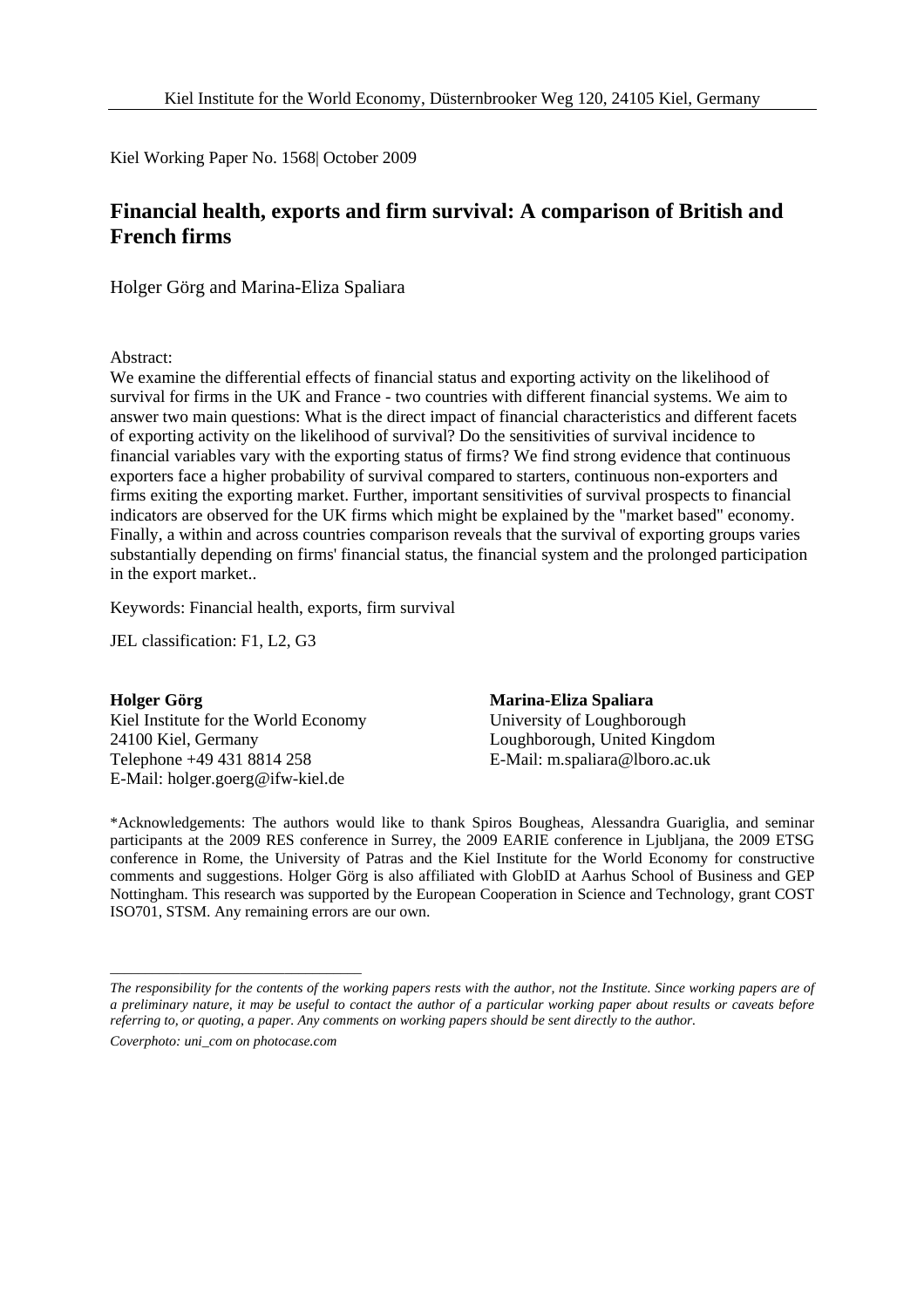# 1 Introduction

One of the most visible threats from the current financial crisis for economic performance, at least as portrayed by the media, is the closure of firms and the resulting employment losses in the economy. Drop in demand and lack of access to external finance may seriously impede firms with the result that some have to shut down. The recent debate about the efforts to ensure the survival of the European carmaker Opel is a prominent example for this.

The recent crisis highlight two important aspects that may influence firm survival: financial health and access to export markets. Financial health or, on the flip side of the coin, constraints in access to finance, is important as it has implications for investment, firm growth and survival as shown in recent theoretical and empirical work (e.g., Clementi and Hopenhayn (2006) and Bond et al. (2003)). Access to export markets is also important, as shown recently by Greenaway et al. (2008), who find empirical evidence that the exporting status of a firm is positively correlated with its probability of survival.

This paper brings together these two aspects and looks in detail at the link between financial health of a firm, export status, and firm survival. Disentangling these two effects is not only of academic interest but also highly relevant for policy, in particular, but not only, in the current economic climate. If access to finance is the sole determinant of survival, then government policy concerned with firm exit need to target financial markets and institutions. If the export status of firms matters, then government policy needs to think very carefully about any moves towards more protectionism. From an economic policy point of view, understanding firms' survival is important, as exit, survival and growth of firms are important aspects of industry dynamics, forming the competitive landscape in an economy.

We analyse this issue modelling empirically the determinants of firm survival using firm level panel data for the United Kingdom and France.<sup>1</sup> This allows us to compare the performance of firms in these two countries with different financial systems – the UK having a more "market based" and France more "bank based" approach to company finance (Benito (2005); Bond et al. (2003); Carlin and Mayer (2000) and Rajan and Zingales (2003)). Using short term debt to total debt as a proxy for bank dependence, our data indicate that the ratio has a mean of 0.90 for France and 0.68 for the UK giving further support to the literature.

<sup>1</sup>Bridges and Guariglia (2008) examine with UK data the relationship between access to finance and firm survival, distinguishing between foreign and domestic firms and exporters and non-exporters. Musso and Schiavo (2008) use French firm level data to examine the relationship between financial constraints and survival. We expand on their analysis using more up-to-date data for the UK and France, distinguishing the UK and France using comparable firm level data, and examining different aspects of the exporting status (starters, stoppers, continuers). Another related paper for the UK is by Disney et al. (2003). They analyse determinants of establishment exit but do not consider finance or export status.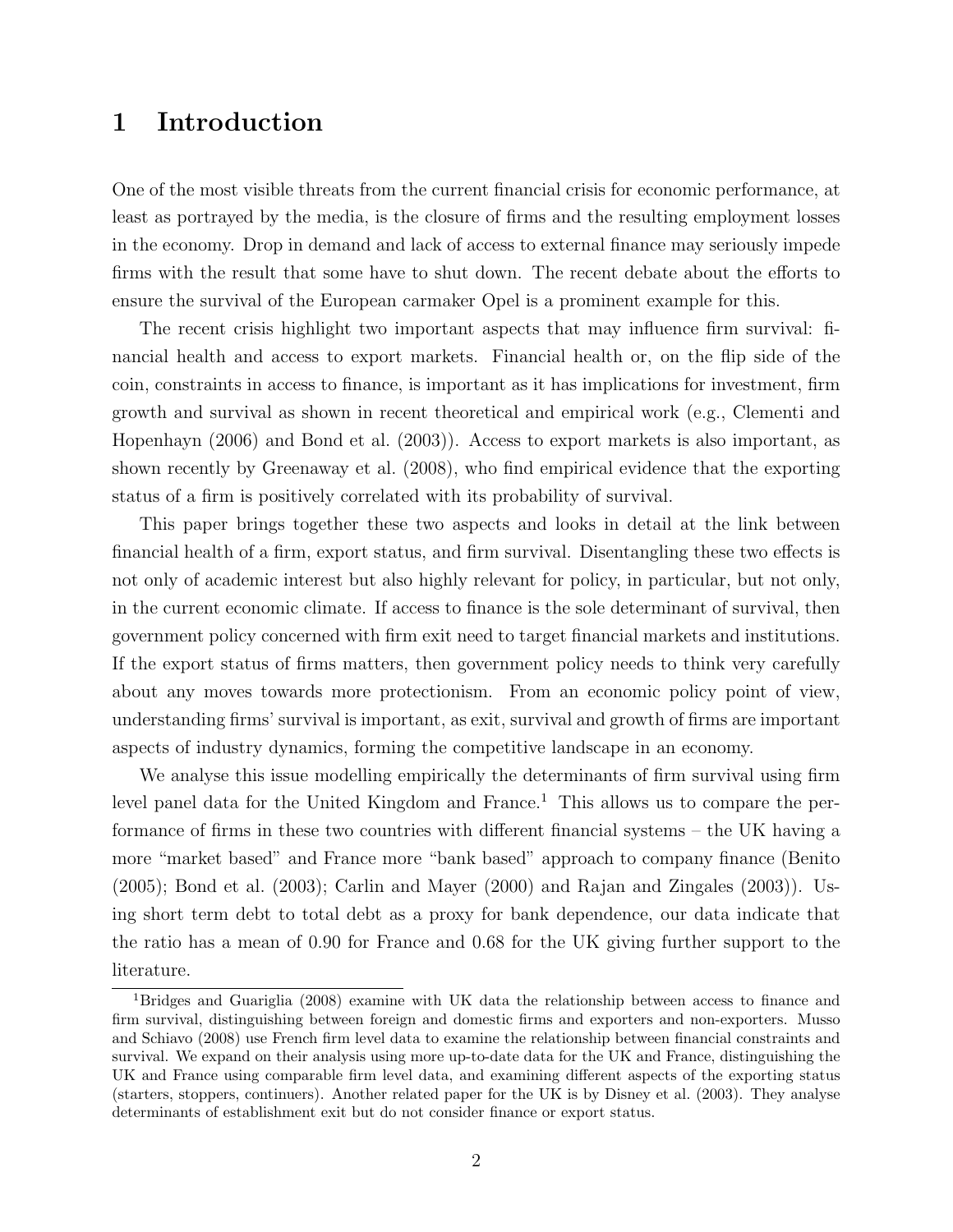We might expect that financial variables play a different role for firms' survival in the "market based" UK, than in "bank based" France. Specifically, financial variables may be less important in the "bank based" system, as banks provide effectively a monitoring process by acquiring information about firms and managers. On a different point, the choice of the two countries is also motivated by the fact that the UK and France are two of the largest exporters in Europe and thus it is interesting to look at the nexus between exporting, finance and firm survival.<sup>2</sup> In our dataset 67% of French firms export their products whilst 44% of the UK firms are exporters.<sup>3</sup>

We employ Amadeus, a rich firm-level dataset which is particularly suited to our work because it provides detailed financial information for the two countries that we use to calculate a number of indicators that proxy for the financial health of firms. Amadeus is complemented by the Zephyr database which is used to identify firms that are mistakenly coded as 'dead' in the former data due to mergers and acquisitions. We look in detail at the export status of a firm, in particular whether a firm is an export starter, exiter, continuous exporter or continuous non-exporter. According to Chaney (2005) being an exporter provides a signal that the firm is wealthy and liquid enough to pay the sunk cost to enter the foreign market.<sup>4</sup> Nevertheless, Greenaway et al. (2007) argue that continuous exporters enjoy better financial health compared to export starters in the UK. Therefore, it is not clear whether all exporters face similar survival prospects, and whether the link between financial health and survival is the same for different types of exporters.

Hence, an important aim of the study is to look at interactions between financial health and exporting status. We intend to assess whether the response to financial indicators varies with the exporting status of firms, in order to examine whether access to finance is less (or more) important for the survival of exporters than for other firms. According to Blalock et al. (2008), Bridges and Guariglia (2008) and Desai and Forbes (2008) global engagement improves firms' performance by shielding them from financial constraints. But how

<sup>4</sup>Manova (2008) expands on this paper by showing how financial constraints matter for countries' export patterns, using a heterogeneous firm type model.

<sup>2</sup>According to the statistics presented by Mayer and Ottaviano (2007), France and the UK are the second and the third biggest European exporters. Germany is the top exporter but due to lack of exporting data in the Amadeus database we have been unable to include it in this study.

<sup>3</sup>These preliminary statistics are in line with Bellone et al. (2008) and Mayer and Ottaviano (2007) who show that French exporters are 62% and 65% respectively. A common characteristic of our dataset (Amadeus) and their French data is that not only small and medium sized firms are included in our sample but also large that are more likely to export. On the contrary, Eaton et al. (2004) show that only 21% of the manufacturing firms export their output. An explanation is that their French data are nearly comprehensive and contain many more small firms who are less likely to export. As for our UK sample the percentage of the exporting firms is higher compared to Mayer and Ottaviano (2007) and lower compared to Greenaway et al. (2007). Both papers employ the Fame data with the former to find that 28% of the UK firms to export their products and the latter 62%.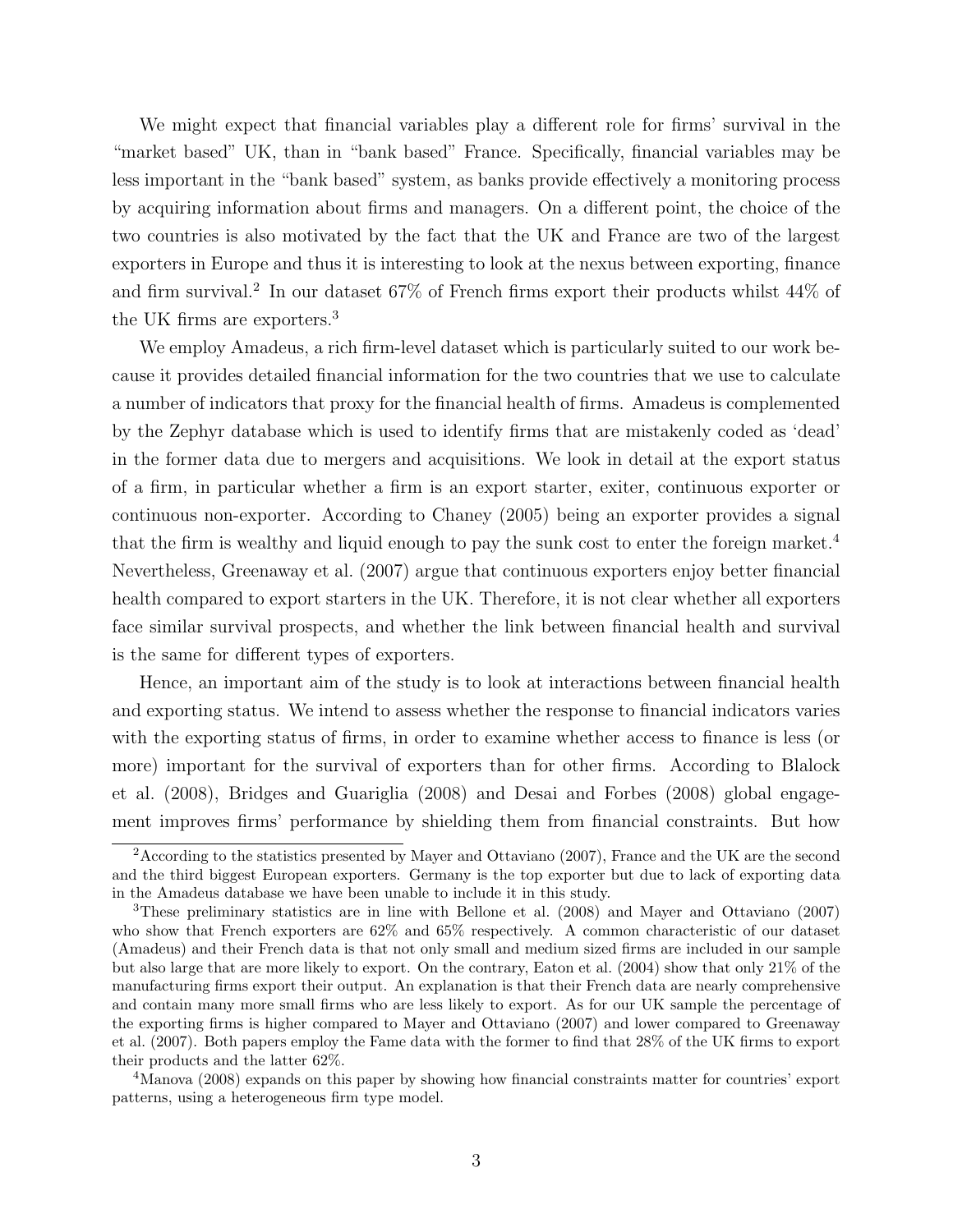do export starters and exiters cope with the sunk cost payment compared with continuous exporters and non-exporters? Does established reputation by continuous exporting improve their probability of survival? We expect to find that financial indicators have a differential impact on particular classes of exporting firms' likelihood of failure.

We find that both access to finance and export status matter for firm survival. Our results suggest that continuous exporters face significantly higher survival prospects compared to starters, continuous non-exporters and exiters and this might be due to their good financial health and established reputation. Equally important is the finding that the "market based" UK firms exhibit greater sensitivities of their survival probabilities to cash-flow and profits terms in contrast to the "bank based" French firms. We also show that there are important interactions between financial characteristics and different aspects of exporting activity. Our results are robust to changes in specifications, to allowing for endogeneity of regressors in an instrumental variables set-up and to estimating discrete time proportional hazard models that are used in firm failure studies.

The rest of the paper is organised as follows. In Section two we present the empirical methodology and introduce the variables to be used in the econometric analysis. Section three describes the data and provides some descriptive statistics. Section four presents the estimation results. Section five reports the robustness checks. Section six concludes the paper.

#### 2 Econometric Methodology

In this study we model the effects of financial variables and exporting activity on the probability of firm survival. In line with the literature (e.g., Greenaway et al. (2008) and Zingales (1998)) we start with a probit model, which can be used to provide an estimate of the firm's survival prospects based on a range of relevant variables.

We assume that there is an underlying response variable,  $y_{it}^*$ , the probability of failure as a function of the vector of determinants of failure,  $X_{it}$ . This is defined by the regression relationship, with slope parameters given by the vector  $\beta$  and a normally distributed error term  $\epsilon_{it}$  :

$$
y_{it}^* = \mathbf{X}_{it} \boldsymbol{\beta} + \epsilon_{it} \tag{2.1}
$$

In practice,  $y_{it}^*$  is unobservable, and what we observe is a dummy variable  $y_i$  defined by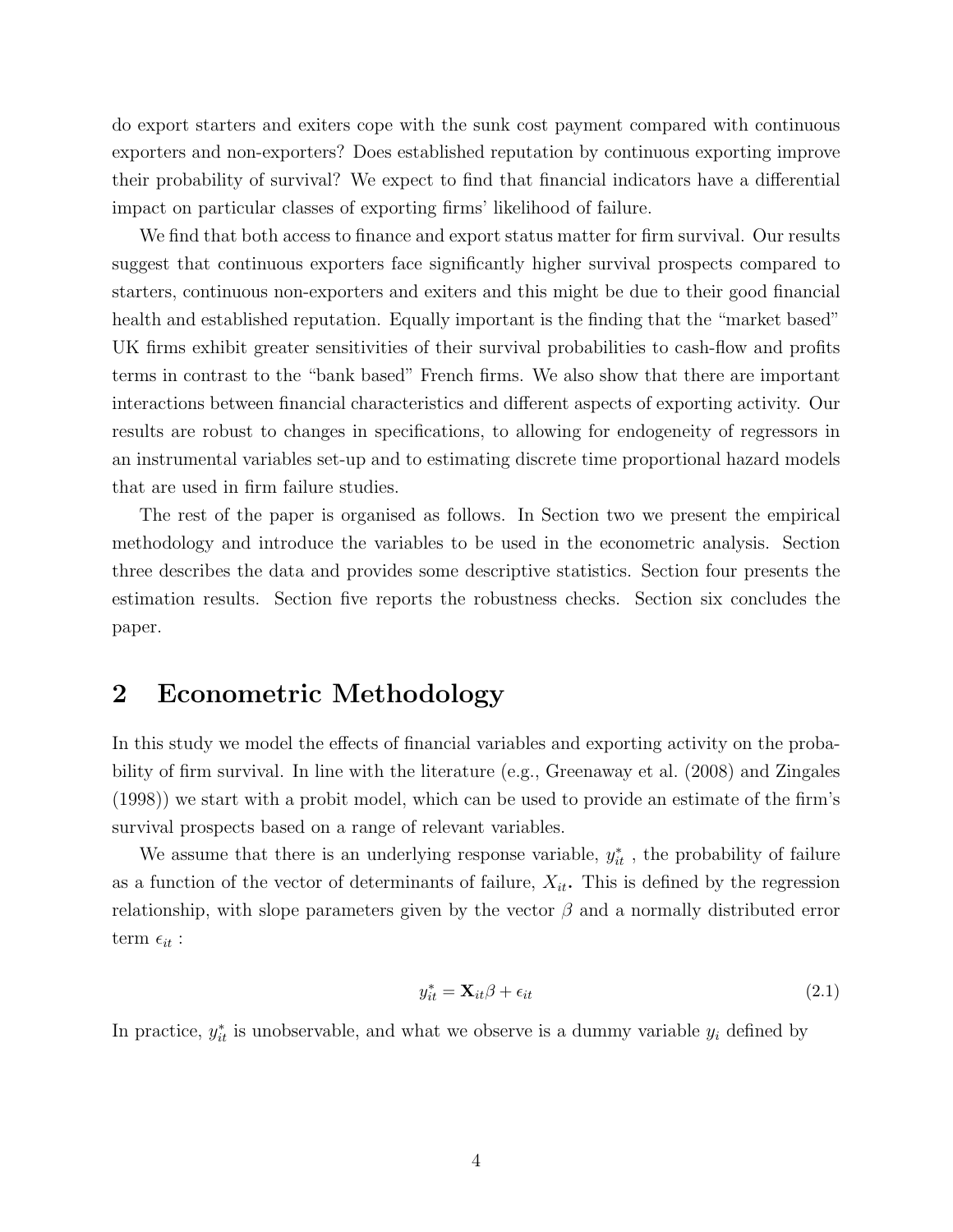$$
y_i = \begin{cases} 1 & \text{if firm fails (die) at any time in the sample period, } y_i = \mathbf{1}(y_i^* > 0) \\ 0 & \text{if the firm does not fail.} \end{cases}
$$
 (2.2)

Our empirical specifications are motivated by the theoretical model by Clementi and Hopenhayn (2006) in which they generate a role for capital structure and create a repeated moral hazard model (i.e the Modigliani-Miller proposition does not hold). Their model predicts that the failure rate decreases with size and age and the conditional probability of survival increases with the value of the firm's equity.<sup>5</sup>

Based on this model and related empirical work, we include among the explanatory variables size and the age of the firm (Audretsch and Mahmood (1995); Geroski (1995) and Dunne et al. (1988)). Hence, we introduce size  $(SIZE)$  measured as the logarithm of firm's i real sales at time  $t<sup>6</sup>$  Small firms may face higher restrictions on capital markets leading to a higher risk of insolvency and illiquidity and consequently a higher risk of failure compared to their counterparts. We also incorporate its square  $(SIZE^2)$  to allow for non-linearities. Furthermore, we include a variable defined as the current age  $(AGE)$  of firm i at time t. New entrants face a greater risk of failure compared to older firms because of the 'liability of newness' effect, which might be explained by noisy selection models (Jovanovic (1982)). In line with the theory, a large number of empirical papers have shown that younger firms are more likely to fail (e.g., Audretsch and Mahmood (1995); Disney et al. (2003) and Mata and Portugal (1994)). Thus, we should expect the age of the firm to be positively related with the probability of survival.

To incorporate a role for finance in the survival model, as suggested by Clementi and Hopenhayn (2006), we include four variables which capture various aspects of the financial health of a firm. The first is the profitability ratio (*PROFITABILITY*) defined as the ratio of firm's profits before interests and tax to its total assets. Following Bridges and Guariglia (2008) and Bunn and Redwood (2003) we anticipate a positive relationship between profitability and the likelihood of survival.

Leverage  $(LEVERAGE)$  is measured as the firm's short-term debt to assets ratio. A high leverage ratio is associated with a worse balance sheet situation, which would increase moral hazard and adverse selection problems, and lead to the inability of firms to obtain external finance at a reasonable cost. Bridges and Guariglia (2008) and Zingales (1998)

<sup>&</sup>lt;sup>5</sup>The theoretical frameworks on survival introduced by Hopehayn (1992) and Jovanovic (1982), produce similar results, without relying on moral hazard.

<sup>6</sup>However, Audretsch et al. (1999b,a) and Wagner (1994) find no clear-cut nexus between size and the probability of survival. To check the robustness of our results we use two alternative measures of size such as the number of employees and real total assets. Our results remain largely unaffected.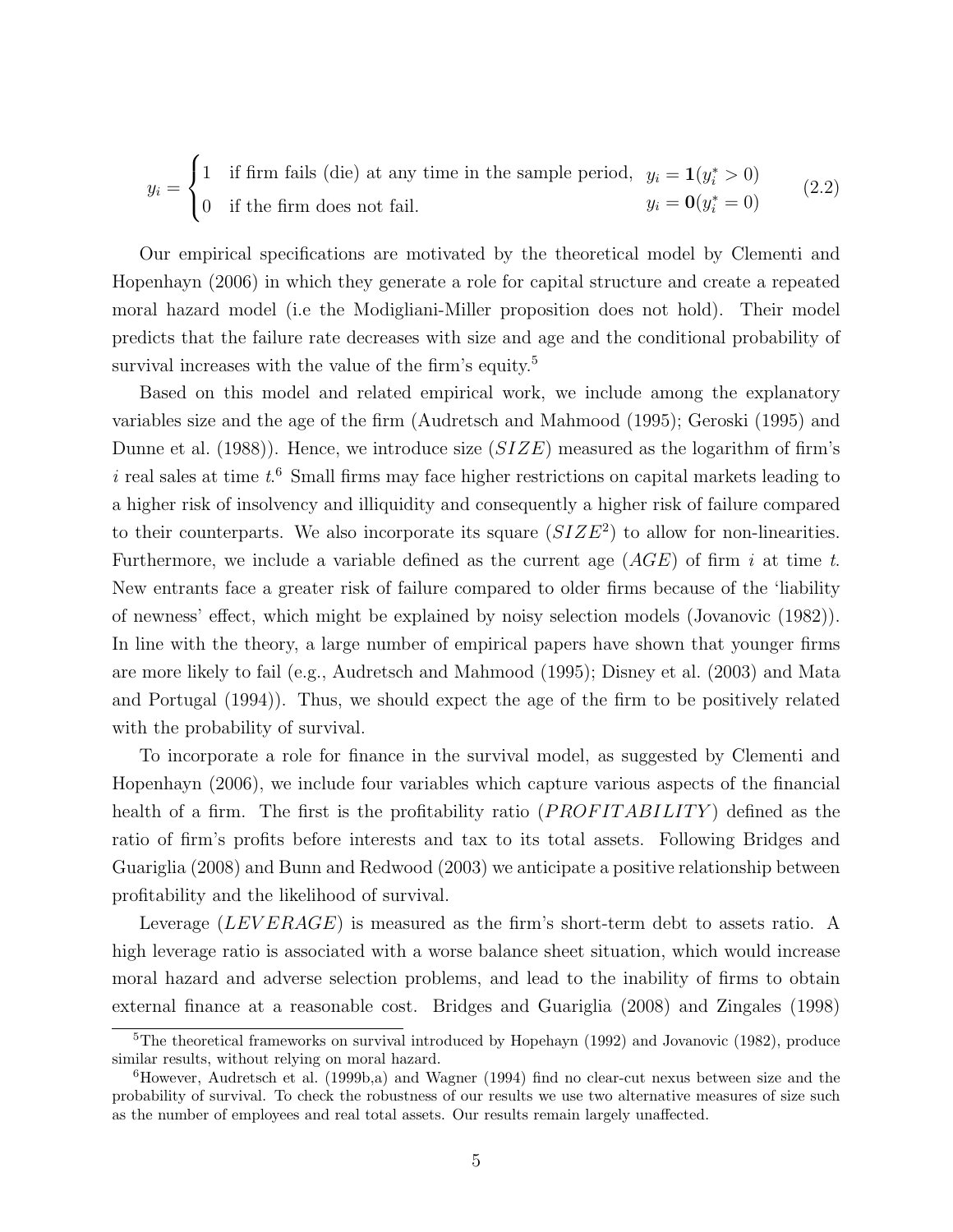argue that higher leverage results in higher failure probabilities. Should this effect prevail, one would expect a negative relationship between leverage and the probability of survival. Yet, some authors argue that the probability for external finance increases for firms with high leverage (see Dennis and Mihov (2003)). A high rate of leverage can be seen as an indicator of a good credit standing and high borrowing capacity of firms. One would therefore expect a positive relationship between leverage and the probability of survival. In any case, we expect financial leverage to significantly affect the firm's probability of survival.

As an additional financial indicator we use the coverage ratio  $(COVERAGE)$ , or cash flow on interest payments, which measures the extent to which cash flow is sufficient to pay for financial costs and is therefore related to credit worthiness. Coverage ratio has been used in earlier studies (see Gertler and Gilchrist (1994) and Guariglia (1999)), as a measure of the balance sheet strength. The higher the coverage ratio the stronger the balance sheet is. We expect to find a positive impact of coverage on survival prospects.

We also include solvency (*SOLVENCY*) (shareholder's funds/total assets), which is an indicator of the liquid assets of the firm. Low solvency indicates the need to raise funds due to low shareholder's equity (Mateut et al. (2006)). Evidence provided by Farinha and Santos (2002) give further support to the idea that less liquid firms show greater demand for external funds compared to more liquid firms which have substantial internal sources. We expect to find that more solvent firms face a lower likelihood of failure.

Last but not least, we include a set of dummy variables to examine the impact of exporting activity on the likelihood of survival. As in Greenaway et al. (2008), we first make the distinction between exporters and non-exporters by creating the dummy  $Export_{it}$  to be equal to 1 if firm i reports a positive amount of exports in year  $t$ .<sup>7</sup> Further, we split firms into export starters, exiters, continuous exporters and continuous non-exporters. Specifically, Starters<sub>it</sub> are those firms that exported in t, but not in t-1 and t-2, Exiters<sub>it</sub> are defined as those firms that exported in  $t-1$  and  $t-2$  but not in t. The continuous<sub>it</sub> are defined as those firms that exported in all sample years. The *continuous non – exporters*<sub>it</sub> are those firms that never exported in our sample.

Before we analyse in depth the relationship between finance, exporting status and survival, we set a baseline model to test directly how firm survival prospects are affected by simple export status, using a dummy equal to 1 if firm  $i$  exports in year  $t$ , and 0 otherwise. Hence, our baseline probit model has the following format:

<sup>7</sup>Amadeus data do not provide detailed information on exports at the product level and export destinations.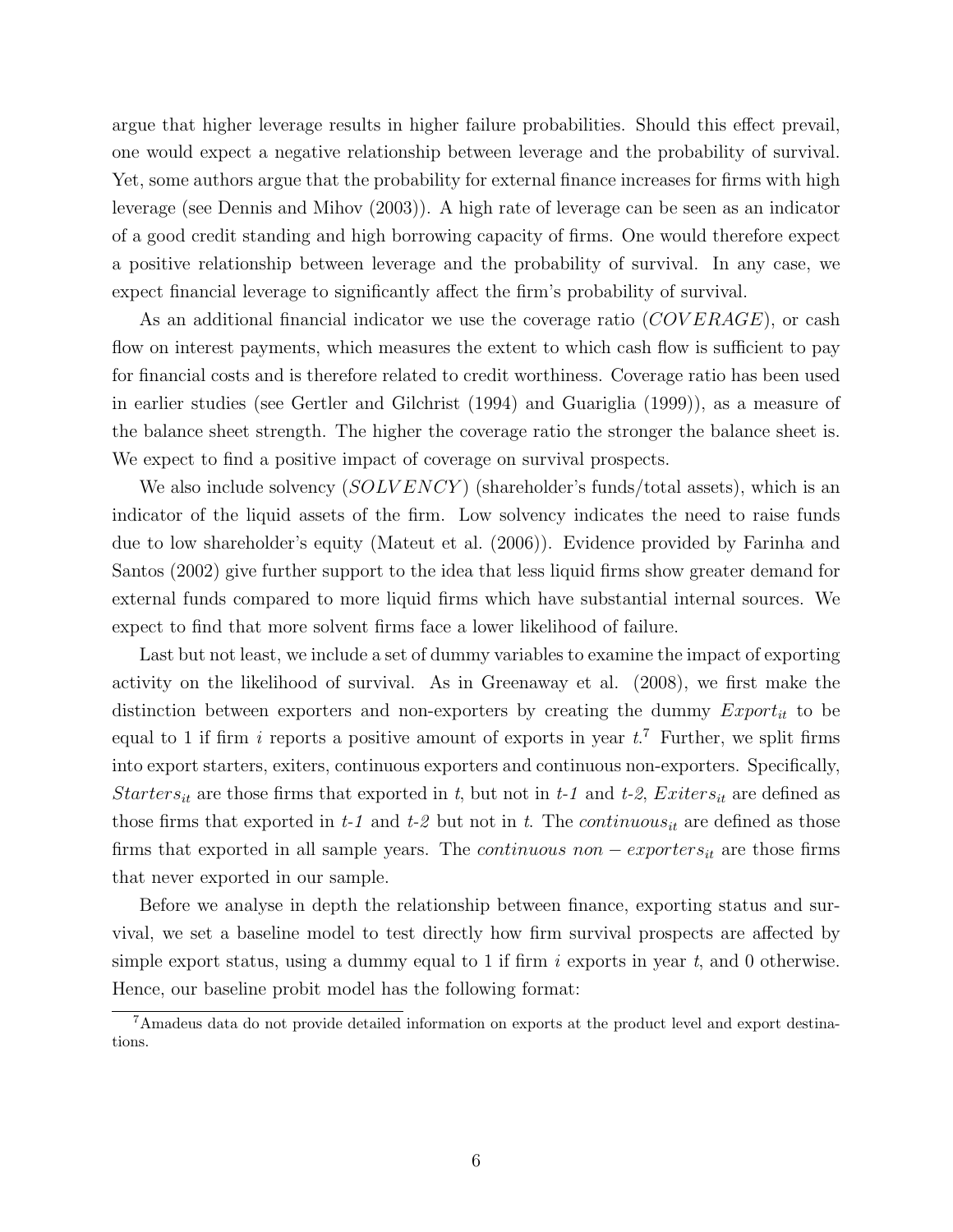$$
Pr(FAIL_{it} = 1) = F(a_0 + a_1 SIZE_{i(t-1)} + a_2 SIZE_{i(t-1)}^2 + a_3 AGE_{i(t-1)} + a_4 PROFIT_{i(t-1)} + a_5 LEVERAGE_{i(t-1)} + a_6 SOLVENCY_{i(t-1)} + a_7 COVERAGE_{i(t-1)} + a_8 EXPORT_{it} + \epsilon_{it})
$$
\n(2.3)

where FAIL is a dummy variable that equals 1 if firm  $i$  fails in year  $t$ , and 0 otherwise. We discuss the construction of the failure dummy in the next section.<sup>8</sup>  $F(.)$  denotes the standard normal distribution function. Our specification includes regressors evaluated at time  $t-1$  to mitigate potential endogeneity concerns.<sup>9</sup> In addition, our model includes a full set of time dummies accounting for common trends and business cycle effects and a full set of industry dummies (calculated at the 4-digit level) to control for fixed effects across industries.

When the different exporting status dummies are incorporated in the model, the baseline specification has the following form:

$$
Pr(FAIL_{it} = 1) = F(a_0 + a_1 SIZE_{i(t-1)} + a_2 SIZE_{i(t-1)}^2 + a_3 AGE_{i(t-1)} + a_4 PROFIT_{i(t-1)} + a_5 LEVERAGE_{i(t-1)} + a_6 SOLVENCY_{i(t-1)} + a_7 COVERAGE_{i(t-1)} + a_8 STARTERS_{it} + a_9 CONTINUOUS_{it} + a_{10} CONTINUOUS NON - EXPORTER_{it} + \epsilon_{it})
$$
(2.4)

We also aim to assess whether the response to financial characteristics varies with the exporting status of firms. To test this hypothesis we modify equation 2.4 to contain interaction terms with variables proxying for different aspects of exporting activity. Using the dummies starters, continuous, exiters and continuous non-exporters as exporting indicators  $(IND<sub>it</sub>)$ we interact these with the set of financial variables employed in the previous models.

#### 3 Data and summary statistics

To investigate the link between firms'financial shape and their survival prospects, we focus on two large European export countries, namely France and the United Kingdom. This is of particular importance considering that the financial systems in the UK and France set

<sup>8</sup>Note that we use the terms failure and survival interchangeably.

<sup>&</sup>lt;sup>9</sup> We corroborate our findings using regressors at time  $t$ . Both empirical models suggest a common story. These results are not reported for brevity, but are available upon request. We also dig deeper into endogeneity using endogenous probits in a robustness check, see section 5.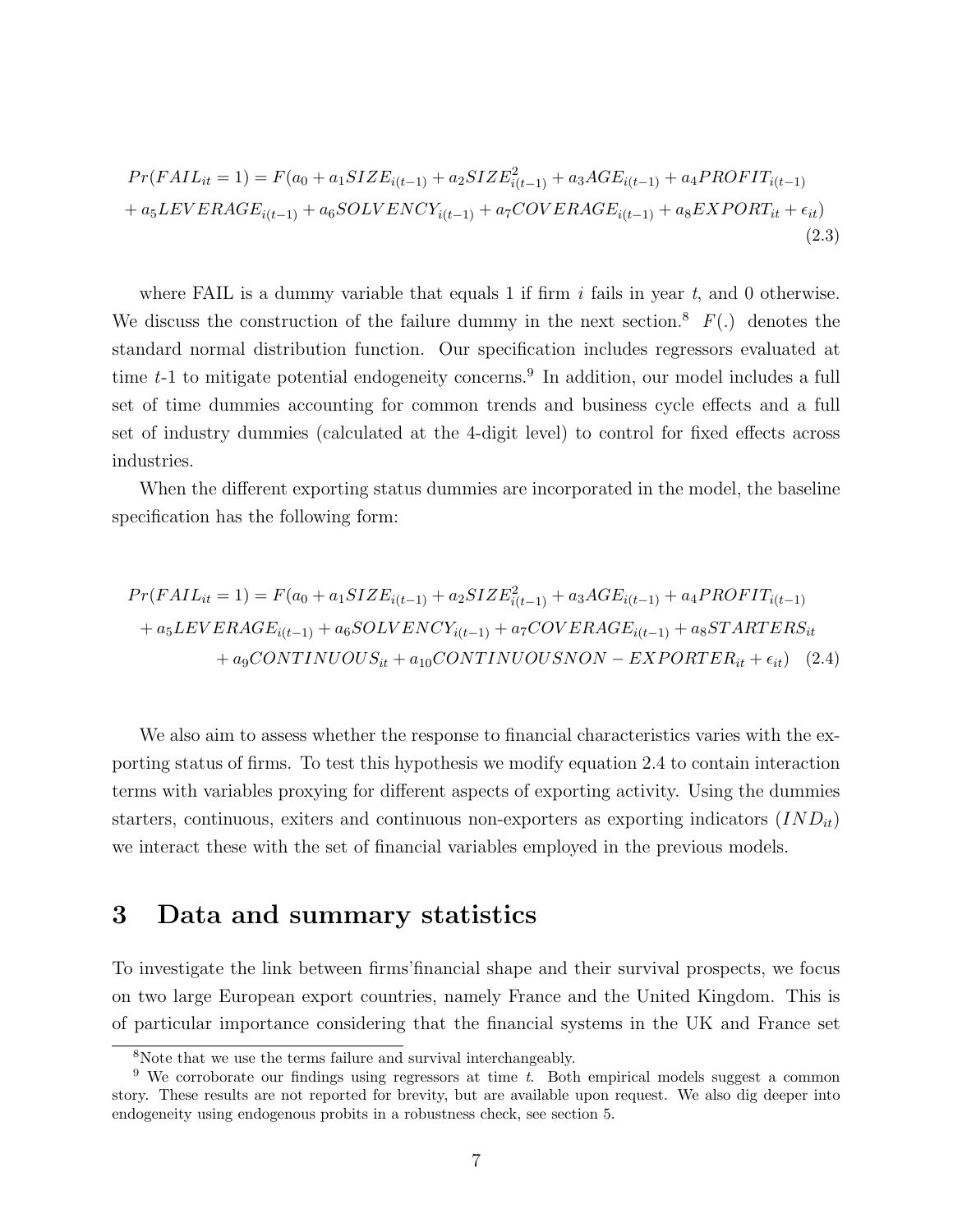different institutional frameworks for firm survival, and in particular the role of finance in this context. Thus far, a number of studies have documented heterogeneity across countries in terms of firms real activities (Benito (2005); Bond et al. (2003); Carlin and Mayer (2000) and Rajan and Zingales (2003)). In addition, along with Germany, the UK and France are the top exporters in Europe that might present variations in their likelihood of exit given their exporting status. It has to be noted though, that Germany is excluded from our sample because of the lack of exporting data in our database.

We use data from company accounts recorded in the Amadeus database and data on mergers and acquisitions from the Zephyr database, both distributed by Bureau Van Dijk. Amadeus is a pan-European financial database that includes firm-level accounting data in standardized financial format for balance sheet items, profit and loss items, and financial ratios. In addition to financial information, Amadeus also assigns companies a four-digit NACE code—the European standard of industry classification—which we use to classify firms and construct industry dummy variables. The NACE codes follow the NACE Revision 1 classification.

One important characteristic of the dataset is that it covers a large fraction of new and SME companies along with large firms across all industries.<sup>10</sup> Further, it provides information on both listed and unlisted companies. This feature of the data allows for a wide degree of variation across observations in our sample. Having such detailed financial data on two large EU exporters, the UK and France, is of particular importance for the comparison of their survival prospects given the high degree of heterogeneity across firms in the extent of their size.<sup>11</sup> Our sample is limited only to firms that operate in the manufacturing industry and we provide information on financial accounts for UK and French manufacturing firms for the years 1998-2005.<sup>12</sup>

As is common in the literature (Bridges and Guariglia (2008) and Bunn and Redwood (2003)), we define a firm as failed (dead) in a given year if its company status is that of receivership, liquidation, or dissolved. One concern with such a measure is that it may falsely classify a firm as dead if it disappears in the sample due to a takeover or merger. In order to avoid this problem we also employ the Zephyr database to identify firms that

<sup>10</sup>To be included in Amadeus companies must satisfy at least one of the following criteria: i) turnover greater than 10 million EUR; ii) number of employees greater than 150; iii) total assets greater than 10 million EUR.

<sup>11</sup>Further, in the absence of sales data for the UK firms in the Amadeus database, we rely on the FAME database -distributed by the Bureau Van Dijk- to extract information for our sample.

 $12$ Firms are allocated to one of the following nine industrial groups: food, drink and tobacco; textiles, clothing, leather and footwear; chemicals and man made fibres; other minerals and mineral products; metal and metal goods; electrical and instrument engineering; motor vehicles and parts, other transport equipment; mechanical engineering; and others (Blundell et al. (1992).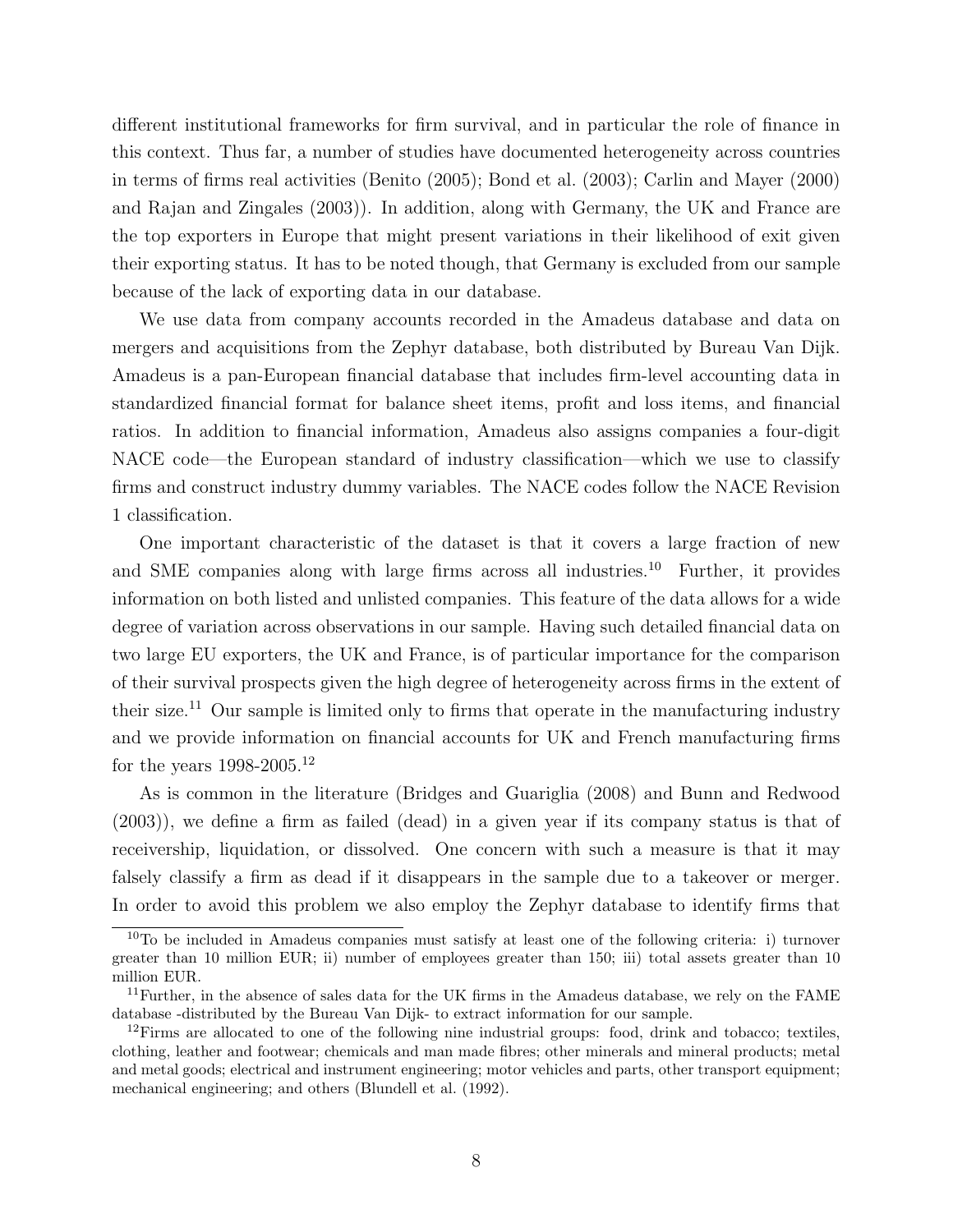merged with another firm but that are mistakenly coded as 'dead' in the Amadeus data. This ensures that our dependent variable has been accurately constructed to capture firms that failed and did not exit the sample due to mergers and acquisitions.

In order to clean our data we apply selection criteria that are common in the literature, and exclude companies that did not have complete records on our explanatory variables, and firm-years with negative sales and profits. To control for the potential influence of outliers, we excluded observations in the 0.5 percent from the upper and the lower tails of the distribution of the regression variables. These cut-offs are aimed at eliminating extraordinary firm shocks, or coding errors. Next we delete from our sample firms that report only consolidated statements, to avoid double-counting firms and subsidiaries or operations abroad. For most firms in Amadeus, unconsolidated statements are reported and consolidated statements are provided when available. Our panel therefore has an unbalanced structure with a total of 26,698 annual observations (firm-years) on 3,569 UK firms and 35,966 observations on 4,855 French firms.

Tables 1 and 2 present descriptive statistics for the UK and French data respectively. Means and standard deviations of the main variables of interest are reported for the entire sample (column 1), for surviving firms and failed firms (columns 2 and 3). Further, the pvalues of a test for the equality of means are presented in column 4. For the UK sample, 384 out of 26,698 firm-years were recorded as failed whereas for the French sub-sample 1,516 out of 35,966. We observe that the percentage of firm failure is higher for French firms (4.2%) compared to their UK counterparts  $(1.4\%)$ .<sup>13</sup>

Looking at the size measures (employees and sales), we observe that there appear to be no strong differences between the two groups of firms. By contrast we observe that surviving firms are in general older. Regarding the financial variables, surviving firms display higher levels of profitability, cash flow (coverage), they are more liquid (solvency) and less indebted (leverage). In most cases the differences between surviving and failed firm-years are statistically significant and show great consistency for both countries.

We now look at the export dummy which shows that the incidence of survival is higher for exporters compared to non-exporters. This is the case for both UK and France though it is significantly different only for the latter country. This suggests that being an exporter plays an important role in reducing the probability of failure for both countries and merits further investigation. Hence, we further break down exporting activity into four different aspects, namely, export starters, exiters, continuous exporters and continuous non-exporters. In the French sample we observe that survival is higher for continuous exporters and starters, and

<sup>&</sup>lt;sup>13</sup>These statistics are in line with previously reported UK evidence (see Bridges and Guariglia (2008) and Bunn and Redwood (2003)).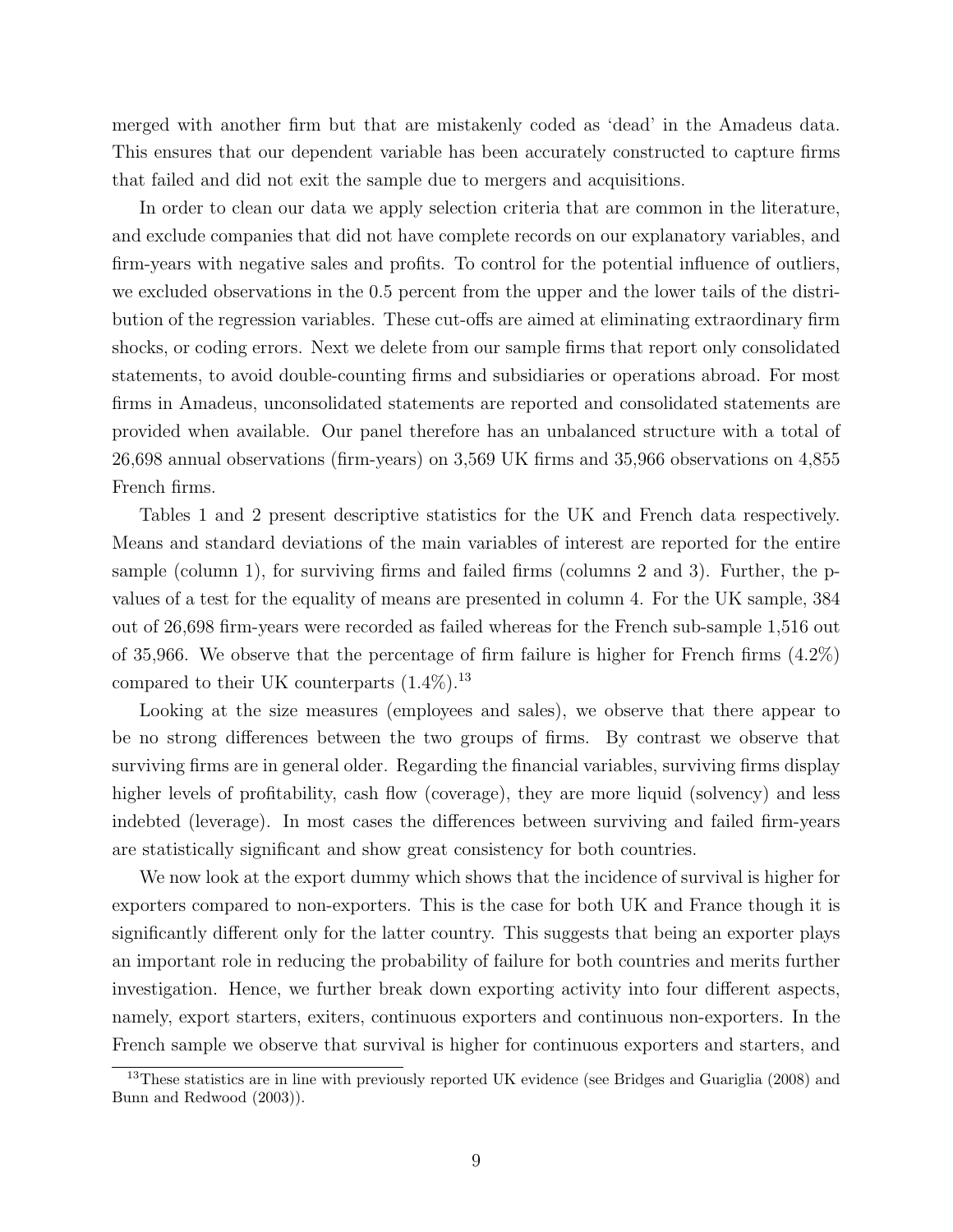lower for continuous non-exporters. In the UK sample these patters are similar, although we find statistically significant differences only for continuous exporters.

Two points can be highlighted from these preliminary statistics. First, a firm's financial health is correlated with the survival probability. Second, being engaged in exporting activity is significantly associated with better survival prospects. However, the effects of exporting may vary depending on the exporting status. We find preliminary evidence that having established a reputation in the exporting market through continuous exporting is positively associated with the probability of survival but the results are less clear for the remaining exporting categories. In the sections to follow we provide formal econometric analysis to account for the confounding effects of financial and other factors that may influence the incidence of survival.

## 4 Econometric Results

#### 4.1 Firm Survival and Exporting Activity

In this section we begin by presenting in Table 3 the estimated results of equations (2.3) and (2.4) for the UK and French sub-samples. The predicted probability of exit, evaluated at the mean of the independent variables, is 1.46% and 3.98% for the UK and France, which are close to the actual exit rates reported in the summary statistics. To provide some interpretation of the estimated coefficients in columns 1 to 4, we also report the marginal changes, evaluated at the sample means for each variable, in the Appendix.

Estimations based on equation (2.3) are presented in columns 1 and 2. The results suggest that there is a non-linear relationship between firm size and probability of failure.<sup>14</sup> Firm age returns negative coefficients but with a significant impact on failure only for the UK group of firms. This finding is in line with previous theoretical and empirical evidence which show that younger firms are more likely to fail (e.g., Audretsch and Mahmood (1995) and Jovanovic (1982)).

Turning to the role of financial variables on the likelihood of survival we see some differences between British and French firms. We observe that an increase in profitability lowers the likelihood of failure in both the UK and France. This result is consistent with previ-

<sup>14</sup>Based on the marginal changes, we can calculate the turning points, which are around 156 and 809 for the UK and French sample, respectively. Hence, for our data (with average size of well over 400 and 500 in the UK and France, respectively) the probability of survival is positive for the average sized firm in the UK and negative in France. We do not find clear positive associations between size and survival probably because our data set does not include very small firms, which generally show the highest incidence of exit. However, some previous papers, such as Audretsch et al. (1999b,a) and Wagner (1994) also find no clear-cut nexus between size and probability of survival.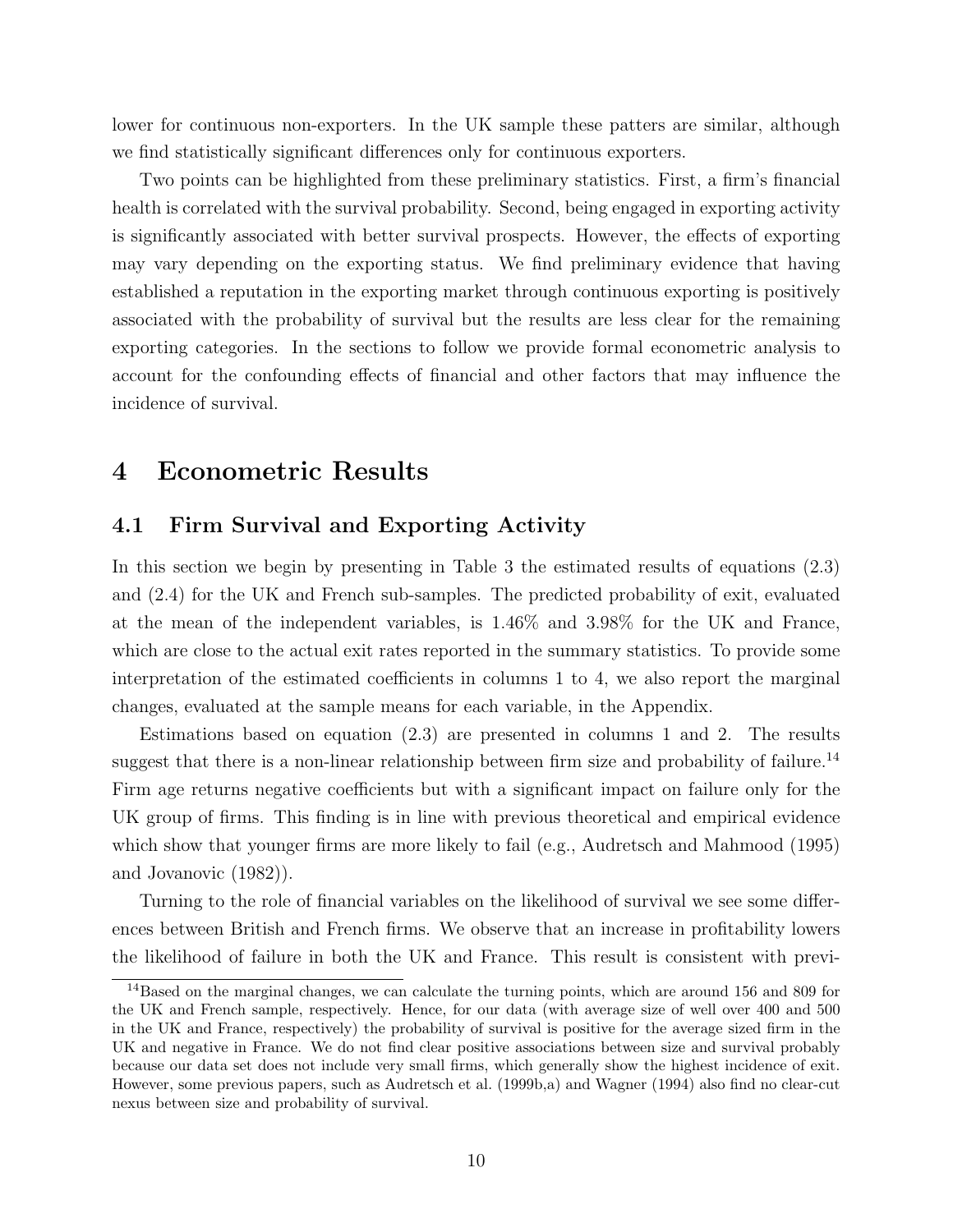ous findings that more profitable firms are less likely to fail (Bridges and Guariglia (2008) and Bunn and Redwood (2003)). However, marginal changes evaluated at the mean of the independent variables show that increasing profitability by one percent from the mean is associated with increases in survival by 6.620% for the UK sample and by 1.818% for their French counterparts. This implies a reduction in the predicted exit probability by 46% for the French sample (1.818 / 3.98), while the result for the UK is more difficult to interpret, given that the predicted failure probability is at 1.46%. However, as shown in the summary statistics, mean profitability for all firms is very high, and substantially higher than for failed firms. This, combined with the very low failure rate we observe in our data, suggests that further increases in profitability above the mean imply substantial improvements in survival prospects, and are only observed for firms that do not exit.

Be that as it may, our results clearly show that the impact of profitability on survival is much higher for the UK than for French firms. The stronger reliance on profits for UK firms is consistent with the findings by Benito (2005) and Bond et al. (2003) that financial constraints may be more severe in "market based" than in "bank based" financial systems. In the "market based" systems, firms need high profits in order to signal to potential lenders that they are able to repay debts.

As regards other financial variables, firms with high levels of leverage are expected to face higher probabilities of failure compared to those with low leverage. Yet, even though the coefficients on leverage attract the expected positive sign, their impact on failure is insignificant for both countries. By contrast, the coefficients on solvency show that liquidity affects negatively the likelihood of failure. This is in line with expectations since evidence presented by other studies (Farinha and Santos (2002) and Mateut et al. (2006)) show that solvency has a strong impact on firms' real decisions. Again, we find that there are differences in the magnitude of the relationship between the UK and France.

The coefficient on coverage is significant and carries the expected negative sign only for the UK sub-sample. Coverage has been used in the literature (Gertler and Gilchrist (1994) and Guariglia (1999)) as a measure of the balance sheet strength. Firms that are able to repay debts by using their cash flow, are more creditworthy and, hence, are expected to achieve higher probability of survival. This appears more important in the "market based" than in the "bank based" system, consistent with previous findings by Benito (2005) and Bond et al. (2003) that cash flow and profits terms are more important for firm investment in the UK than in other continental European countries.

Finally, the results on the export dummy (equal to one if firms export), are in line with previous findings in the literature (Bridges and Guariglia (2008) and Greenaway et al. (2008)) that exporting firms have higher probabilities of survival. However, we observe an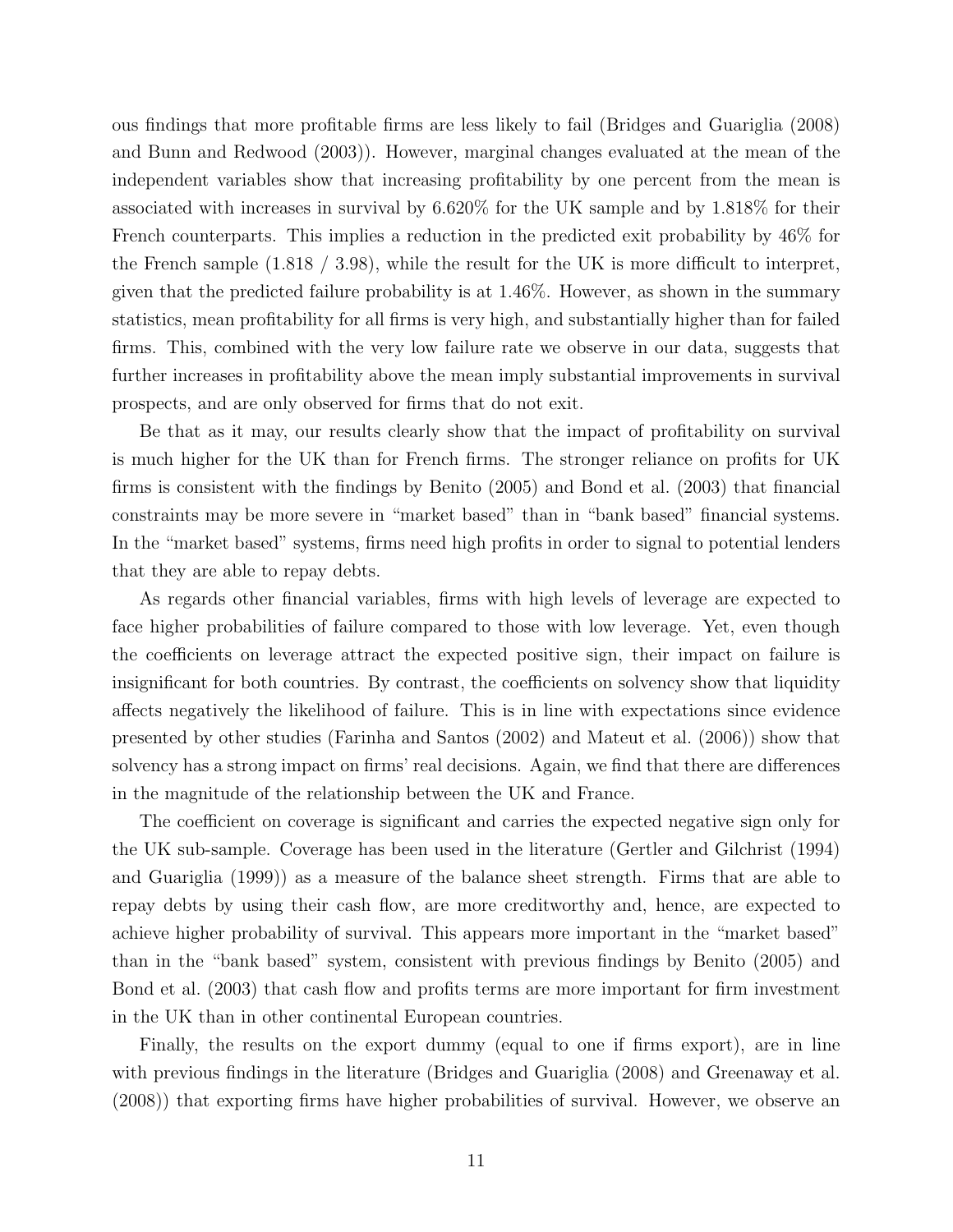insignificant effect of the dummy on survival for the UK sample, conditional on all other covariates. By contrast, marginal changes show that the change in likelihood of failure associated with a change in the dummy from 0 to 1 is 1.492% for French firms. This implies a reduction in the predicted probability of exit by roughly 37%.

Next, we consider further the direct impact of exporting status on survival (columns 3 and 4). Given that our scope is to show whether there is a differential effect of the various facets of exporting activity on firms' survival probabilities, we separate exporting firms that continuously export throughout the sample period (continuous exporters) from those that start exporting their products (starters exporters). We further distinguish firms that never export (continuous non-exporters) and those that fail to continue exporting and exit the exporting market (export exiters). The latter is the omitted category in the estimations.

The results show that size, size squared and age retain their significant impact on survival. Similarly, financial variables also affect significantly firms' survival prospects. Moving to the results of most interest, which is the impact of exporting status on survival, we observe that starters and continuous-exporters attract negative and highly significant coefficients. This is the case for both countries. In particular, the marginal effects on the export dummies show that the probability of failure for the UK starters is decreasing by 0.287% and by 2.238% for French firms, ceteris paribus, following a switch from exiters (the base category) to starters. This is equivalent to a reduction in the predicted exit probability by around 20% in the UK and 56% in France. For continuous exporters the likelihood of failure is even lower for UK firms  $(2.542\%)$  and similar  $(2.238\%)$  for French firms.

Two interesting results derive from the comparison of marginal changes between starters and continuous exporters for the UK and France. Firstly, based on the marginal effects, a within country comparison reveals that being a continuous exporter in the UK (France) is associated with a 2.542% (2.565%) higher survival probability. The difference in these effects reveals that changing firm status from exiter to continuous exporters implies an approximately 7.5 (1.2) times higher change in survival probabilities compared to changing the status from exiter to starter. Secondly, a cross country comparison shows that a change in status to continuous exporters is associated with similar marginal changes in survival probabilities in both the UK and France, while switching status to starters is associated with significantly higher increases in survival probabilities in France than in the UK. This may again be related to the different importance of financial constraints highlighted by Benito (2005) and Bond et al. (2003). Recent UK evidence, (Greenaway et al. (2007)), shows that continuous exporters and continuous non-exporters are more financially healthy compared to export starters, which suggests that the latter are more financially constrained. While similar evidence is not available for France, this evidence is in line with the idea that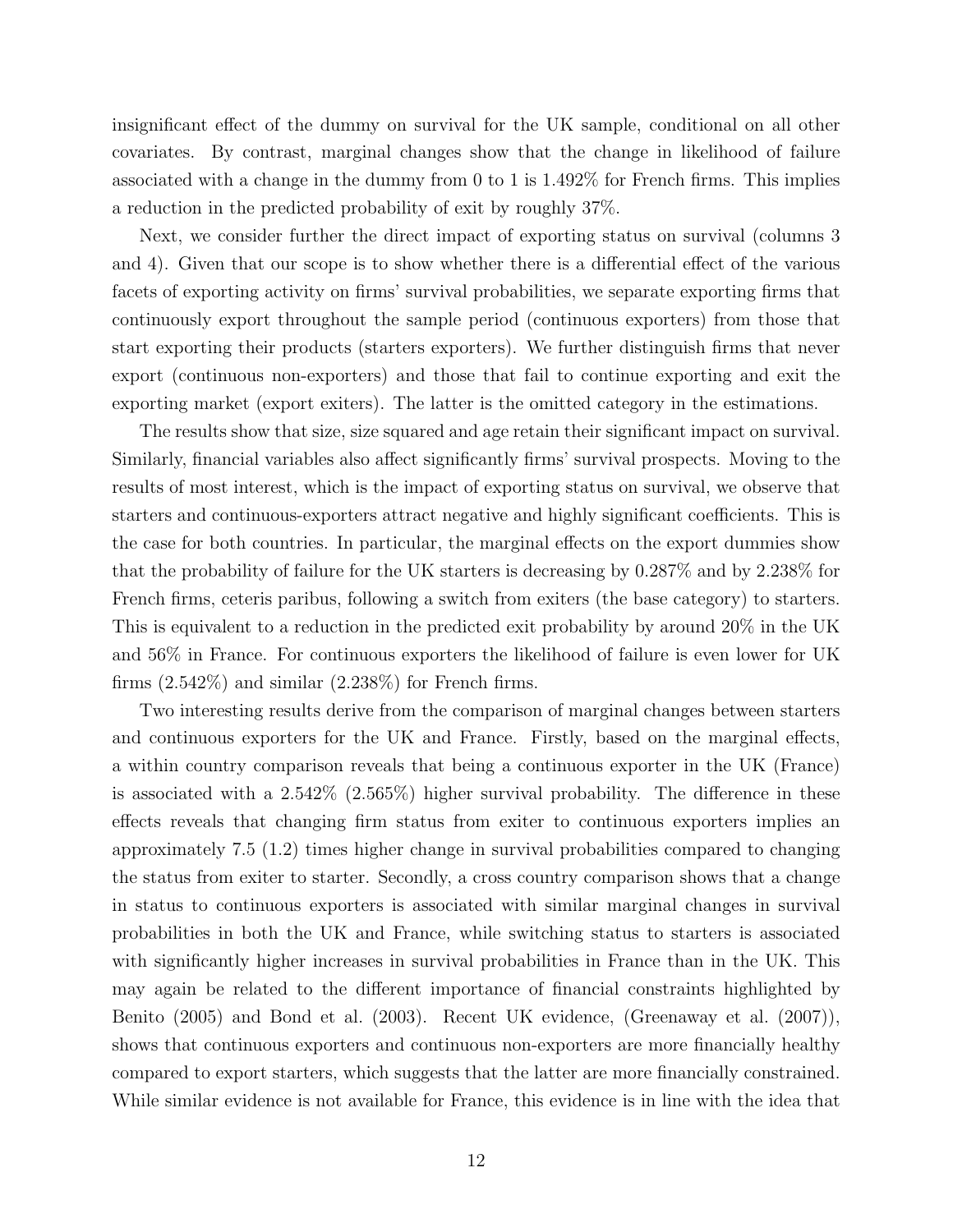French export starters are less financially constrained in the bank based system than their counterparts in the UK.

Our result that being a continuous non-exporter is associated with significant increases in the likelihood of survival in the UK is also in line with the finding by (Greenaway et al. (2007)) that non-exporters are more financially healthy. By contrast, for France it is the case that being a continuous non-exporter is positively associated with the failure rate.

All in all we find evidence that good financial health is associated with better survival prospects for French and UK firms. However, a distinct difference between the two European countries is that the sensitivity of firms' survival to cash flow (coverage) and profitability is both statistically and quantitatively more significant in the UK than in France.<sup>15</sup> This finding provides evidence in favour of the financial systems argument that Anglo-American market-oriented financial systems, where lenders offer funds through commercial papers, corporate bond and equity markets, are more likely to show greater sensitivity to cash flow and profits. Bank-oriented systems such as the French are likely to follow more transparent arrangements that allow them to exercise greater scrutiny over borrowers, and as a result investors will be less sensitive to cash flow and profits. This is in line with previous work, Benito (2005) and Bond et al. (2003), that shows that the financial system has an important role to play in firms' real decisions, and that financial variables have a more prominent role on firms' investment in the market-based UK, whereas the effect is weaker in bank-based countries like France, Germany and Spain.

#### 4.2 The interaction between exporting and finance

In this section we investigate whether firms with different exporting status exhibit statistically significant differences in sensitivities of their survival probabilities to financial variables. Since the previous section shows that there is a significant association between financial variables and firms' survival probabilities, it would be interesting to examine how firms' financial status affects the survival prospects of starters, continuous exporters, exiters and continuous non-exporters. Our objective is to verify whether there is a differential impact of financial variables on the failure probabilities of four phases of exporting activity. Thus, by interacting our financial variables with the indicators of the exporting activity,  $IND_{it}$ , we can determine the indirect influence of the export orientation on firms' likelihood of survival. The empirical results are reported in Tables 4 and 5.

In columns 1 and 2 of Table 4, a dummy variable for export starters is interacted with

<sup>&</sup>lt;sup>15</sup>In the Appendix we present probit models with additional firm and industry level covariates. This shows that the results reported here are robust to the inclusion of these additional variables. Hence, in the text and further analysis, we prefer to stick with the more parsimonious model reported thus far.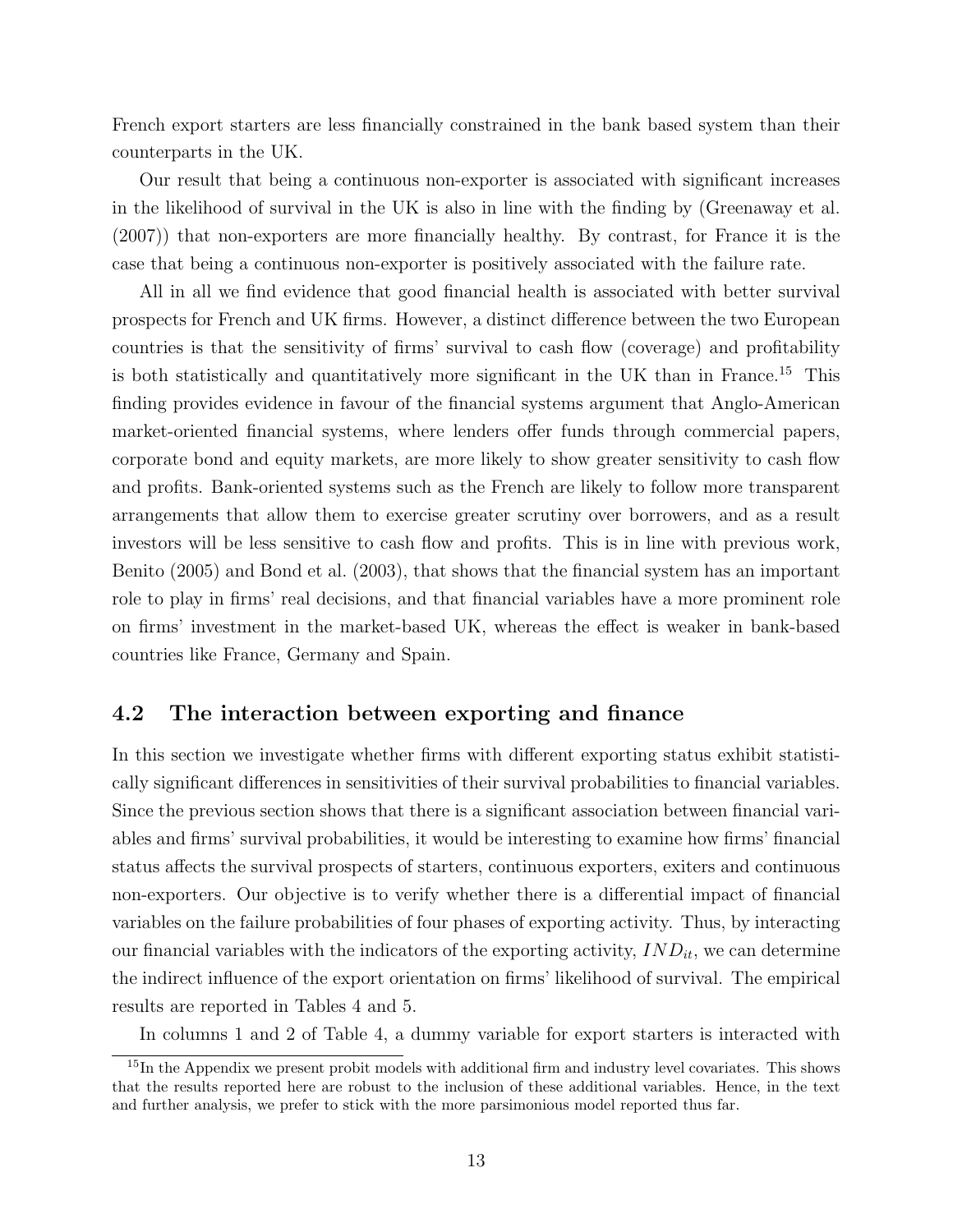the financial variables to gauge the change in the response relative to any other exporting status (continuous, exiters, continuous non-exporters). The net response for starters is found by summing the coefficients. Columns 3 and 4 present the interaction between a dummy for continuous exporters and financial characteristics. Note that the coefficients on size and age do not change compared to our earlier results.

As for export starters, we find that the interaction of starters and profitability returns a negative and significant coefficient in the UK, but not in the French sample.<sup>16</sup> Hence, in the UK, export starters are more sensitive to changes in profits in terms of survival prospects than other firms, while this is not the case in France. This may again reflect the finding by Greenaway et al. (2007) that export starters in the UK are strongly financially constrained and, therefore, need high profits. In the "bank based" French system there is less need for high profits, as firms do not need to signal to the market that they are able to repay their debts; this is done through the monitoring by banks.

The coefficients on leverage and solvency for export starters are similar in sign and magnitude in the UK and French sample, although the coefficient on leverage for French firms is statistically insignificant. However, there is a strong difference in the effect of coverage between the two countries. Starting with leverage, there is a statistically significant and positive relationship between leverage and survival only for export starters and no other firms in the UK sample. The coefficients on solvency exert a positive and significant impact on failure for the UK and France. In the French sample all firms are sensitive in their survival probabilities to changes in coverage, but there is no difference between starters and other firms. In the UK sample, by contrast, coverage ratio affects positively the probability of failure for UK starters, even though high levels of cash flow indicate a lower external finance premium and better financial health. This finding is in accordance with the idea that the sunk cost payment make starters more vulnerable and less likely to survive compared to other exporters.

Looking at the continuous exporters, we find even stronger differences between the UK and France. In the UK sample, the only statistically significant interaction term relates to leverage. The effect of leverage on survival is positive for continuous exporters, but not for other firms. This suggests that high levels of debt is a signal of high borrowing capacity. This result is in line with our summary statistics and is not surprising given previous evidence that continuous exporters have a better financial status compared to export starters (Greenaway et al. (2007)). The survival prospects of the UK continuous exporters do

<sup>&</sup>lt;sup>16</sup> According to Ai and Norton (2003) when evaluating interaction effect for nonlinear models one should compute the cross derivative, rather than simply rely on the sign, magnitude, or statistical significance of the coefficient. We follow their technique by using the inteff command available in STATA 10 and we conclude that overall our results are robust to this criticism.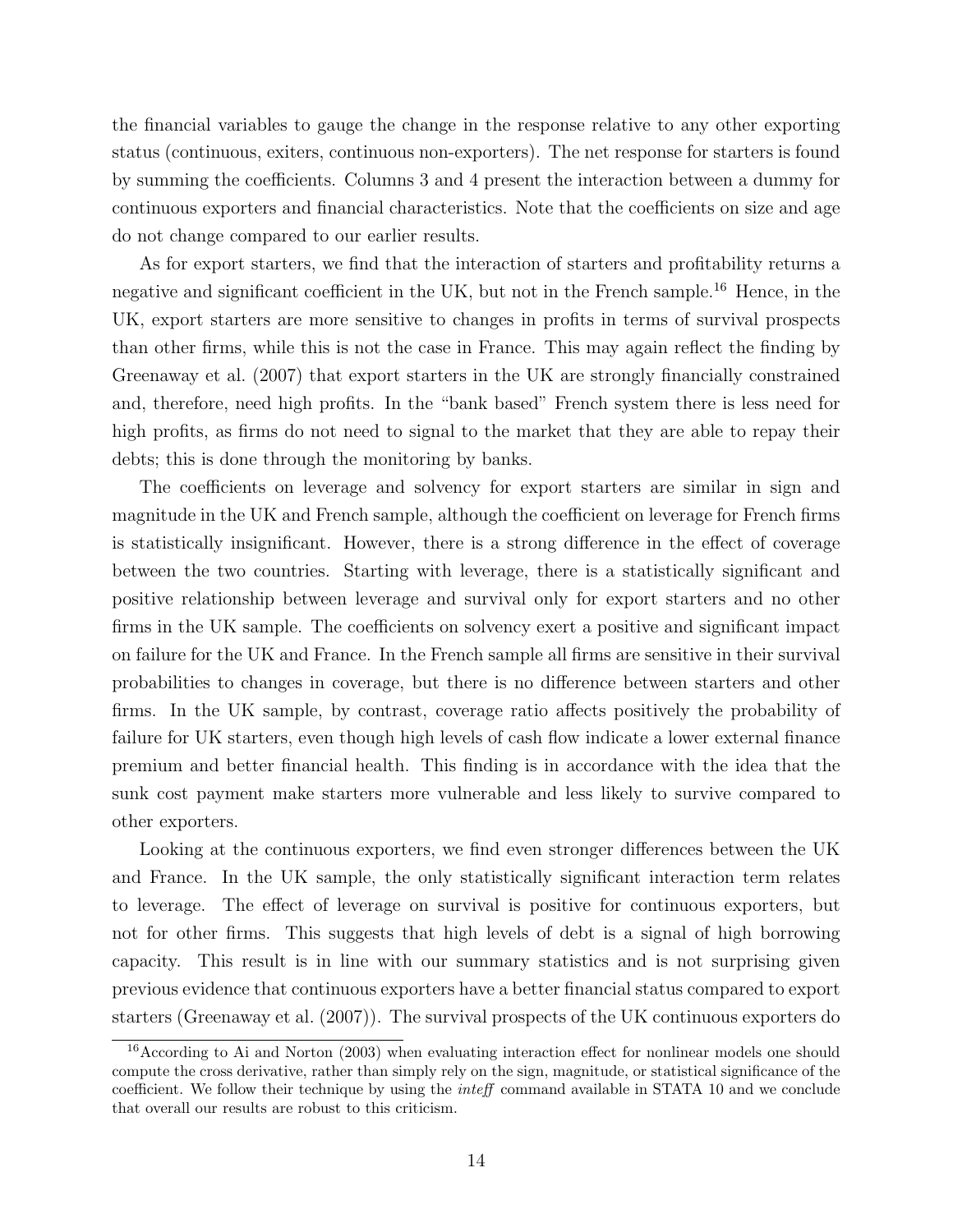not present any sensitivities to profitability, solvency and coverage, consistent with previous evidence (Blalock et al. (2008); Bridges and Guariglia (2008) and Desai and Forbes (2008)) that globally engaged firms are less vulnerable to financial constraints.<sup>17</sup>

Results for the French sample are quite different. In fact, the results on the interaction terms for continuous exporters are quite similar to the results obtained in the UK sample for export starters. This may seem surprising at a first glance. However, it supports previous finding by the International Study Group on Exports and Productivity (2008) (ISGEP) that there is no evidence for learning by exporting in France, but there is in the UK. In other words, in France exporters are not able to improve their productivity post-export entry and to recover the sunk cost payments through an increase in their profits, while this seems to be the case in the UK. Taking the finding by ISGEP (2008) and ours in conjunction, may suggest that, in France, continuous exporters are more financially constrained than other types of firms, in contrast to the UK.

The significant relationship between survival and financial indicators in France may be due to other factors. One potential candidate is the industry affiliation of French continuous exporters. Manova (2008) shows that firms belonging in certain industries (Electric machinery, machinery and equipment, glass and products, drugs, petroleum and coal products) require more external finance in order to engage in exporting. This is also confirmed by Rajan and Zingales (1998) who argue that the same industries depend heavily on external finance primarily due to technological reasons. In our data, more than 60% of French continuous exporters belong to the above mentioned industries and are therefore more likely to face greater financing needs. However, given that French firms are mainly bank dependent, due to the "bank based" nature of its financial system, it is reasonable to assume that they mainly form relationships with their banks. These financial intermediaries have limited liquidity, that is, they are willing to finance investment projects only up to a certain scale because they seek to maintain a diversified loan portfolio. Therefore, financial indicators for these firms play a critical role in determining survival.

Summarising our findings, we show that for UK export starters, profitability, debt, solvency and coverage have a large impact on survival probabilities, whilst the same financial indicators do not significantly affect the failure prospects of UK continuous exporters or exert a smaller impact on them. Due to the sunk cost payment that draws down liquidity or increases leverage, firms entering the foreign markets have to exhibit a good financial health in order to increase their likelihood of survival. On the other extreme, prolonged par-

<sup>&</sup>lt;sup>17</sup>Bridges and Guariglia (2008) argue that the insignificant impact of financial variables on failure for exporters could be due to the signalling effect that having paid the sunk export market entry costs, these firms must be sufficiently productive to generate enough profits in foreign markets to recover the entry costs.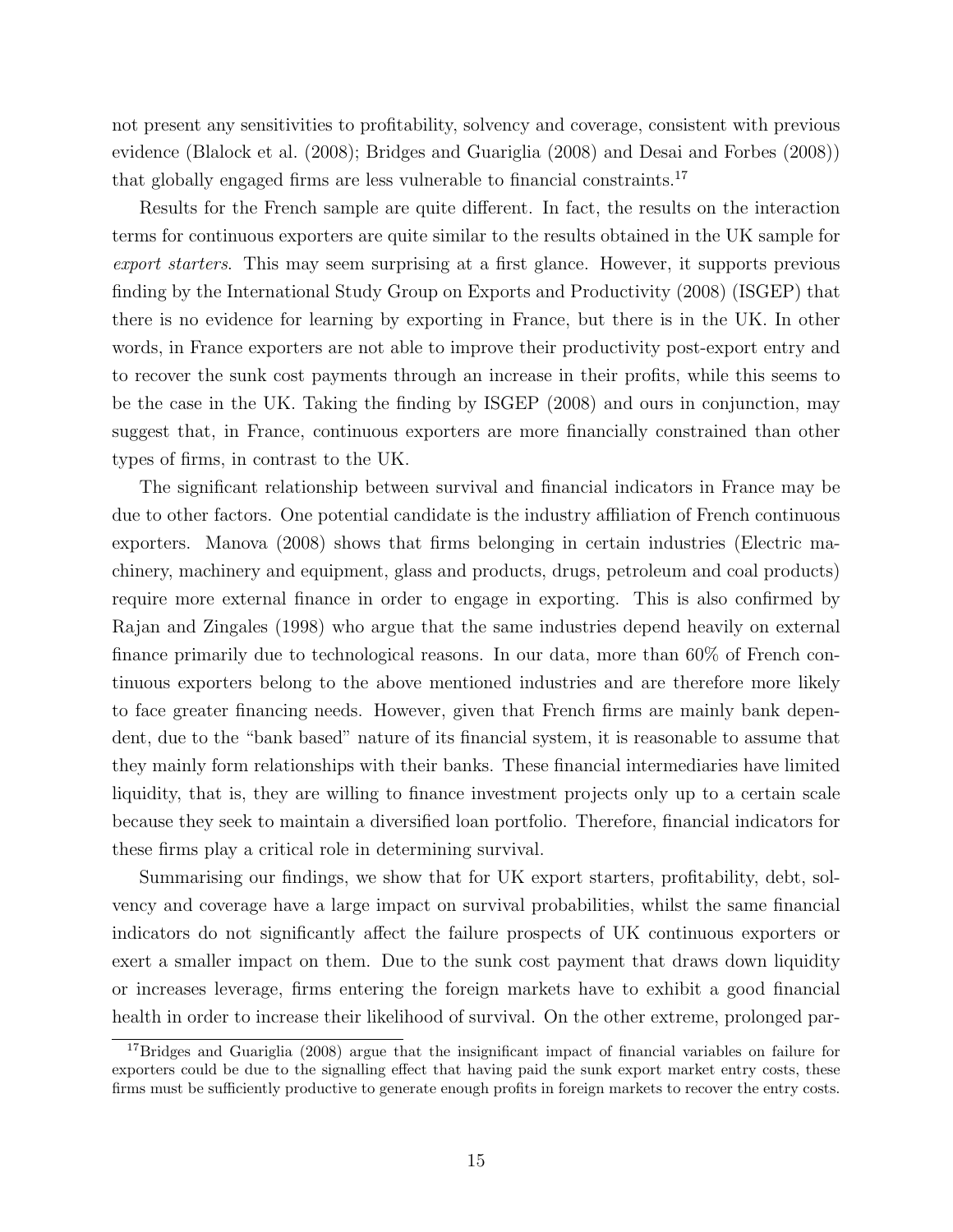ticipation of continuous exporters provides a positive signal to lenders that these firms are profitable, creditworthy and they are more likely to meet their debt obligations. Establishing a successful track record in the export markets enables firms to access financial markets and to attract external funding. Reputational effects for continuous exporters might therefore be proved beneficial for their survival prospects. The results are less clear for French firms.

Columns 1 and 2 of Table 5 look at whether firms that are forced to exit the exporting market face differential effects of financial variables on the likelihood of survival compared to other exporters (i.e. starters, continuous, continuous non-exporters) and the remaining columns show the equivalent analysis for continuous non-exporters. Looking at columns 1 and 2, we observe that UK exiters present a similar picture to the UK export starters. Specifically, leverage, solvency and coverage increase the likelihood of failure suggesting that their bad financial health in principle, worsen their survival prospects. As for the French export exiters, it appears that financial variables have a moderate impact on survival with the only exception being the positive impact of solvency.

Turning to the impact of financial status on the continuous non-exporters' likelihood of survival (columns 3 and 4), we obtain an intriguing result. We find that financial health affects positively the probability of survival for UK and French continuous non-exporters. We show that leverage, profitability and solvency significantly decrease failure prospects. This result is stronger for the French sub-sample. Good financial status proves to be beneficial for continuous non-exporters. According to Greenaway et al. (2007) the most financially constrained firms are not the continuous non-exporters, but export starters, since those firms finance the sunk start-up costs by increasing their leverage or decreasing their liquidity.

#### 5 Robustness Checks

One potential criticism is that our specifications include a number of firm-specific and financial variables that are likely to be endogenous regressors. In order to shield our results from the potential problem of endogeneity, we follow Wooldridge (2002) and use the instrumental variable technique for probit models.<sup>18</sup> The estimation of probit models with continuous endogenous explanatory variables involves two steps: i) run the OLS regression for each endogenous variable on the instrumental variables and all other exogenous regressors and save the residual terms, and ii) estimate a probit model by including the residual terms from step (i) in the list of regressors. The residual terms are correction terms for the endogeneity problem. Looking at the jointly statistically significant coefficients we can draw our conclusions

<sup>&</sup>lt;sup>18</sup>Instruments are the levels of size, size<sup>2</sup>, profitability, leverage, solvency and coverage, lagged by two or more periods.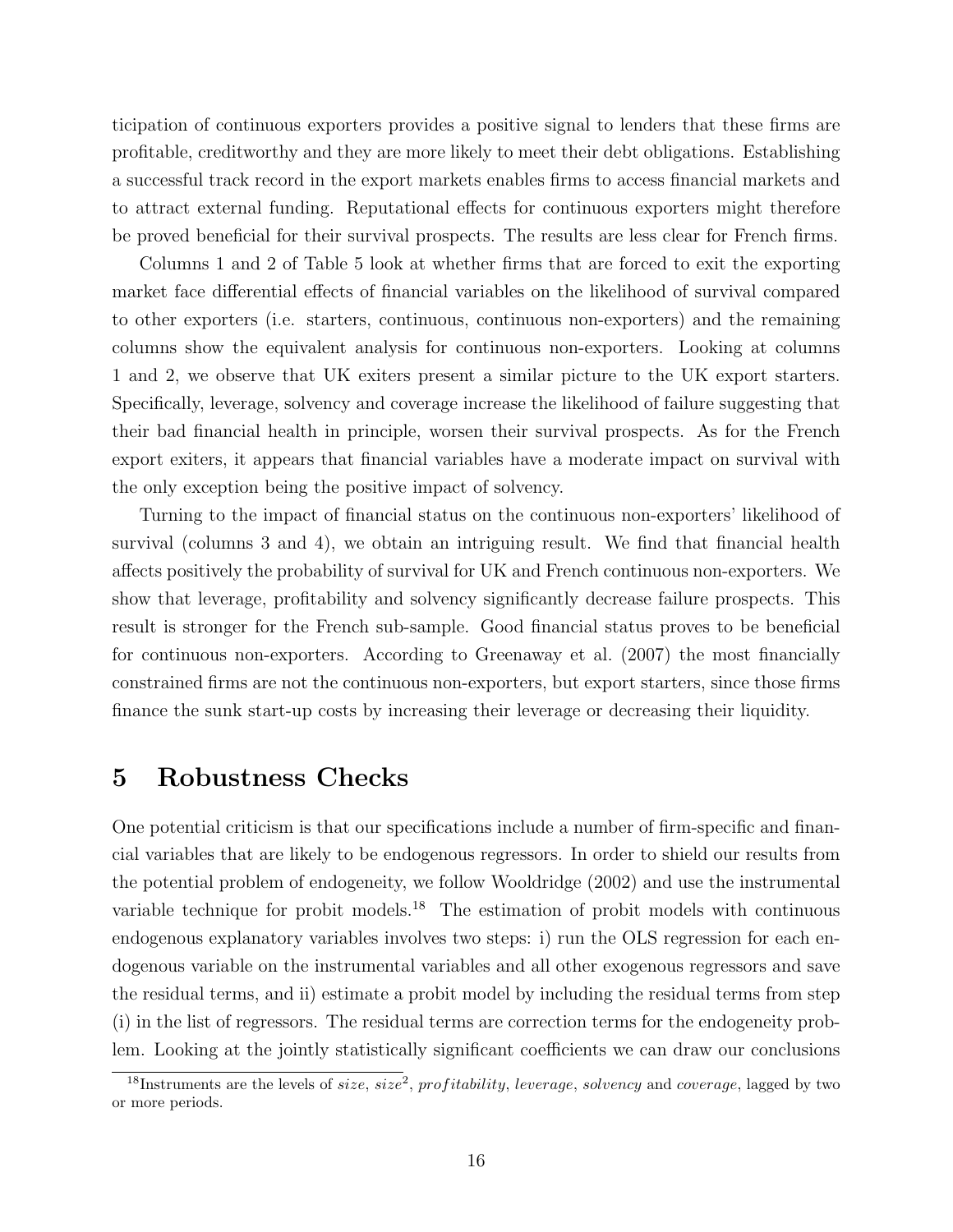on whether the variables are endogenous or not. In all cases, but one, the tests cannot reject the null of exogeneity in our regressors, pointing out that our previously reported results (Tables 3-5) are not subject to endogeneity concerns. For the sake of comparison we also report the endogenous Probit estimates in Tables 6-8. It can be seen that our results remain largely unchanged.

Thus far, our models have been estimated using probit techniques, but firm failure studies often employ Cox proportional hazard model (e.g., Audretsch and Mahmood (1995) and Disney et al. (2003)). To ensure that our results are robust to hazard models we use the complementary log-log model (cloglog) which is equivalent to the discrete time version of the proportional hazard model. Given that our data are collected on a yearly basis, the cloglog model is more appropriate compared to the Cox model. <sup>19</sup> As we see in Tables 9-11, our results are robust to this modification. In particular, in Table 9 the results show that firms switching from exiters (the omitted category) to other exporting status face higher probabilities of survival with continuous exporters being the group that is less likely to fail. In order to interpret the magnitude of the estimates we calculate the exponentiated coefficient of the exporting categories. The findings are economically important since for instance the probability of failure for the UK (French) firms is decreasing by 68% (53%) for starters and by 95% (51%) for continuous exporters, ceteris paribus, following a change in the exporting group. Comparing our findings in Tables 10 and 11 with those shown in Tables 4 and 5 we observe that they are similar for all four groups of exporting status. We can conclude that these findings provide assurance that our main results, discussed in section 4, are robust to alternative econometric techniques.

## 6 Conclusion

Using a comprehensive financial data set for two of the biggest exporters in the EU, we find that although financial characteristics significantly affect firms' survival prospects, firms operating in the UK "market based" economy show a greater sensitivity of their probability of failure to profitability and cash flow (coverage) terms. The results highlight the importance of financial systems on firms' survival among other firms' real decisions previously documented in the literature.

Further, our findings reveal that different exporting classes present a variation of failure prospects. Changing firms' status to continuous exporters, UK (French) firms have 7.5 (1.2) times higher survival probabilities compared to other exporters. When we interact the

<sup>&</sup>lt;sup>19</sup>The cloglog model has the same assumptions on the coefficient vector  $\hat{a}$  as the continuous-time version of the proportional hazard model (Prentice and Gloeckler (1978)).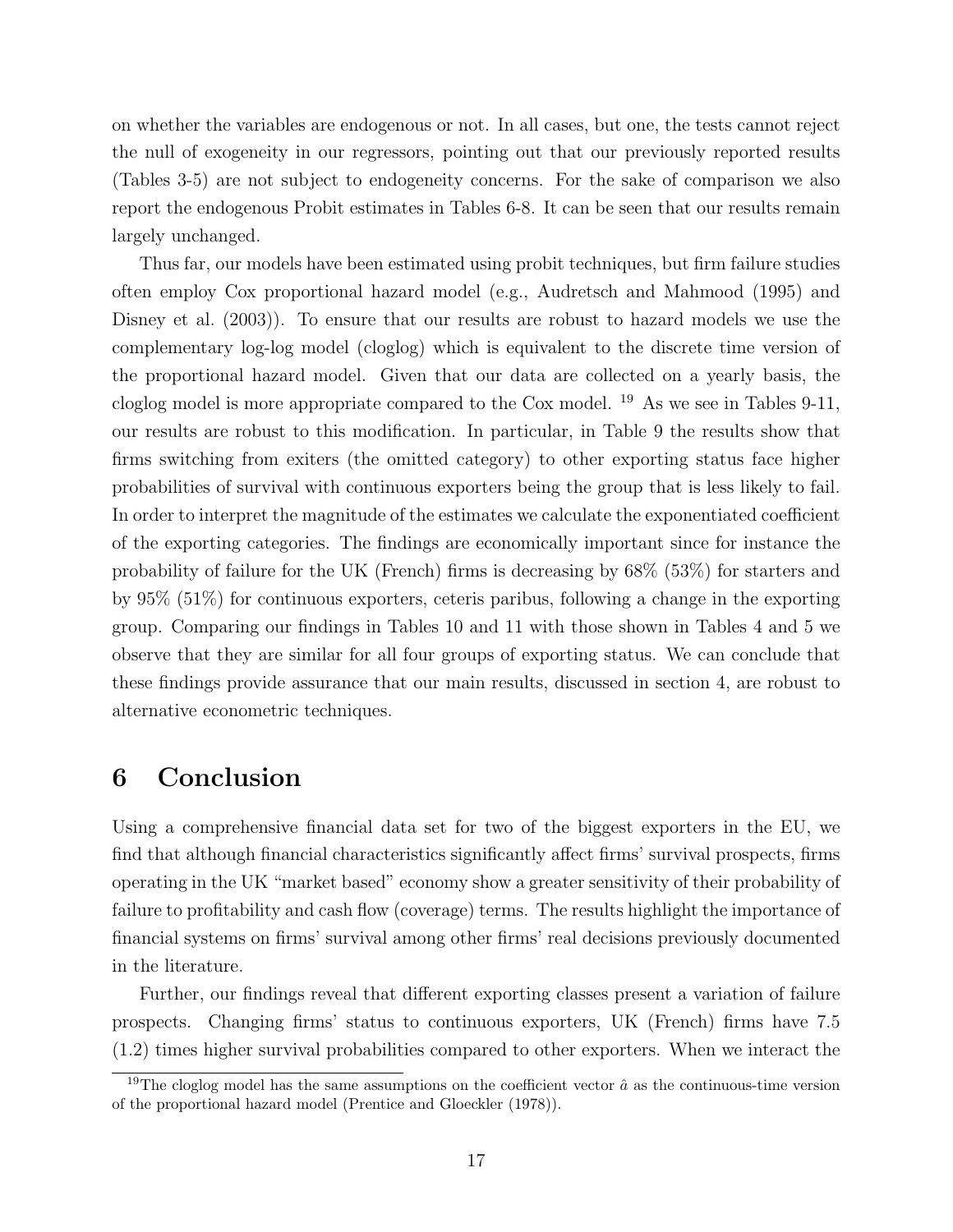financial variables with the different facets of exporting activity we find within and across countries evidence that the survival of exporting groups varies substantially depending on firms' financial status, the financial system and the prolonged participation in the export market.

For policy makers, our results suggest that if there are government efforts at aiding firms' survival, providing access to finance as well as access to export markets can be important tools for the implementation of such policies.

# Appendix: Adding additional industry-specific and other firm-specific characteristics to the estimation

A number of control variables that have been previously found important to explain the firm's probability of survival are incorporated in our models. We include two firm-specific characteristics i.e a dummy for subsidiaries to control for the benefits of being a member of a group and the foreign ownership dummy to control for firms' ownership status. We also include the industry variable capital intensity.

A number of studies have looked at the impact of ownership on survival probabilities. Görg and Strobl (2003), Bernard and Sjöholm (2003) using data from Ireland and Indonesia show that multinationals are more likely to exit than domestic firms. To proxy for ownership we use a dummy variable  $(FOREIGN - OWNED)$  which is equal to 1 if the share of foreign ownership in a firm's equity exceeds 24.99%. We expect a negative impact of foreign ownership on survival. We also consider the effect of subsidiaries on survival prospects (SUBSIDIARIES). According to Disney et al. (2003) if the firm is part of a group is likely to have better access to capital markets and to respond more quickly to shocks than single firms due to better information processing. We might expect firms with subsidiary plants to face a lower probability of failure.

Apart from the firm-specific variables we also incorporate in our model an industry variable to control for industry effects. Empirical evidence concerning the influence of capital intensity on firm survival is ambiguous. While Audretsch and Mahmood (1995) find that capital intensity has a negative influence on the survival rate, Acs and Audretsch (1990) show that firms are not significantly deterred from entering industries that are relatively capital intensive. Following Audretsch and Mahmood (1995) we define capital intensity  $(CAPITAL - INTERSITY)$  as the ratio of capital over the total number of employees at the industry-level (calculated at the 4-digit level). We expect capital intensity to significantly affect firm survival but its sign will be determined by the data.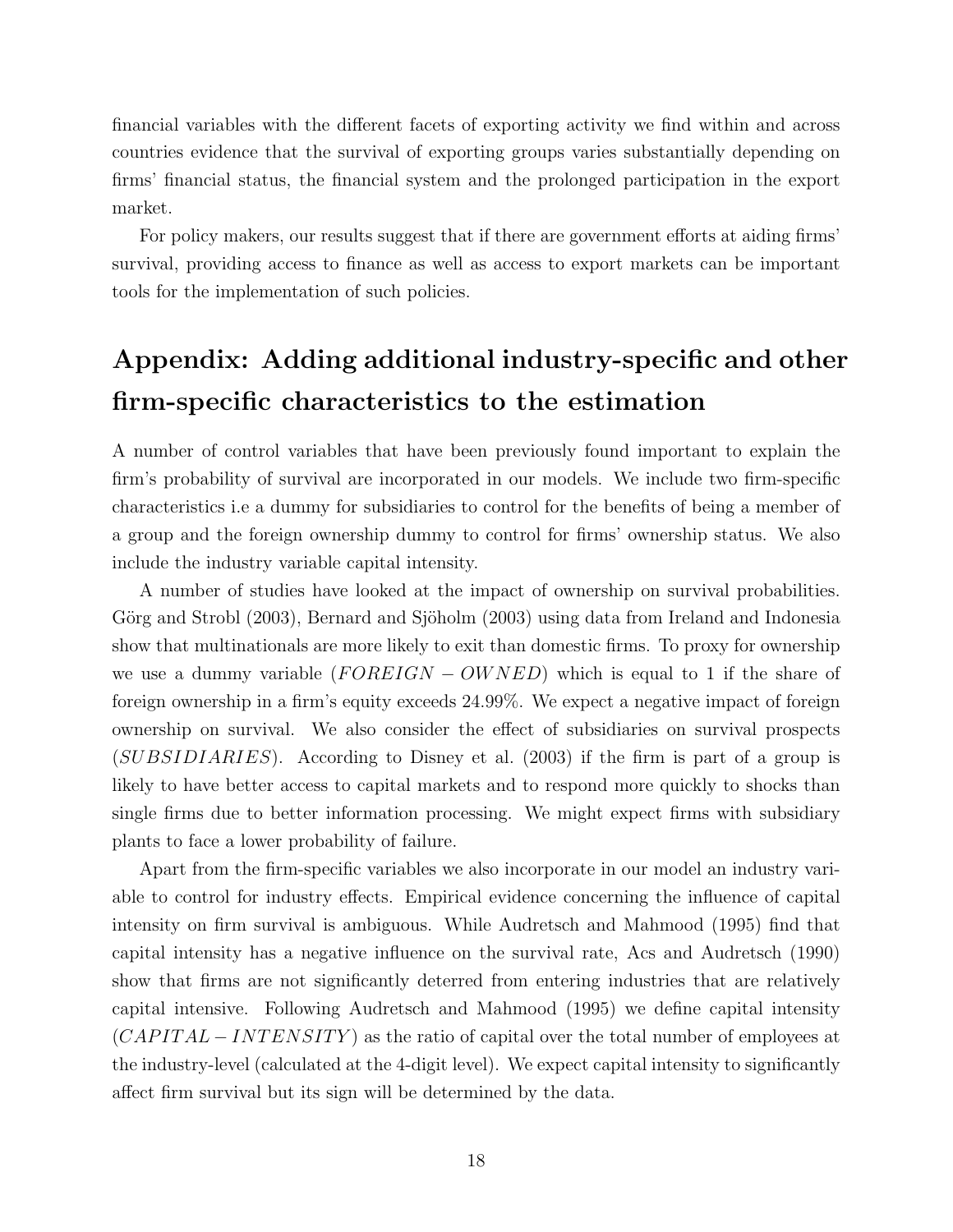Looking at Tables A1 and A2, we observe that when we add the two firm-specific variables and the industry indicator in succession, results remain largely unchanged compared to those reported in Table 3. UK and French firms with subsidiary plants face a lower probability of failure. Further, consistent with Bernard and Sjöholm (2003) and Görg and Strobl (2003), foreign-owned firms and firms operating in capital intensive industries exhibit higher probabilities of failure (Audretsch and Mahmood  $(1995)$ ). This is not true for the French sub-sample. It turns out that foreign ownership and capital intensity reduce failure prospects.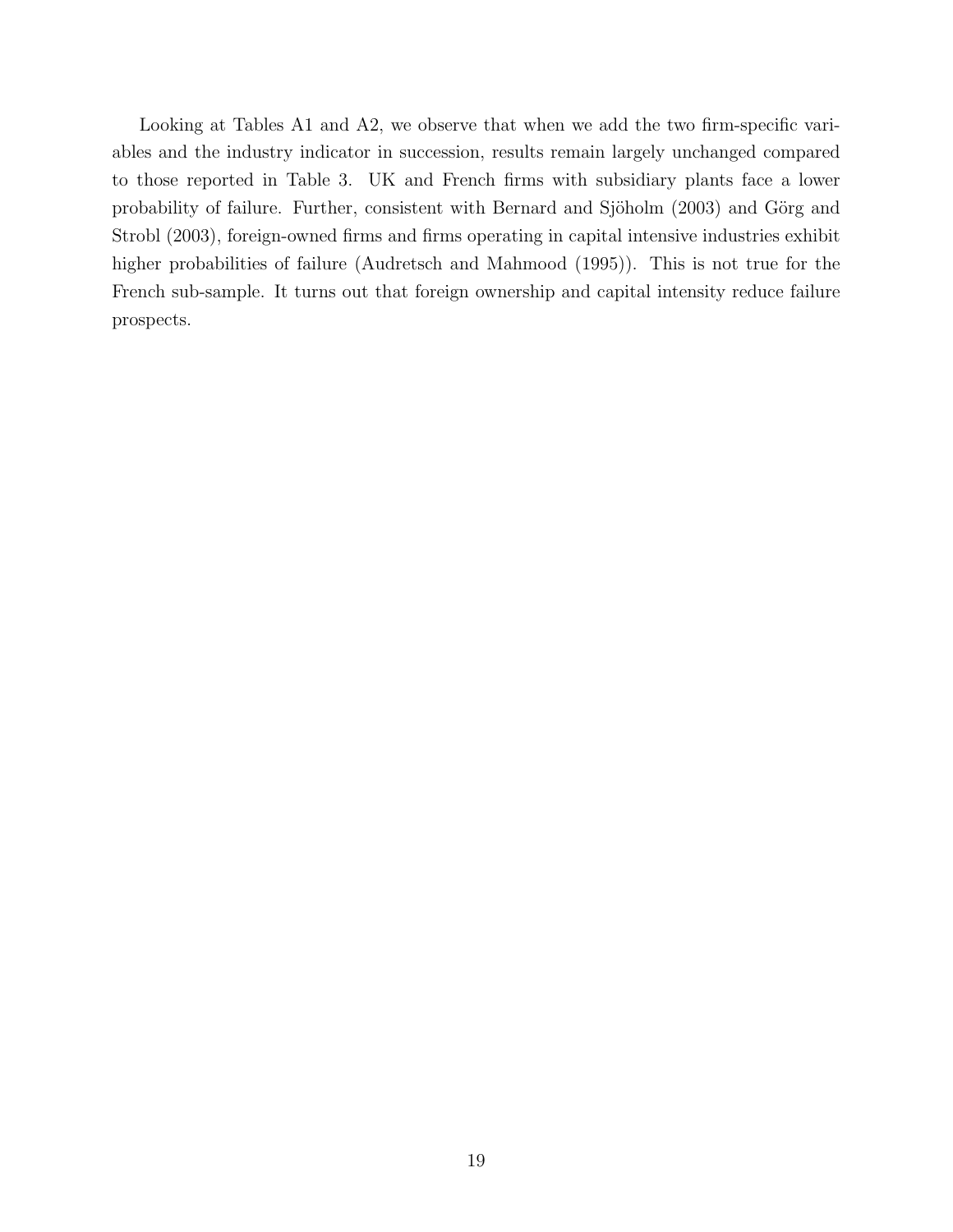#### References

Acs, Z. and Audretsch, D.: 1990, Innovation and Small Firms, MIT.

- Ai, C. and Norton, E.: 2003, Interaction terms in logit and probit models, Economic Letters 80, 123–129.
- Audretsch, D. and Mahmood, T.: 1995, New firm survival: New results using a hazard function, Review of Economics and Statistics 97, 97–103.
- Audretsch, D., Santarelli, E. and Vivarelli, M.: 1999a, Does the startup size influence the likelihood of survival?, in D. Audretsch and R. Thurik (eds), Innovation, Industry Evolution, and Employment, Cambridge University Press, UK.
- Audretsch, D., Santarelli, E. and Vivarelli, M.: 1999b, Start up size and industrial dynamics: Some evidence from Italian manufacturing, International Journal of Industrial Organization 17, 965–983.
- Bellone, F., Musso, P., Nesta, L. and Schiavo, S.: 2008, Financial constraints as a barrier to export participation, Mimeo.
- Benito, A.: 2005, Financial pressure, monetary policy effects and inventories: Firm-level evidence from a market based and bank based financial system, Economica 72, 201–224.
- Bernard, A. and Sjöholm, F.: 2003, Foreign owners and plant survival, *Working Paper 10039*, NBER.
- Blalock, G., P.Gertler and Levine, D.: 2008, Financial constraints on investment in an emerging crisis, Journal of Monetary Economics 55, 568–591.
- Blundell, R., Bond, S. and Schiantarelli., F.: 1992, Investment and Tobin's q: Evidence from company panel data, Journal of Econometrics 51, 233–257.
- Bond, S., Elston, J., Mairesse, J. and Mulkay, B.: 2003, Financial factors and investment in Belgium, France, Germany, and the United Kingdom: A Comparison using Company Panel Data, Review of Economics and Statistics 85, 153–165.
- Bridges, S. and Guariglia, A.: 2008, Financial constraints, global engagement, and firm survival in the UK: Evidence from micro data, Scottish Journal of Political Economy 55, 444–464.
- Bunn, P. and Redwood, V.: 2003, Company accounts based modelling of business failures and the implications for financial stability, Working Paper 210, Bank of England.
- Carlin, W. and Mayer, C.: 2000, How do financial systems affect economic performance?, in X. Vives (ed.), Corporate Governance: Theoretical and Empirical Perspectives, Cabridge University Press.
- Chaney, T.: 2005, Liquidity constrained exporters, Mimeo, University of Chicago.
- Clementi, L. and Hopenhayn, H.: 2006, A theory of financing constraints and firm dynamics, Quarterly Journal of Economics 54, 229–265.
- Dennis, D. and Mihov, V.: 2003, The choice among bank debt, non-bank private debt: Evidence from new corporate borrowings, Journal of Financial Economics 70, 3–28.
- Desai, M. and Forbes, K.: 2008, Financial constraints and growth: Multinational and local firm responses to currency depreciations, Review of Financial Studies  $21$ ,  $2857 - 2888$ .
- Disney, R., Haskel, J. and Heden, Y.: 2003, Entry, exit and establishment survival in UK manufacturing, Journal of Industrial Economics 51, 91–112.
- Dunne, T., Roberts, M. and Samuelson, L.: 1988, Patterns of firm entry and exit in US manufacturing industries, Rand Journal of Economics, 19, 495–515.
- Eaton, J., Kortum, S. and Kramaz, F.: 2004, An anatomy of international trade: Evidence from French firms, Mimeo.
- Farinha, L. and Santos, J.: 2002, Switching from single to multiple bank lending relationships: Determinants and implications, Journal of Financial Intermediation 11, 124–151.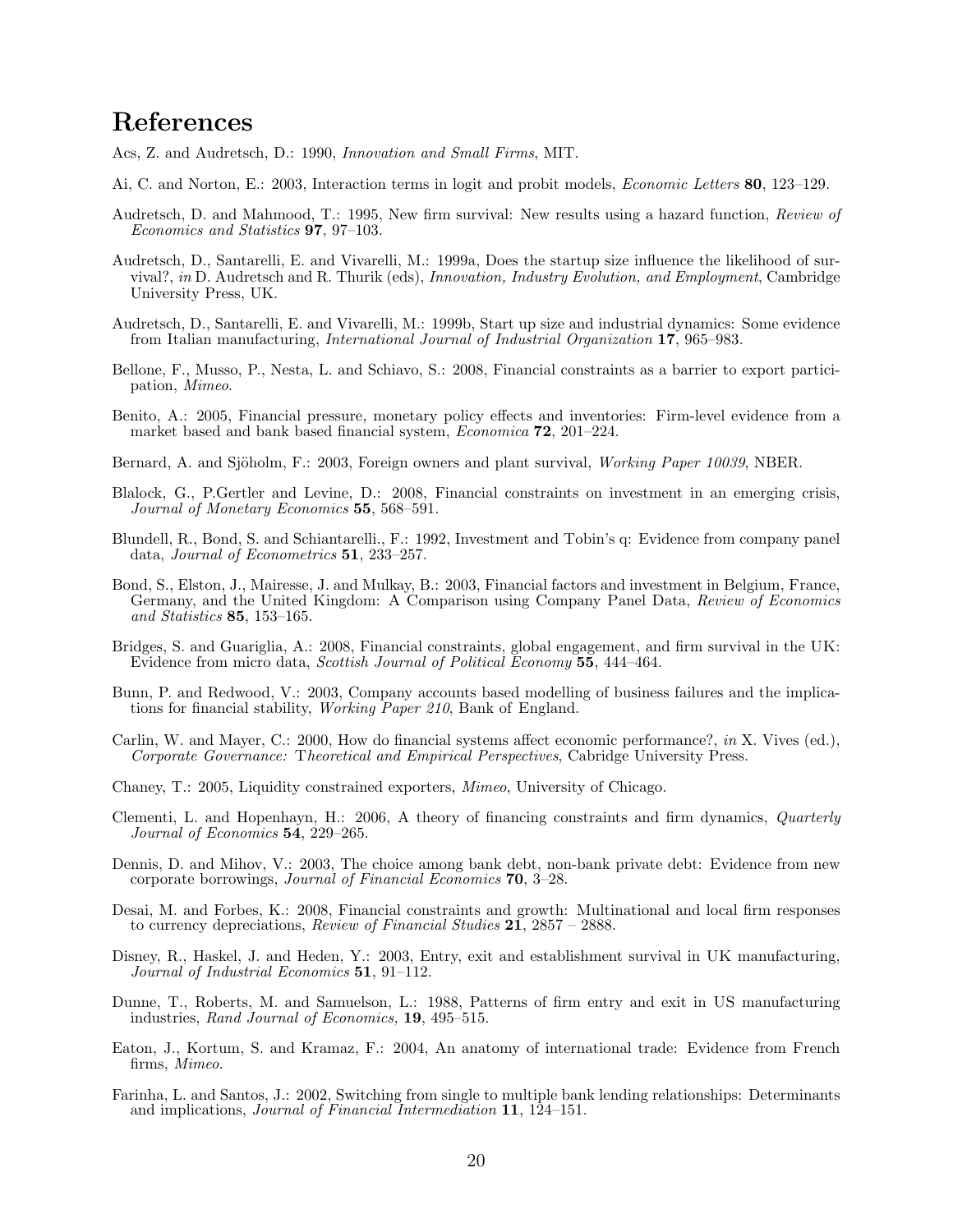- Geroski, P.: 1995, What do we know about entry?, International Journal of Industrial Organization 13, 421– 440.
- Gertler, M. and Gilchrist, S.: 1994, Monetary policy, business cycles, and the behavior of small manufacturing firms, Quarterly Journal of Economics 109, 309–340.
- Görg, H. and Strobl, E.: 2003, Multinational companies, technology spillovers and plant survival, Scandinavian Journal of Economics 105, 581–595.
- Greenaway, D., Guariglia, A. and Kneller, R.: 2007, Financial factors and exporting, Journal of International Economics 73, 377–395.
- Greenaway, D., Gullstrand, J. and Kneller, R.: 2008, Surviving globalisation, Journal of International Economics 74, 264–277.
- Guariglia, A.: 1999, The effects of financial constraints on inventory investment: Evidence from a panel of UK firms, Economica 66, 43–62.
- Hopehayn, R.: 1992, Entry, exit and firm dynamics in long run equilibrium, Econometrica 60, 1127–1155.
- International Study Group on Exports and Productivity: 2008, Understanding cross-country differences in exporter premia: Comparable evidence for 14 countries, Review of World Economics 144, 596–635.

Jovanovic, B.: 1982, Selection and evolution of industry, Econometrica 50, 3–37.

- Manova, K.: 2008, Credit constraints, heterogeneous firms, and international trade, Working Paper 14531, NBER.
- Mata, J. and Portugal, P.: 1994, Life duration of new firms, *Journal of Industrial Economics* 27, 227–243.
- Mateut, S., Bougheas, S. and Mizen, P.: 2006, Trade credit, bank lending and monetary policy transmission, European Economic Review 50, 603–629.
- Mayer, T. and Ottaviano, G.: 2007, The Happy Few: The Internationalisation of European Firms, Bruegel Blueprint Series.
- Musso, P. and Schiavo, S.: 2008, The impact of financial constraints on firm survival and growth, Journal of Evolutionary Economics 15, 135–149.
- Prentice, R. and Gloeckler, L.: 1978, Regression analysis of grouped survival data with application to breast cancer data, Biometrics 34, 57–67.
- Rajan, R. and Zingales, L.: 1998, Financial dependence and growth, American Economic Review 88, 559– 586.
- Rajan, R. and Zingales, L.: 2003, Banks and markets: The changing character of European finance, Working Paper 9595, NBER.
- Wagner, J.: 1994, The post-entry performance of new small firms in german manufacturing industries,  $Journal of Industrial Economics$  42, 141–154.
- Wooldridge, J.: 2002, Econometric Analysis of Cross Section and Panel Data, MIT Press.
- Zingales, L.: 1998, Survival of the fittest or the fattest? Exit and financing in trucking industry, Journal of Finance 53, 905–938.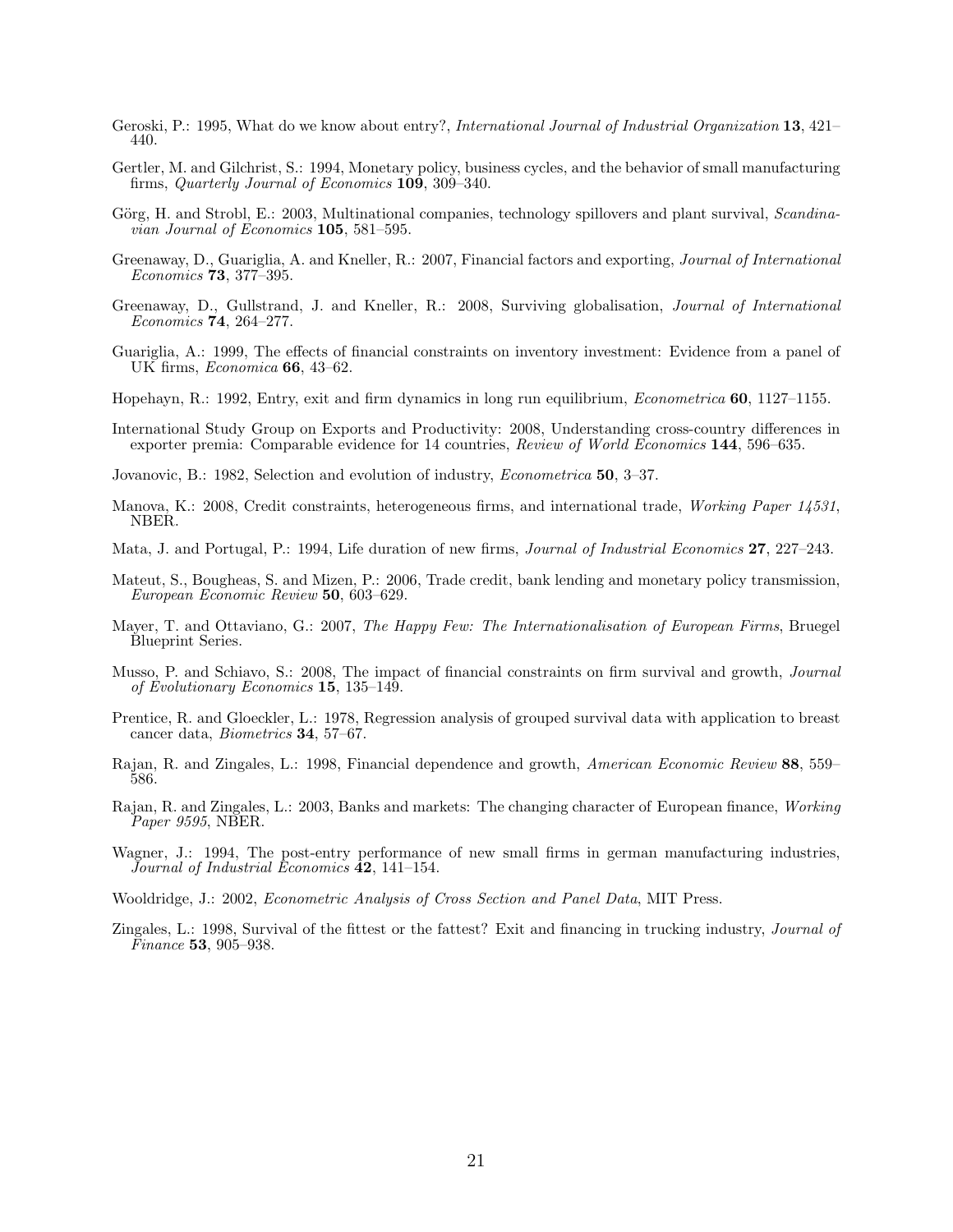|                                      | <b>Total Sample</b> | <b>Surviving Firms</b> | <b>Failed Firms</b> | Diff. |
|--------------------------------------|---------------------|------------------------|---------------------|-------|
|                                      | (1)                 | (2)                    | (3)                 | (4)   |
| $Fall_{it}$                          | 0.014               | 0.000                  | 1.000               |       |
|                                      | (0.119)             | (0.000)                | (0.000)             |       |
| $Employes_{it}$                      | 360.096             | 360.705                | 306.237             | 0.116 |
|                                      | (541.231)           | (543.287)              | (305.233)           |       |
| $Real Sales_{it}$                    | 354.634             | 359.044                | 243.041             | 0.008 |
|                                      | (578.751)           | (581.542)              | (241.923)           |       |
| $Age_{it}$                           | 29.487              | 29.553                 | 24.937              | 0.000 |
|                                      | (26.831)            | (26.867)               | (23.773)            |       |
| $Leverage_{it}$                      | 0.241               | 0.241                  | 0.300               | 0.000 |
|                                      | (0.237)             | (0.237)                | (0.248)             |       |
| $Solvency_{it}$                      | 0.374               | 0.374                  | 0.368               | 0.704 |
|                                      | (0.283)             | (0.282)                | (0.318)             |       |
| $Profitability_{it}$                 | 0.065               | 0.066                  | 0.021               | 0.000 |
|                                      | (0.136)             | (0.135)                | (0.121)             |       |
| $Coverage_{it}$                      | 1.025               | 1.028                  | 0.747               | 0.255 |
|                                      | (3.608)             | (3.616)                | (2.870)             |       |
| $Export_{it}$                        | 0.835               | 0.835                  | 0.814               | 0.413 |
|                                      | (0.371)             | (0.371)                | (0.389)             |       |
| $Starters$ Exporters <sub>it</sub>   | 0.045               | 0.045                  | 0.036               | 0.412 |
|                                      | (0.207)             | (0.208)                | (0.187)             |       |
| $Exiters$ Exporters <sub>it</sub>    | 0.033               | 0.033                  | 0.036               | 0.712 |
|                                      | (0.178)             | (0.179)                | (0.187)             |       |
| $Continuous$ Exporters <sub>it</sub> | 0.537               | 0.540                  | 0.163               | 0.000 |
|                                      | (0.498)             | (0.499)                | (0.370)             |       |
| $Continuous\ non-Exporters_{it}$     | 0.136               | 0.135                  | 0.166               | 0.179 |
|                                      | (0.342)             | (0.341)                | (0.373)             |       |
| <i>Observations</i>                  | 26698               | 26314                  | 384                 |       |

Table 1: Summary Statistics for UK Firms

Notes: The table presents sample means. Standard deviations are reported in parentheses. The p-value of a test of the equality of means is reported. The subscript i indexes firms, and the subscript t, time, where  $t = 1998-2005$ . Fail<sub>it</sub> is a dummy that equals 1 if firm i fails in year t, and 0 otherwise. Real assets and real sales are expressed in thousands of pounds. Leverage<sub>it</sub> measured as the firm's short-term debt to assets ratio.  $Solvency_{it}$  defined as the ratio of the firm's shareholder's funds to its total assets. Profitability<sub>it</sub> is the ratio of the firm's profits before interest and tax to its total assets. Coveragey<sub>it</sub> is defined as the ratio of the firm's cash flow over its interest payment. Subsidiaries<sub>i</sub> is a dummy variable equal to 1 if firm i has subsidiaries, and 0 otherwise. Export<sub>it</sub> is a dummy variable equal to 1 if firm i reports a positive amount of exports in year t. Starters<sub>it</sub> are those firms that exported in t, but not in previous years.  $Exiters_{it}$  are defined as those firms exiting the exporting market. The continuous exporters<sub>it</sub> are defined as those firms that exported in all sample years. The continuous non – exporters<sub>it</sub> are defined as those firms that never exported over the sample period.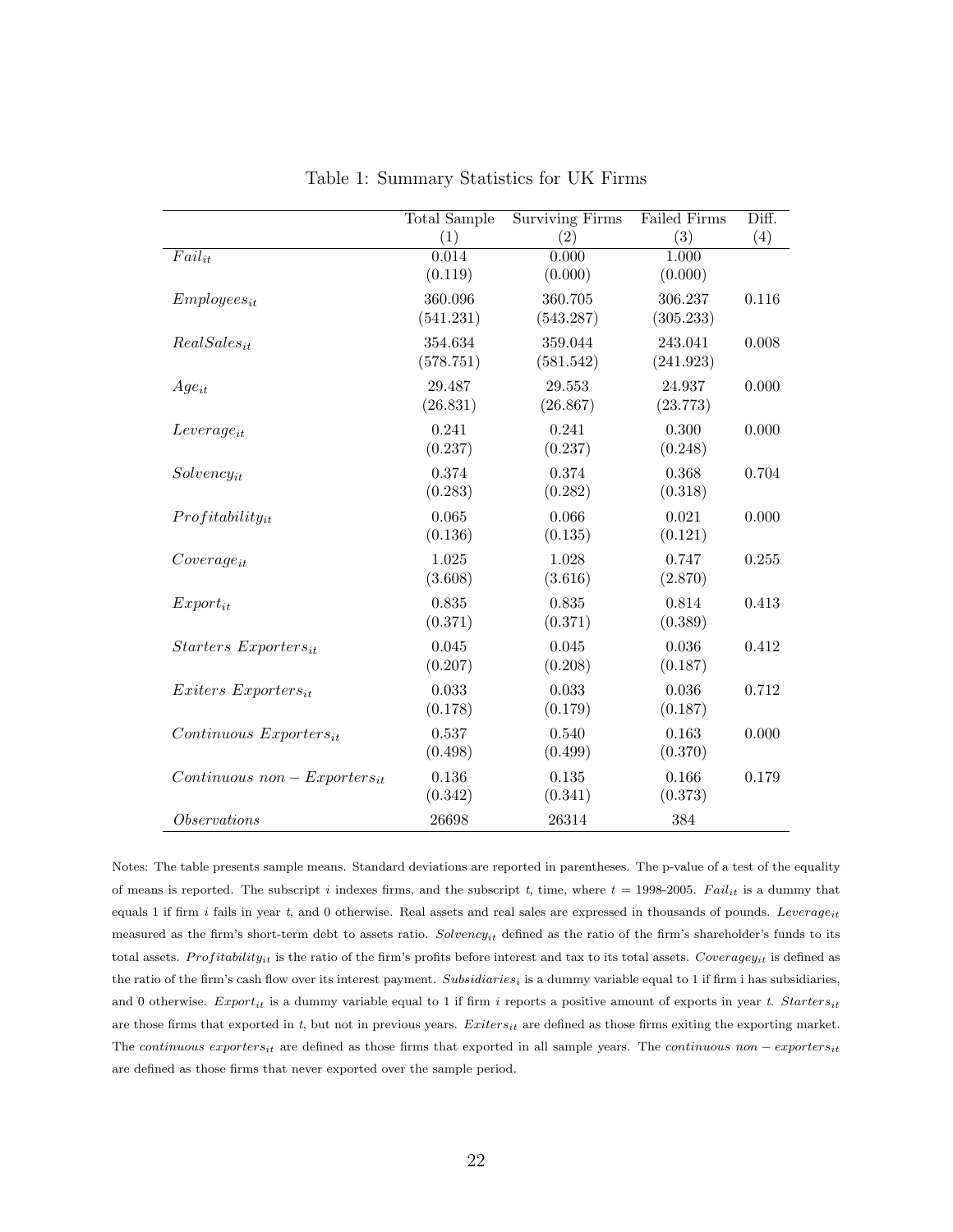|                                      | <b>Total Sample</b> | <b>Surviving Firms</b> | <b>Failed Firms</b> | Diff. |
|--------------------------------------|---------------------|------------------------|---------------------|-------|
|                                      | (1)                 | (2)                    | (3)                 | (4)   |
| $Fall_{it}$                          | 0.042               | 0.000                  | 1.000               |       |
|                                      | (0.200)             | (0.000)                | (0.000)             |       |
| $Employes_{it}$                      | 254.934             | 255.299                | 246.243             | 0.377 |
|                                      | (331.372)           | (331.583)              | (326.311)           |       |
| $Real Sales_{it}$                    | 552.641             | 552.049                | 566.616             | 0.540 |
|                                      | (820.874)           | (822.197)              | (789.197)           |       |
| $Age_{it}$                           | 21.150              | 21.193                 | 20.173              | 0.066 |
|                                      | (21.199)            | (21.192)               | (21.340)            |       |
| $Leverage_{it}$                      | 0.073               | 0.073                  | 0.080               | 0.014 |
|                                      | (0.107)             | (0.106)                | (0.114)             |       |
| $Solvency_{it}$                      | 0.349               | 0.352                  | 0.290               | 0.000 |
|                                      | (0.202)             | (0.202)                | (0.197)             |       |
| $Profitability_{it}$                 | 0.062               | 0.064                  | 0.037               | 0.000 |
|                                      | (0.103)             | (0.101)                | (0.111)             |       |
| $Coverage_{it}$                      | 0.432               | 0.434                  | 0.386               | 0.211 |
|                                      | (1.311)             | (1.300)                | (1.360)             |       |
| $Export_{it}$                        | 0.792               | 0.794                  | 0.726               | 0.000 |
|                                      | (0.405)             | (0.403)                | (0.445)             |       |
| $Starters$ Exporters <sub>it</sub>   | 0.221               | 0.224                  | 0.157               | 0.000 |
|                                      | (0.415)             | (0.417)                | (0.364)             |       |
| $Exiters$ Exporters <sub>it</sub>    | 0.183               | 0.183                  | 0.172               | 0.284 |
|                                      | (0.386)             | (0.387)                | (0.378)             |       |
| $Continuous$ Exporters <sub>it</sub> | 0.479               | 0.483                  | 0.369               | 0.000 |
|                                      | (0.499)             | (0.499)                | (0.482)             |       |
| $Continuous\ non-Exporters_{it}$     | 0.084               | 0.080                  | 0.166               | 0.000 |
|                                      | (0.277)             | (0.272)                | (0.373)             |       |
| Observations                         | 35966               | 34450                  | 1516                |       |

Table 2: Summary Statistics for French Firms

Notes: The table presents sample means. Standard deviations are reported in parentheses. The p-value of a test of the equality of means is reported. The subscript i indexes firms, and the subscript  $t$ , time, where  $t = 1998-2005$ . Also see notes to Table 1.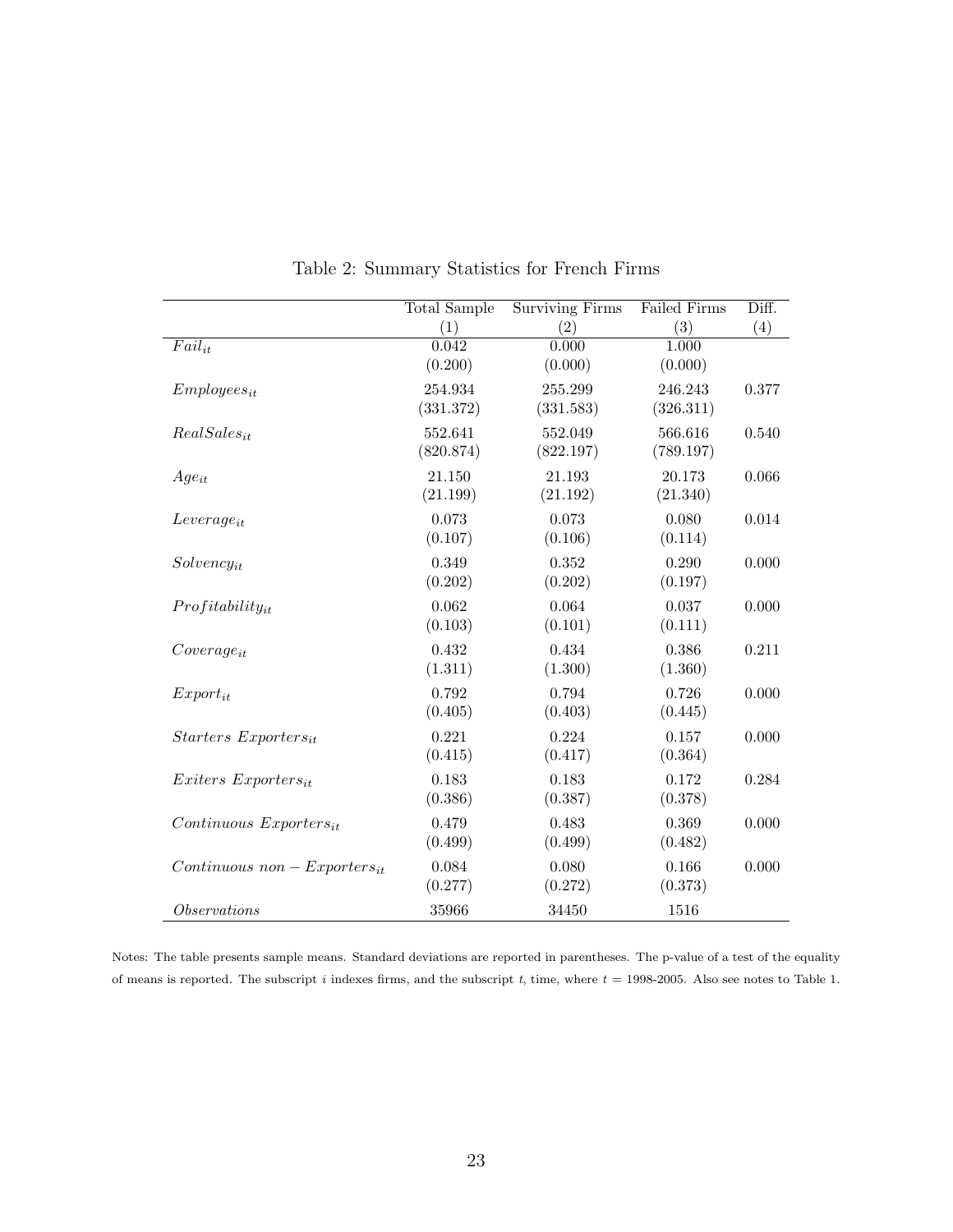|                                    | UK            | France        | $\overline{\text{UK}}$ | France        |
|------------------------------------|---------------|---------------|------------------------|---------------|
|                                    | Pooled Probit | Pooled Probit | Pooled Probit          | Pooled Probit |
|                                    | (1)           | (2)           | (3)                    | (4)           |
| $Size_{i(t-1)}$                    | $0.939**$     | $0.844***$    | $1.122***$             | $0.816***$    |
|                                    | (2.53)        | (5.30)        | (2.90)                 | (5.16)        |
| $Size_{i(t-1)}^2$                  | $-0.090***$   | $-0.063***$   | $-0.107***$            | $-0.060***$   |
|                                    | $(-2.68)$     | $(-4.84)$     | $(-3.02)$              | $(-4.66)$     |
| $Age_{i(t-1)}$                     | $-0.008***$   | $-0.001$      | $-0.008***$            | $-0.001$      |
|                                    | $(-3.77)$     | $(-1.06)$     | $(-3.68)$              | $(-0.80)$     |
| $Profitability_{i(t-1)}$           | $-0.841***$   | $-0.872***$   | $-0.862***$            | $-0.871***$   |
|                                    | $(-4.66)$     | $(-3.39)$     | $(-4.72)$              | $(-3.21)$     |
| $Leverage_{i(t-1)}$                | 0.074         | 0.052         | 0.192                  | 0.022         |
|                                    | (0.45)        | (0.37)        | (1.11)                 | (0.16)        |
| $Solvency_{i(t-1)}$                | $-0.333*$     | $-0.527***$   | $-0.342*$              | $-0.479***$   |
|                                    | $(-1.80)$     | $(-5.84)$     | $(-1.79)$              | $(-5.32)$     |
| $Coverage_{i(t-1)}$                | $-0.037*$     | 0.021         | $-0.037*$              | 0.018         |
|                                    | $(-1.66)$     | (1.64)        | $(-1.68)$              | (1.33)        |
| $Export_{it}$                      | $-0.117$      | $-0.172***$   |                        |               |
|                                    | $(-1.11)$     | $(-4.98)$     |                        |               |
| $Starters$ Exporters <sub>it</sub> |               |               | $-0.549***$            | $-0.341***$   |
|                                    |               |               | $(-3.13)$              | $(-7.38)$     |
| $Continuous$ $Exporters_{it}$      |               |               | $-1.231***$            | $-0.334***$   |
|                                    |               |               | $(-10.10)$             | $(-8.53)$     |
| $Continuous\ non-Exporters_{it}$   |               |               | $-0.456***$            | $0.136***$    |
|                                    |               |               | $(-3.82)$              | (2.69)        |
| Constant                           | $-4.886***$   | $-4.021***$   | $-4.041***$            | $-3.880***$   |
|                                    | $(-4.65)$     | (8.43)        | $(-3.86)$              | $(-8.16)$     |
| $Log-likelihood$                   | $-454.1$      | $-3852$       | $-391.835$             | $-3793.582$   |

Table 3: Baseline Model and Exporting Status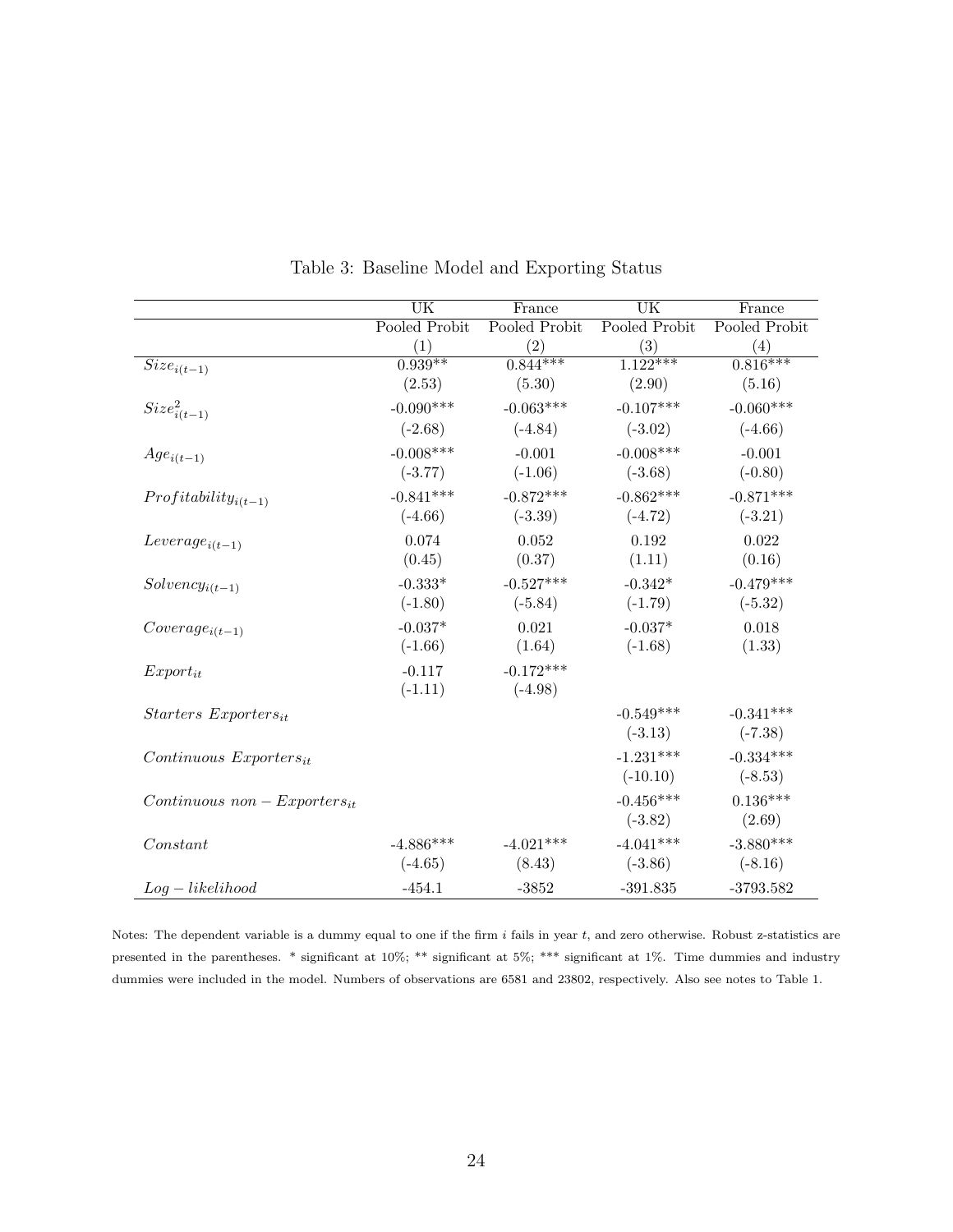|                                     | UK           | France       | UK             | France         |
|-------------------------------------|--------------|--------------|----------------|----------------|
|                                     | Ind=Starters | Ind=Starters | Ind=Continuous | Ind=Continuous |
|                                     | (1)          | (2)          | (3)            | (4)            |
| $Size_{i(t-1)}$                     | $0.916***$   | $0.698***$   | $1.113***$     | $0.863***$     |
|                                     | (2.80)       | (4.68)       | (3.00)         | (5.43)         |
| $Size^2_{i(t-1)}$                   | $-0.087***$  | $-0.052***$  | $-0.106***$    | $-0.064***$    |
|                                     | $(-2.95)$    | $(-4.33)$    | $(-3.14)$      | $(-4.95)$      |
| $Age_{i(t-1)}$                      | $-0.007***$  | $-0.001$     | $-0.007***$    | $-0.001$       |
|                                     | $(-3.98)$    | $(-1.24)$    | $(-3.40)$      | $(-0.99)$      |
| $Profitability_{i(t-1)}$            | $-0.840***$  | $-1.020***$  | $-0.894***$    | $-0.214$       |
|                                     | $(-3.32)$    | $(-5.17)$    | $(-2.79)$      | $(-0.96)$      |
| $Profitability_{i(t-1)} * Ind_{it}$ | $-1.771*$    | 0.316        | $-0.906$       | $-1.557***$    |
|                                     | $(-1.86)$    | (0.75)       | $(-1.60)$      | $(-4.13)$      |
|                                     | 0.171        | $-0.225*$    | $0.468***$     | $-0.415**$     |
| $Leverage_{i(t-1)}$                 | (1.04)       | $(-1.48)$    | (2.37)         | $(-1.96)$      |
|                                     |              |              |                |                |
| $Leverage_{i(t-1)} * Ind_{it}$      | $0.791**$    | 0.275        | $-0.992***$    | $0.779***$     |
|                                     | (2.18)       | (0.76)       | $(-3.26)$      | (2.73)         |
| $Solvency_{i(t-1)}$                 | $-0.137$     | $-0.690***$  | $-0.165$       | $-0.685***$    |
|                                     | $(-0.69)$    | $(-6.95)$    | $(-0.72)$      | $(-6.15)$      |
| $Solvency_{i(t-1)} * Ind_{it}$      | $0.997**$    | $0.432**$    | $-0.033$       | $0.405**$      |
|                                     | (2.52)       | (2.05)       | $(-0.07)$      | (2.18)         |
| $Coverage_{i(t-1)}$                 | $-0.059$     | $0.028**$    | $-0.035*$      | $-0.012$       |
|                                     | $(-1.56)$    | (2.06)       | $(-1.66)$      | $(-0.62)$      |
| $Coverage_{i(t-1)} * Ind_{it}$      | $0.100**$    | $-0.034$     | $-0.198$       | $0.076***$     |
|                                     | (2.36)       | $(-0.82)$    | $(-1.04)$      | (2.82)         |
| $Ind_{it}$                          | $-0.597***$  | $-0.333***$  | $-0.589**$     | $-0.349***$    |
|                                     | $(-2.66)$    | $(-3.99)$    | $(-2.70)$      | $(-4.95)$      |
| Constant                            | $-4.124***$  | $-3.528***$  | $-4.492***$    | $-4.058***$    |
|                                     | $(-4.66)$    | $(-7.86)$    | $(-4.44)$      | $(-8.52)$      |
|                                     |              |              |                |                |
| $Log-likelihood$                    | $-557.028$   | $-4083.305$  | $-433.965$     | $-3869.228$    |

Table 4: Pooled Probit: Starters, Continuous Exporters and the Likelihood of Survival

Notes: The dependent variable is a dummy equal to one if the firm  $i$  fails in year  $t$ , and zero otherwise. Robust z-statistics are presented in the parentheses. \* significant at 10%; \*\* significant at 5%; \*\*\* significant at 1%. Time dummies and industry dummies were included in the model.  $Ind_{it}$  is a dummy and indicates in turn starters and continuous exporters. Numbers of observations are 7586, 6670, 24732 and 23973, respectively. Also see notes to Table 1.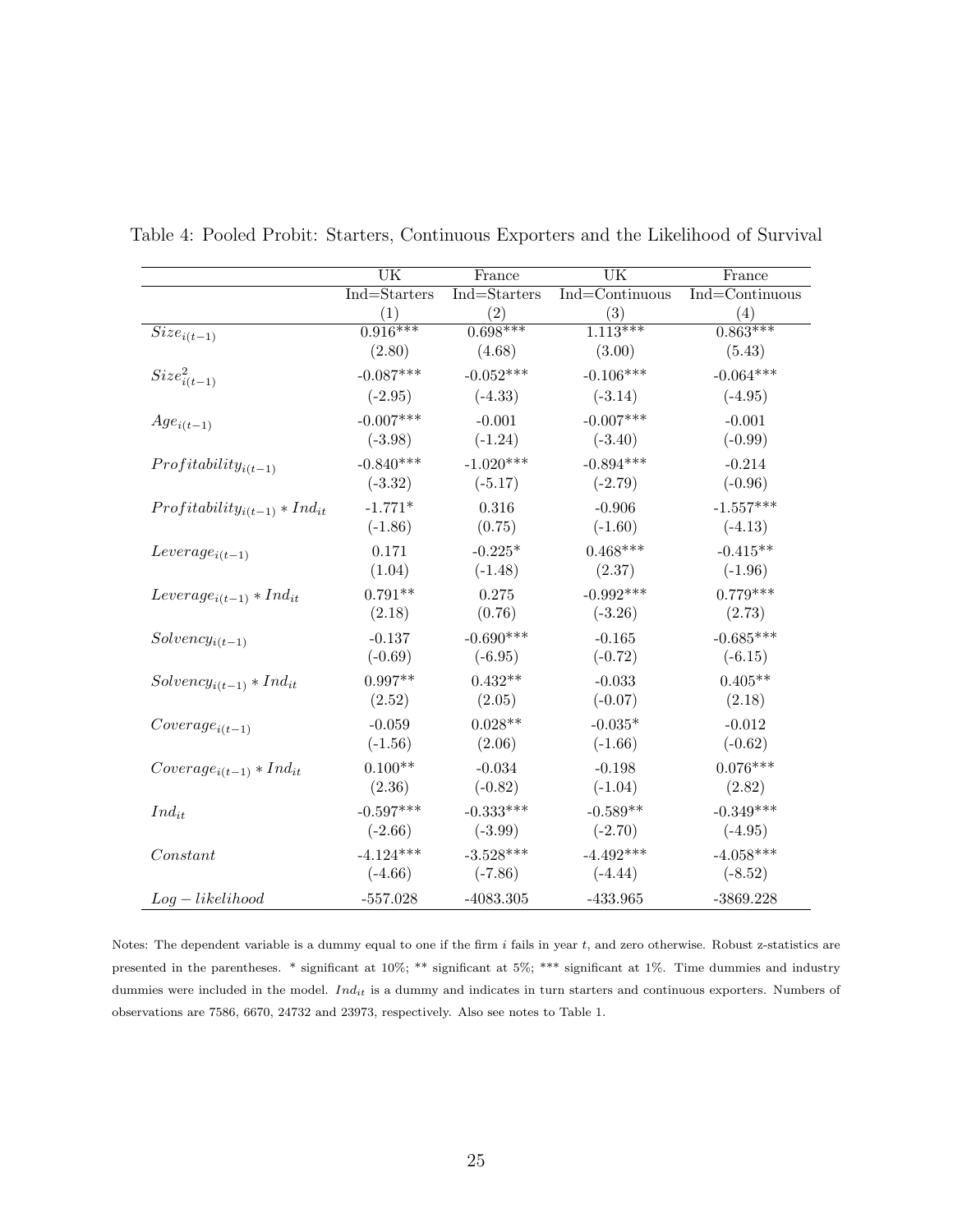|                                     | UK                 | France      | <b>UK</b>             | France                |
|-------------------------------------|--------------------|-------------|-----------------------|-----------------------|
|                                     | Ind=Exiters        | Ind=Exiters | Ind=Cont. non-Export. | Ind=Cont. non-Export. |
|                                     | (1)                | (2)         | (3)                   | (4)                   |
| $Size_{i(t-1)}$                     | $0.927***$         | $0.737***$  | $0.950**$             | $0.802***$            |
|                                     | (2.85)             | (4.90)      | (2.53)                | (5.05)                |
| $Size_{i(t-1)}^2$                   | $-0.088***$        | $-0.056***$ | $-0.911***$           | $-0.059***$           |
|                                     | $(-2.99)$          | $(-4.53)$   | $(-2.67)$             | $(-4.58)$             |
| $Age_{i(t-1)}$                      | $-0.007***$        | $-0.001$    | $-0.008***$           | $-0.001$              |
|                                     | $(-3.93)$          | $(-1.23)$   | $(-3.72)$             | $(-1.02)$             |
| $Profitability_{i(t-1)}$            | $-0.836***$        | $-0.972***$ | $-0.907***$           | $-1.356***$           |
|                                     | $(-3.29)$          | $(-4.93)$   | $(-3.25)$             | $(-6.77)$             |
| $Profitability_{i(t-1)} * Ind_{it}$ | $-1.773*$          | 0.146       | 0.274                 | $4.503***$            |
|                                     | $(-1.88)$          | (0.35)      | (0.39)                | (8.18)                |
| $Leverage_{i(t-1)}$                 | 0.187              | $-0.144$    | 0.220                 | 0.131                 |
|                                     | (1.15)             | $(-0.96)$   | (1.18)                | (0.92)                |
| $Leverage_{i(t-1)} * Ind_{it}$      | $0.780*$           | $-0.088$    | $-0.702*$             | $-1.816**$            |
|                                     | (1.85)             | $(-0.023)$  | $(-1.70)$             | $(-2.39)$             |
| $Solvency_{i(t-1)}$                 | $-0.128$           | $-0.706***$ | $-0.135$              | $-0.326***$           |
|                                     | $(-0.64)$          | $(-7.06)$   | $(-0.64)$             | $(-3.36)$             |
| $Solvency_{i(t-1)} * Ind_{it}$      | $0.952^{\ast\ast}$ | $0.535**$   | $-1.117***$           | $-1.296***$           |
|                                     | (2.11)             | (2.56)      | $(-3.15)$             | $(-4.67)$             |
| $Coverage_{i(t-1)}$                 | $-0.060$           | $0.025**$   | $-0.025$              | $0.026*$              |
|                                     | $(-1.57)$          | (1.83)      | $(-1.16)$             | (1.79)                |
| $Coverage_{i(t-1)} * Ind_{it}$      | $0.109**$          | $-0.021$    | $-0.105$              | $-0.059*$             |
|                                     | (2.53)             | $(-0.61)$   | $(-1.25)$             | $(-1.75)$             |
| $Ind_{it}$                          | $-0.445*$          | $-0.181**$  | $0.627***$            | $0.585***$            |
|                                     | $(-1.74)$          | $(-2.15)$   | (3.14)                | (6.20)                |
| Constant                            | $-4.171***$        | $-3.681***$ | $-4.256***$           | $-4.117***$           |
|                                     | $(-4.73)$          | $(-8.11)$   | $(-4.22)$             | $(-8.59)$             |
| $Log-likelihood$                    | $-556.737$         | $-4093.69$  | $-451.632$            | $-3792.923$           |

Table 5: Pooled Probit: Exiters, Continuous non-Exporters and the Likelihood of Survival

Notes: The dependent variable is a dummy equal to one if the firm  $i$  fails in year  $t$ , and zero otherwise. Robust z-statistics are presented in the parentheses. \* significant at 10%; \*\* significant at 5%; \*\*\* significant at 1%. Time dummies and industry dummies were included in the model.  $Ind_{it}$  is a dummy and indicates in turn exiters and continuous non-exporters. Numbers of observations are 7586, 6581, 24732 and 23802, respectively. Also see notes to Table 1.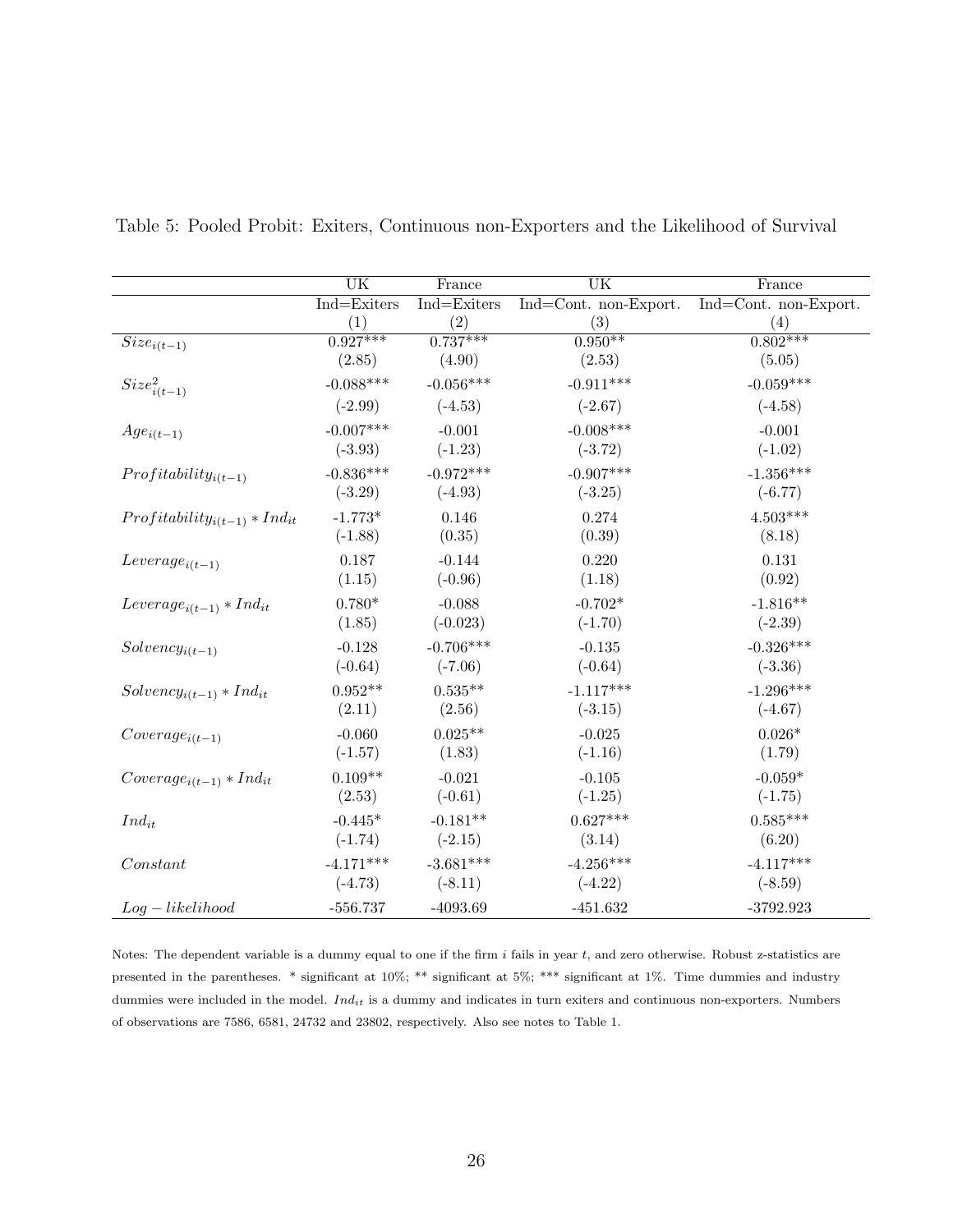|                                    | $\overline{\text{UK}}$ | France        | UK            | France        |
|------------------------------------|------------------------|---------------|---------------|---------------|
|                                    | Endog. Probit          | Endog. Probit | Endog. Probit | Endog. Probit |
|                                    | (1)                    | (2)           | (3)           | (4)           |
| $Size_{i(t-1)}$                    | $1.372**$              | $0.852***$    | $1.661***$    | $0.884***$    |
|                                    | (2.22)                 | (3.57)        | (2.68)        | (4.54)        |
| $Sizei(t-1)2$                      | $-0.129**$             | $-0.061***$   | $-0.157***$   | $-0.064***$   |
|                                    | $(-2.35)$              | $(-3.21)$     | $(-2.78)$     | $(-4.07)$     |
| $Age_{i(t-1)}$                     | $-0.009***$            | $-0.001$      | $-0.011***$   | $-0.001$      |
|                                    | $(-3.09)$              | $(-1.33)$     | $(-2.82)$     | $(-0.08)$     |
| $Profitability_{i(t-1)}$           | $-1.774**$             | $-1.017***$   | $-1.68**$     | $-1.050***$   |
|                                    | $(-3.49)$              | $(-3.12)$     | $(-3.35)$     | $(-3.69)$     |
| $Leverage_{i(t-1)}$                | 0.061                  | 0.237         | 0.149         | 0.219         |
|                                    | (0.22)                 | (0.89)        | (0.50)        | (0.95)        |
| $Solvency_{i(t-1)}$                | $-0.428$               | $-0.546***$   | $-0.443$      | $-0.487***$   |
|                                    | $(-1.55)$              | $(-4.00)$     | $(-1.54)$     | $(-4.54)$     |
| $Coverage_{i(t-1)}$                | $-0.046$               | 0.039         | $-0.031$      | 0.042         |
|                                    | $(-0.89)$              | (0.38)        | $(-1.53)$     | (1.61)        |
| $Export_{it}$                      | 0.151                  | $-0.205***$   |               |               |
|                                    | (1.10)                 | $(-4.49)$     |               |               |
| $Starters$ Exporters <sub>it</sub> |                        |               | $-0.691***$   | $-0.396***$   |
|                                    |                        |               | $(-3.03)$     | $(-5.70)$     |
| $Continuous$ $Exporters_{it}$      |                        |               | $-1.452***$   | $-0.412***$   |
|                                    |                        |               | $(-9.31)$     | $(-6.41)$     |
| $Continuous\ non-Exporters_{it}$   |                        |               | $-0.546***$   | 0.072         |
|                                    |                        |               | $(-3.42)$     | (0.96)        |
| Constant                           | $-5.014***$            | $-4.088***$   | $-5.171***$   | $-4.082***$   |
|                                    | $(-3.02)$              | $(-5.62)$     | $(-3.07)$     | $(-6.86)$     |
| $Log-likelihood$                   | $-276.339$             | $-2246.613$   | $-227.098$    | $-2917.608$   |
| <i>Exogeneity Test</i>             | 0.420                  | 0.631         | 0.435         | 0.630         |

Table 6: Endogenous probit, Baseline Model and Exporting Status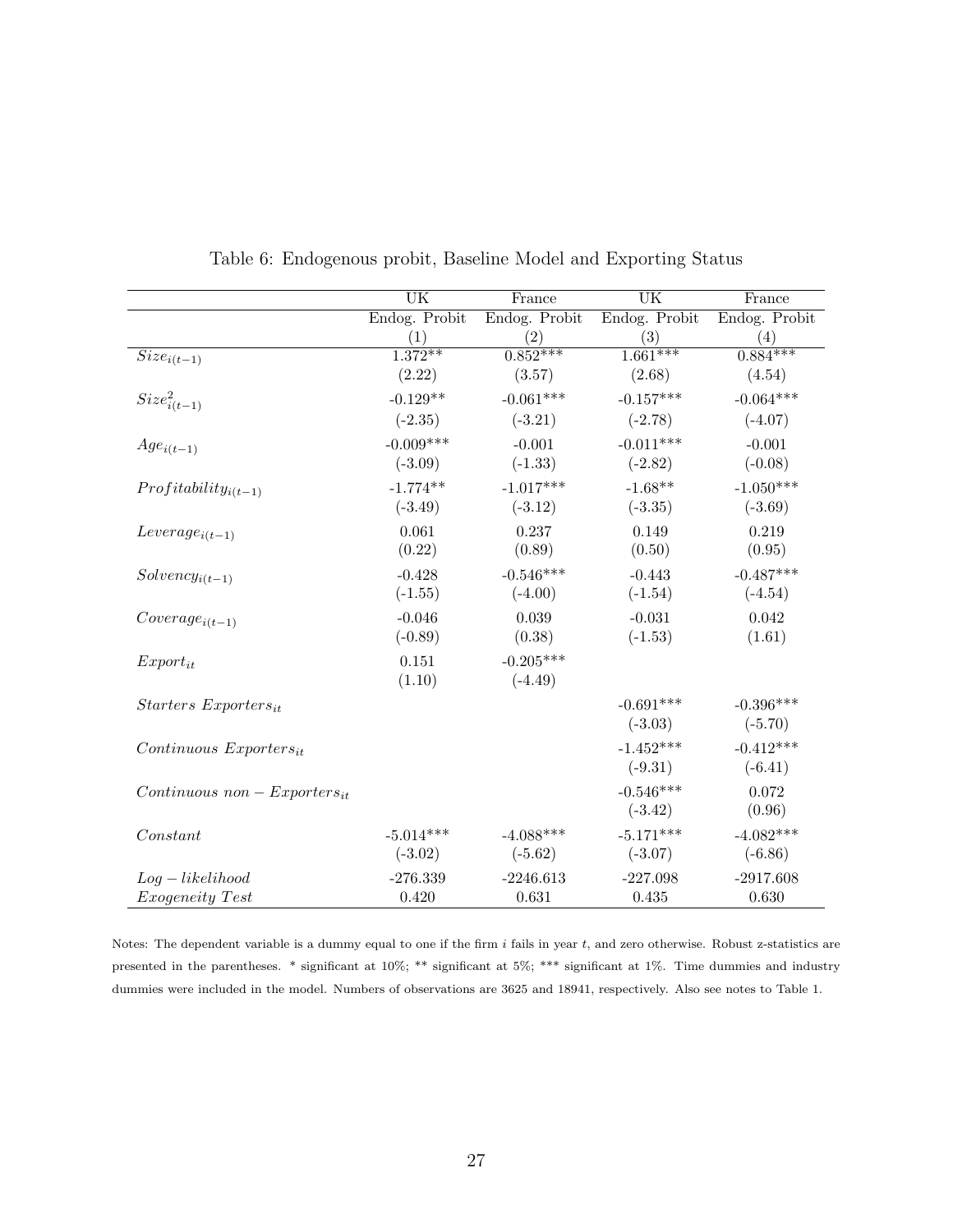|                                     | <b>UK</b>     | France        | <b>UK</b>      | France         |
|-------------------------------------|---------------|---------------|----------------|----------------|
|                                     | Endog. Probit | Endog. Probit | Endog. Probit  | Endog. Probit  |
|                                     | Ind=Starters  | Ind=Starters  | Ind=Continuous | Ind=Continuous |
|                                     | (1)           | (2)           | (3)            | (4)            |
| $\overline{Size}_{i(t-1)}$          | $1.217**$     | $0.771***$    | $1.400***$     | $0.893***$     |
|                                     | (2.51)        | (4.17)        | (2.58)         | (3.76)         |
| $Size^2_{i(t-1)}$                   | $-0.116***$   | $-0.057***$   | $-0.136***$    | $-0.064***$    |
|                                     | $(-2.68)$     | $(-3.81)$     | $(-2.72)$      | $(-3.38)$      |
| $Age_{i(t-1)}$                      | $-0.009***$   | $-0.001$      | $-0.015***$    | $-0.001$       |
|                                     | $(-3.36)$     | $(-1.35)$     | $(-3.75)$      | $(-1.19)$      |
| $Profitability_{i(t-1)}$            | $-1.239**$    | $-1.084***$   | $-1.375$       | 0.025          |
|                                     | $(-2.02)$     | $(-3.51)$     | $(-1.45)$      | (0.06)         |
| $Profitability_{i(t-1)} * Ind_{it}$ | $-4.448**$    | 0.275         | $-3.501*$      | $-2.605***$    |
|                                     | $(-2.22)$     | (0.39)        | $(-1.86)$      | $(-4.19)$      |
| $Leverage_{i(t-1)}$                 | 0.028         | 0.240         | $1.018***$     | 0.488          |
|                                     | (0.10)        | (0.93)        | (2.58)         | (1.14)         |
| $Leverage_{i(t-1)} * Ind_{it}$      | 0.922         | 0.769         | $-4.547***$    | $1.229**$      |
|                                     | (1.51)        | (1.28)        | $(-5.15)$      | (2.28)         |
| $Solvency_{i(t-1)}$                 | $-0.557**$    | $-0.759***$   | 0.005          | $-0.658***$    |
|                                     | $(-2.01)$     | $(-5.88)$     | (0.01)         | $(-4.09)$      |
| $Solvency_{i(t-1)} * Ind_{it}$      | $1.633***$    | $0.558**$     | $-1.657$       | 0.642          |
|                                     | (3.11)        | (2.01)        | $(-1.17)$      | (0.94)         |
| $Coverage_{i(t-1)}$                 | $-0.093$      | $0.051*$      | $-0.037$       | $-0.015$       |
|                                     | $(-1.33)$     | (1.87)        | $(-0.65)$      | $(-0.35)$      |
| $Coverage_{i(t-1)} * Ind_{it}$      | $0.216**$     | $-0.018$      | 0.388          | 0.023          |
|                                     | (2.55)        | $(-0.24)$     | (0.88)         | (0.16)         |
| $Ind_{it}$                          | $-0.786**$    | $-0.412***$   | 0.285          | $-0.239***$    |
|                                     | $(-2.19)$     | $(-3.61)$     | (0.46)         | $(-2.89)$      |
| Constant                            | $-4.730***$   | $-3.784***$   | $-5.066***$    | $-4.254***$    |
|                                     | $(-3.60)$     | $(-6.72)$     | $(-3.33)$      | $(-5.90)$      |
| $Log-likelihood$                    | $-324.602$    | $-3148.537$   | $-192.949$     | $-2266.535$    |
| Exogeneity Test                     | 0.328         | 0.851         | 0.000          | 0.238          |

Table 7: Endogenous probit, Starters and Continuous Exporters

Notes: The dependent variable is a dummy equal to one if the firm  $i$  fails in year  $t$ , and zero otherwise. Robust z-statistics are presented in the parentheses. \* significant at 10%; \*\* significant at 5%; \*\*\* significant at 1%. Time dummies and industry dummies were included in the model.  $Ind_{it}$  is a dummy and indicates in turn starters and continuous exporters. Numbers of observations are 4039, 2807, 19586 and 21282, respectively. Also see notes to Table 1.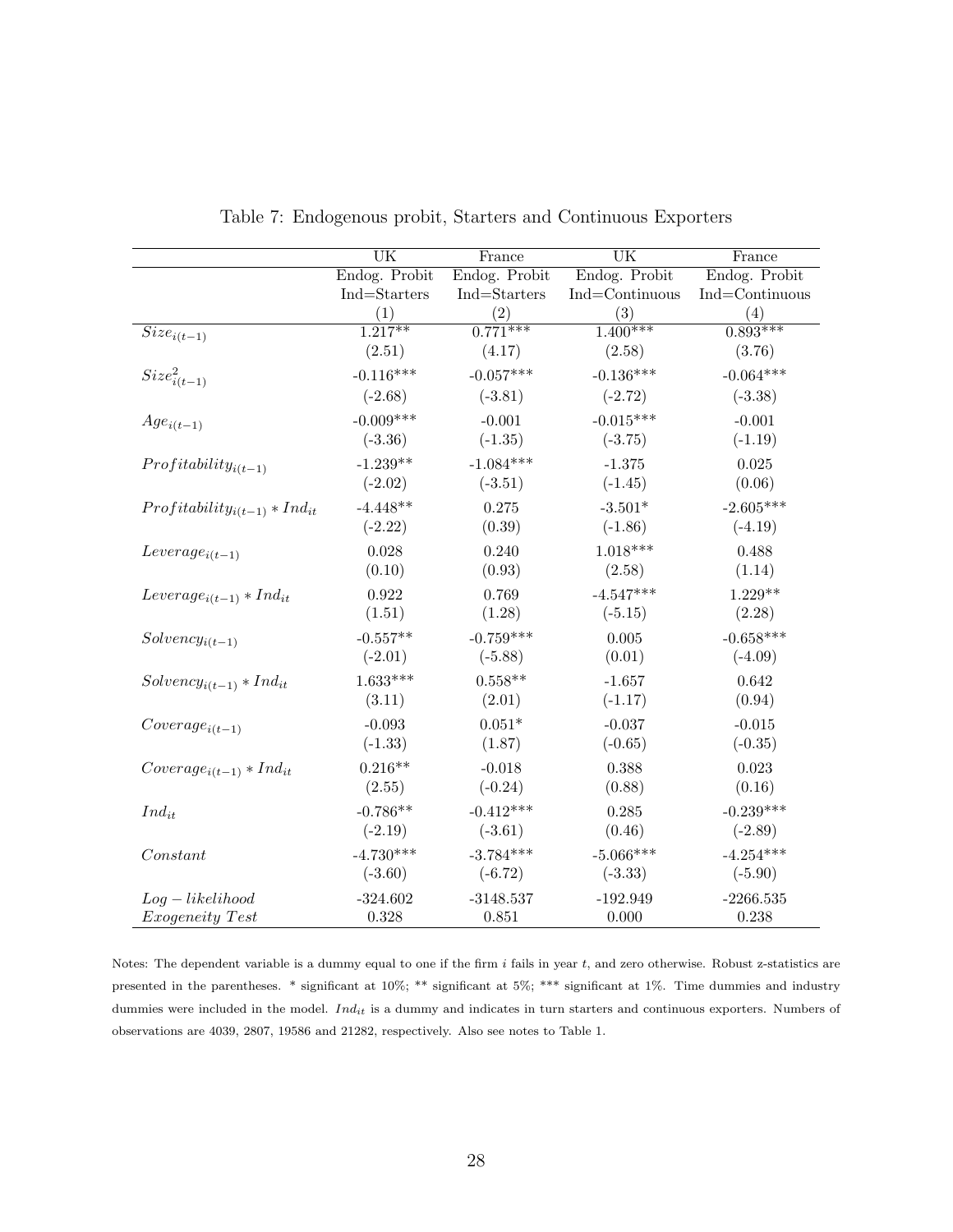|                                     | $\overline{\text{UK}}$ | France          | <b>UK</b>             | France                |
|-------------------------------------|------------------------|-----------------|-----------------------|-----------------------|
|                                     | Endog. Probit          | Endog. Probit   | Endog. Probit         | Endog. Probit         |
|                                     | Ind=Exiters            | $Ind = Exiters$ | Ind=Cont. non-Export. | Ind=Cont. non-Export. |
|                                     | (1)                    | (2)             | (3)                   | (4)                   |
| $\overline{Size}_{i(t-1)}$          | $1.383**$              | $0.836***$      | $1.422**$             | $0.877***$            |
|                                     | (2.40)                 | (4.36)          | (2.20)                | (4.48)                |
| $Size^2_{i(t-1)}$                   | $-0.129**$             | $-0.062***$     | $-0.134**$            | $-0.064***$           |
|                                     | $(-2.51)$              | $(-3.97)$       | $(-2.33)$             | $(-4.02)$             |
| $Age_{i(t-1)}$                      | $-0.010***$            | $-0.001$        | $-0.010***$           | $-0.001$              |
|                                     | $(-3.33)$              | $(-1.37)$       | $(-3.05)$             | $(-1.22)$             |
| $Profitability_{i(t-1)}$            | $-1.269*$              | $-1.023***$     | $-1.725***$           | $-1.806***$           |
|                                     | $(-1.90)$              | $(-3.21)$       | $(-2.58)$             | $(-5.68)$             |
| $Profitability_{i(t-1)} * Ind_{it}$ | $-3.237*$              | $-0.091$        | 1.956                 | $6.241***$            |
|                                     | $(-1.79)$              | $(-0.14)$       | (1.26)                | (7.66)                |
| $Leverage_{i(t-1)}$                 | 0.045                  | $-0.028$        | 0.305                 | $0.400*$              |
|                                     | (0.16)                 | $(-0.11)$       | (0.95)                | (1.70)                |
| $Leverage_{i(t-1)} * Ind_{it}$      | 0.775                  | 0.117           | $-1.185*$             | $-3.394**$            |
|                                     | (1.19)                 | (0.19)          | $(-1.81)$             | $(-2.43)$             |
| $Solvency_{i(t-1)}$                 | $-0.466$               | $-0.674***$     | $-0.158$              | $-0.299**$            |
|                                     | $(-1.60)$              | $(-5.10)$       | $(-0.50)$             | $(-2.37)$             |
| $Solvency_{i(t-1)} * Ind_{it}$      | $1.924***$             | 0.447           | $-1.439***$           | $-1.614***$           |
|                                     | (2.69)                 | (1.61)          | $(-2.76)$             | $(-4.60)$             |
| $Coverage_{i(t-1)}$                 | $-0.082$               | $0.058**$       | $-0.019$              | $0.058*$              |
|                                     | $(-1.27)$              | (2.08)          | $(-0.41)$             | (1.91)                |
| $Coverage_{i(t-1)} * Ind_{it}$      | $0.281**$              | $-0.010$        | $-0.190$              | $-0.074$              |
|                                     | (2.23)                 | $(-0.13)$       | $(-1.35)$             | $(-1.08)$             |
| $Ind_{it}$                          | $-0.799*$              | $-0.153$        | $0.813***$            | $0.656***$            |
|                                     | $(-1.70)$              | $(-1.32)$       | (2.61)                | (4.99)                |
| Constant                            | $-5.392***$            | $-4.093***$     | $-6.228***$           | $-4.417***$           |
|                                     | $(-3.49)$              | $(-6.99)$       | $(-3.55)$             | $(-7.41)$             |
| $Log-likelihood$                    | $-294.8$               | $-3017$         | $-273.1$              | $-2902$               |
| <i>Exogeneity Test</i>              | $0.454\,$              | 0.826           | 0.417                 | $0.300\,$             |

Notes: The dependent variable is a dummy equal to one if the firm  $i$  fails in year  $t$ , and zero otherwise. Robust z-statistics are presented in the parentheses. \* significant at 10%; \*\* significant at 5%; \*\*\* significant at 1%. Time dummies and industry dummies were included in the model.  $Ind_{it}$  is a dummy and indicates in turn exiters and continuous non-exporters. Numbers of observations are 8751, 7533, 27596 and 26535, respectively. Also see notes to Table 1.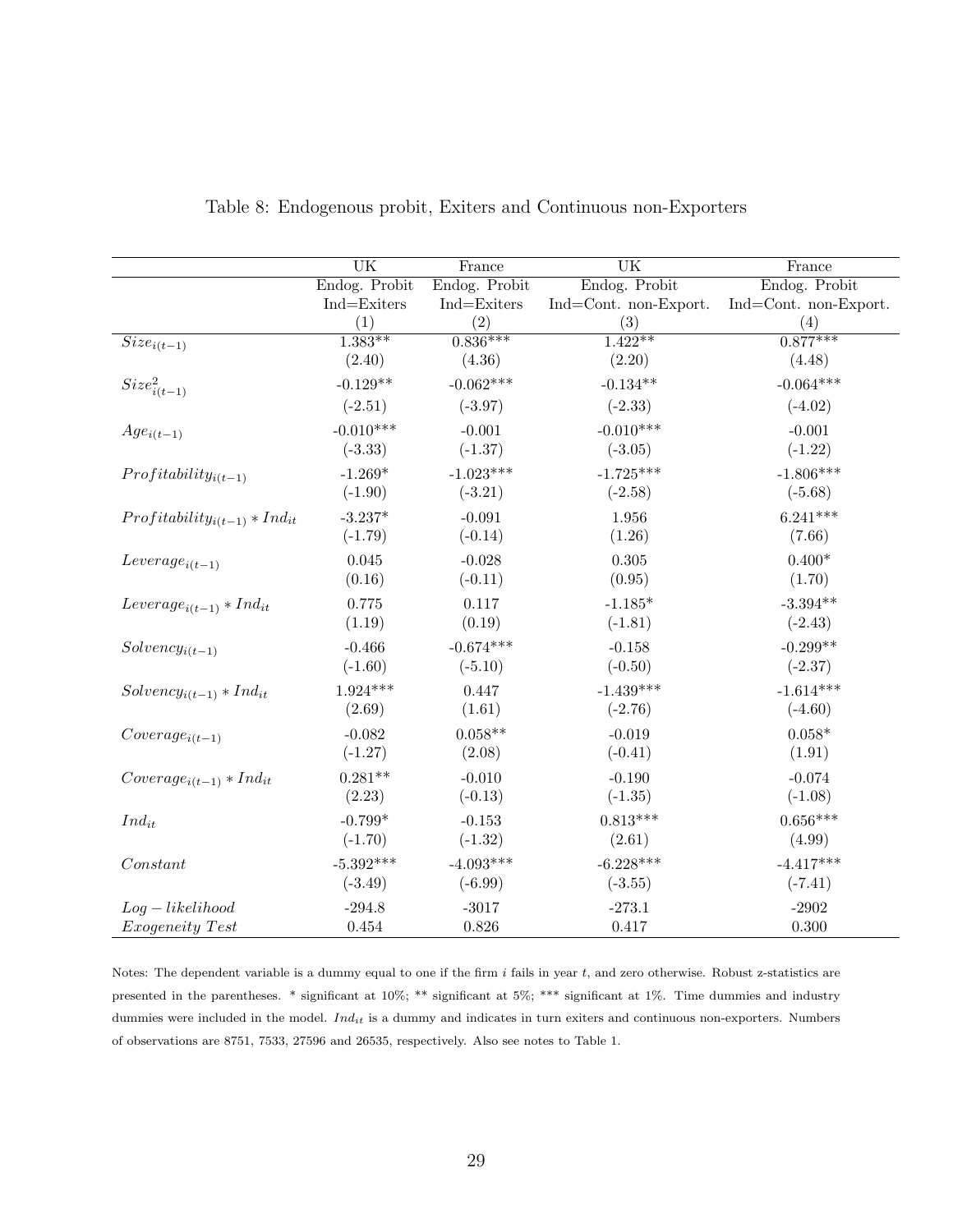|                                    | UK          | France              | UK                  | France      |
|------------------------------------|-------------|---------------------|---------------------|-------------|
|                                    | (1)         | (2)                 | (3)                 | (4)         |
| $Size_{i(t-1)}$                    | $2.568***$  | $1.974***$          | $2.735***$          | $1.954***$  |
|                                    | (2.37)      |                     | $(5.31)$ $(2.74)$   | (5.32)      |
| $Size_{i(t-1)}^2$                  | $-0.245**$  | $-0.148***$         | $-0.261***$         | $-0.146***$ |
|                                    |             | $(-2.50)$ $(-4.88)$ | $(-2.85)$           | $(-4.86)$   |
| $Age_{i(t-1)}$                     | $-0.020***$ | $-0.002$            | $-0.015***$         | $-0.001$    |
|                                    | $(-3.32)$   | $(-0.96)$           | $(-2.85)$           | $(-0.75)$   |
| $Profitability_{i(t-1)}$           | $-1.765***$ | $-1.557***$         | $-1.323**$          | $-1.597***$ |
|                                    | $(-3.15)$   | $(-4.01)$           | $(-2.28)$           | $(-4.18)$   |
| $Leverage_{i(t-1)}$                | 0.156       | $-0.144$            | 0.520               | $-0.015$    |
|                                    | (0.44)      | $(-0.49)$           | (1.50)              | $(-0.05)$   |
| $Solvency_{i(t-1)}$                | $-0.704*$   | $-1.223***$         | $-0.587$            | $-1.103***$ |
|                                    | $(-1.67)$   | $(-6.23)$           | $(-1.35)$           | $(-5.78)$   |
| $Coverage_{i(t-1)}$                | $-0.094$    | 0.041               | $-0.096$            | 0.029       |
|                                    | $(-1.44)$   | (1.49)              | $(-1.54)$           | (1.05)      |
| $Export_{it}$                      | $-0.238$    | $-0.401***$         |                     |             |
|                                    | $(-0.93)$   | $(-5.61)$           |                     |             |
| $Starters$ Exporters <sub>it</sub> |             |                     | $-1.115**$          | $-0.751***$ |
|                                    |             |                     | $(-2.56)$           | $(-7.48)$   |
| $Continuous$ $Exporters_{it}$      |             |                     | $-2.959***$         | $-0.715***$ |
|                                    |             |                     | $(-8.69)$ $(-8.57)$ |             |
| $Continuous\ non-Exporters_{it}$   |             |                     | $-0.980***$         | $0.294***$  |
|                                    |             |                     | $(-3.61)$           | (3.03)      |
| Constant                           | $-9.529***$ | $-8.522***$         | $-11.448***$        | $-8.379***$ |
|                                    |             | $(-3.21)$ $(-7.67)$ | $(-4.03)$           | $(-7.59)$   |
| $Log-likelihood$                   | $-455.554$  | $-3849.043$         | $-393.807$          | $-3786.568$ |

Table 9: Complementary log-log model: Baseline Model and Exporting Status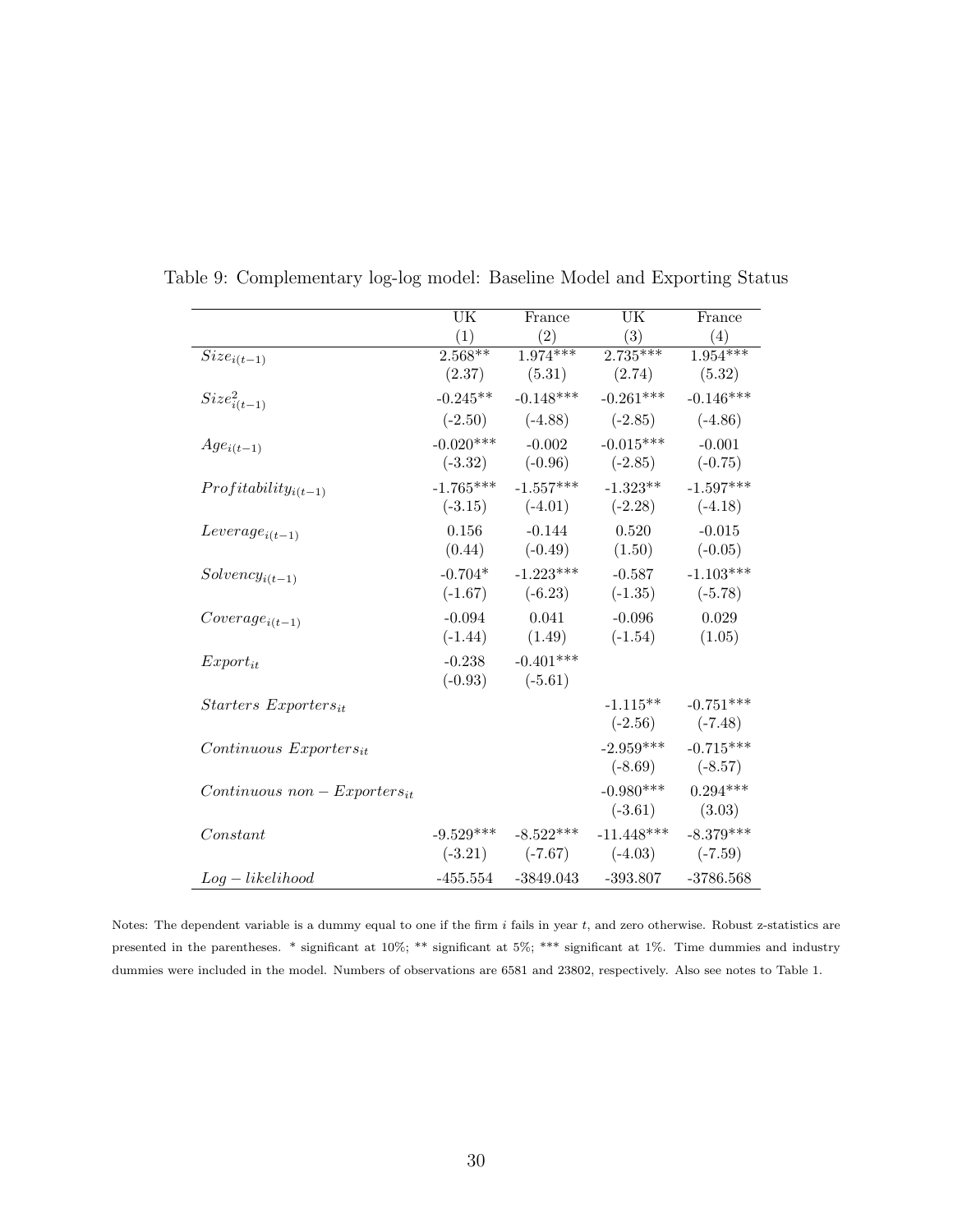|                                     | UK           | France       | $\overline{\text{UK}}$ | France         |
|-------------------------------------|--------------|--------------|------------------------|----------------|
|                                     | Ind=Starters | Ind=Starters | Ind=Continuous         | Ind=Continuous |
|                                     | (1)          | (2)          | (3)                    | (4)            |
| $Size_{i(t-1)}$                     | $2.573***$   | $1.612***$   | $2.711***$             | $2.014***$     |
|                                     | (2.68)       | (4.64)       | (2.84)                 | (5.44)         |
| $Size^2_{i(t-1)}$                   | $-0.242***$  | $-0.123***$  | $-0.259***$            | $-0.152***$    |
|                                     | $(-2.81)$    | $(-4.33)$    | $(-2.96)$              | $(-5.00)$      |
| $Age_{i(t-1)}$                      | $-0.018***$  | $-0.002$     | $-0.014***$            | $-0.001$       |
|                                     | $(-3.46)$    | $(-1.07)$    | $(-2.78)$              | $(-0.92)$      |
| $Profitability_{i(t-1)}$            | $-1.716***$  | $-1.931***$  | $-1.529**$             | $-0.198$       |
|                                     | $(-2.95)$    | $(-4.64)$    | $(-2.46)$              | $(-0.43)$      |
| $Profitability_{i(t-1)} * Ind_{it}$ | $-2.831*$    | 0.446        | $-2.378*$              | $-3.704***$    |
|                                     | $(-1.76)$    | (0.48)       | $(-1.65)$              | $(-4.73)$      |
| $Leverage_{i(t-1)}$                 | 0.356        | $-0.481$     | $0.872***$             | $-1.010**$     |
|                                     | (0.97)       | $(-1.52)$    | (2.37)                 | $(-2.16)$      |
| $Leverage_{i(t-1)} * Ind_{it}$      | $1.496*$     | 0.555        | $-2.123***$            | $1.843***$     |
|                                     | (1.88)       | (0.70)       | $(-3.02)$              | (3.02)         |
| $Solvency_{i(t-1)}$                 | $-0.268$     | $-1.512***$  | $-0.281$               | $-1.517***$    |
|                                     | $(-0.52)$    | $(-7.12)$    | $(-0.56)$              | $(-6.43)$      |
| $Solvency_{i(t-1)} * Ind_{it}$      | $1.945**$    | $0.855*$     | $-0.145$               | $0.894**$      |
|                                     | (2.09)       | (1.82)       | $(-0.12)$              | (2.20)         |
| $Coverage_{i(t-1)}$                 | $-0.183$     | $0.052*$     | $-0.089$               | $-0.029$       |
|                                     | $(-1.48)$    | (1.95)       | $(-1.53)$              | $(-0.67)$      |
|                                     | $0.268**$    | $-0.068$     | $-0.704$               | $0.149***$     |
| $Coverage_{i(t-1)} * Ind_{it}$      | (2.09)       | $(-0.64)$    | $(-1.05)$              | (2.67)         |
|                                     |              |              |                        |                |
| $Ind_{it}$                          | $-1.187**$   | $-0.713***$  | $-1.462***$            | $-0.781***$    |
|                                     | $(-1.96)$    | $(-3.91)$    | $(-2.68)$              | $(-5.23)$      |
| Constant                            | $-9.909***$  | $-7.318***$  | $-10.221***$           | $-8.605***$    |
|                                     | $(-3.79)$    | $(-7.02)$    | $(-3.94)$              | $(-7.77)$      |
| $Log-likelihood$                    | $-558.581$   | $-4081.884$  | $-436.305$             | $-3864.714$    |

Table 10: Complementary log-log: Starters and Continuous Exporters

Notes: The dependent variable is a dummy equal to one if the firm  $i$  fails in year  $t$ , and zero otherwise. Robust z-statistics are presented in the parentheses. \* significant at 10%; \*\* significant at 5%; \*\*\* significant at 1%. Time dummies and industry dummies were included in the model.  $Ind_{it}$  is a dummy and indicates in turn starters and continuous exporters. Numbers of observations are 7586, 6670, 24732 and 23973, respectively. Also see notes to Table 1.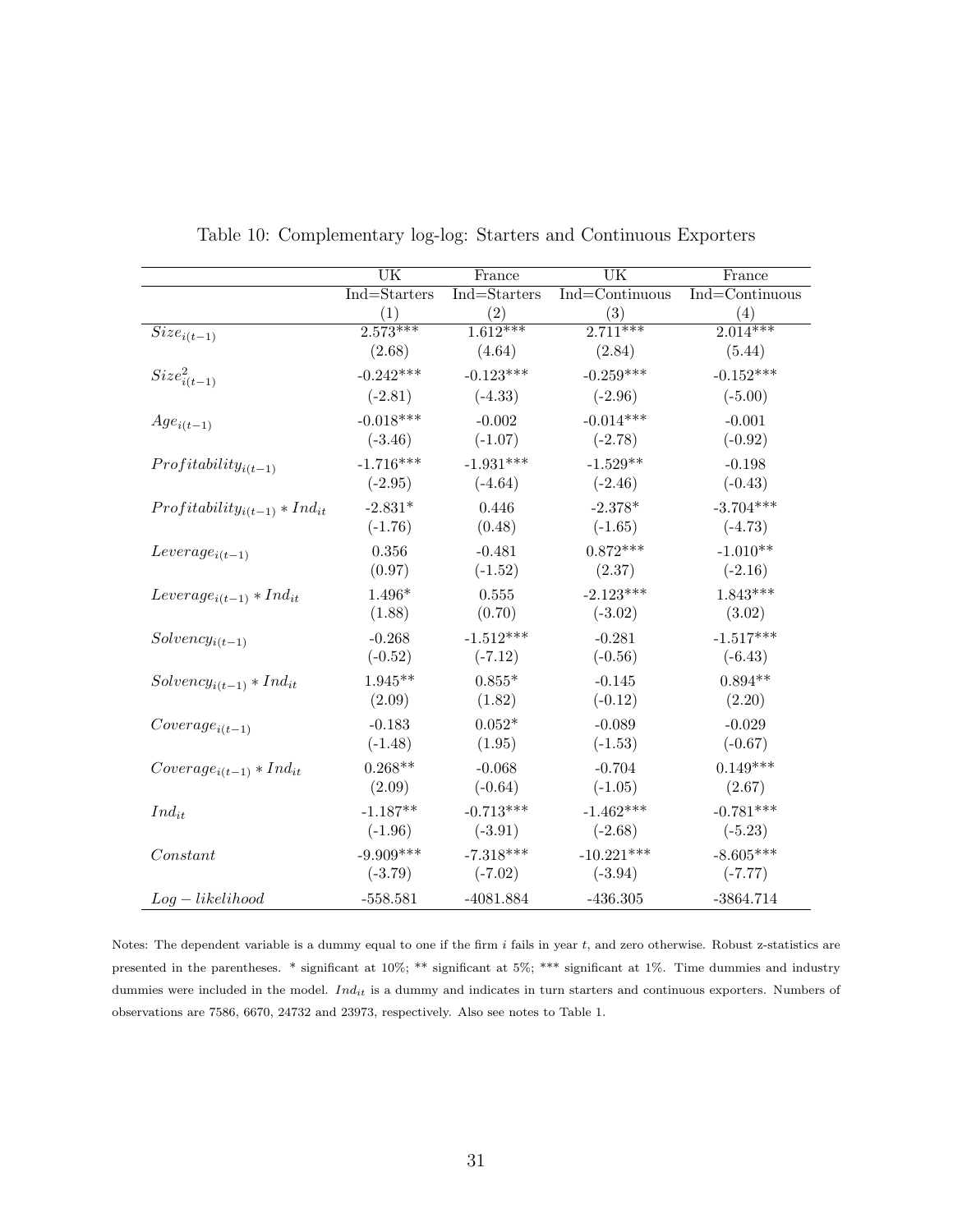|                                     | UK                       | France                | <b>UK</b>                | France                |
|-------------------------------------|--------------------------|-----------------------|--------------------------|-----------------------|
|                                     | Ind=Exiters              | Ind=Exiters           | Ind=Cont. non-Export.    | Ind=Cont. non-Export. |
|                                     | (1)                      | (2)                   | (3)                      | (4)                   |
| $Size_{i(t-1)}$                     | $2.593***$               | $1.674***$            | $2.570**$                | $1.871***$            |
|                                     | (2.71)                   | (4.78)                | (2.34)                   | (5.10)                |
| $Size_{i(t-1)}^2$                   | $-0.244***$              | $-0.128***$           | $-0.244**$               | $-0.139***$           |
|                                     | $(-2.84)$                | $(-4.45)$             | $(-2.47)$                | $(-4.63)$             |
| $Age_{i(t-1)}$                      | $-0.018***$<br>$(-3.42)$ | $-0.002$<br>$(-1.06)$ | $-0.020***$<br>$(-3.28)$ | $-0.001$<br>$(-0.84)$ |
|                                     |                          |                       |                          |                       |
| $Profitability_{i(t-1)}$            | $-1.708***$              | $-1.858***$           | $-1.867***$              | $-2.941***$           |
|                                     | $(-2.91)$                | $(-4.42)$             | $(-3.08)$                | $(-7.09)$             |
| $Profitability_{i(t-1)} * Ind_{it}$ | $-2.635*$                | 0.166                 | 0.819                    | $8.625***$            |
|                                     | $(-1.74)$                | (0.19)                | (0.54)                   | (9.20)                |
| $Leverage_{i(t-1)}$                 | 0.396                    | $-0.310$              | 0.479                    | 0.305                 |
|                                     | (1.08)                   | $(-1.00)$             | (1.15)                   | (1.03)                |
| $Leverage_{i(t-1)} * Ind_{it}$      | 1.306                    | $-0.297$              | $-1.337$                 | $-4.533**$            |
|                                     | (1.46)                   | $(-0.36)$             | $(-1.51)$                | $(-2.36)$             |
| $Solvency_{i(t-1)}$                 | $-0.247$                 | $-1.592***$           | $-0.266$                 | $-0.703***$           |
|                                     | $(-0.48)$                | $(-7.35)$             | $(-0.50)$                | $(-3.29)$             |
|                                     |                          | $1.199***$            | $-2.109***$              | $-2.244***$           |
| $Solvency_{i(t-1)} * Ind_{it}$      | $1.768*$                 |                       |                          |                       |
|                                     | (1.72)                   | (2.64)                | $(-2.84)$                | $(-4.33)$             |
| $Coverage_{i(t-1)}$                 | $-0.186$                 | $0.050*$              | $-0.071$                 | 0.053                 |
|                                     | $(-1.49)$                | (1.73)                | $(-1.14)$                | (1.64)                |
| $Coverage_{i(t-1)} * Ind_{it}$      | $0.285**$                | $-0.038$              | $-0.277$                 | $-0.126*$             |
|                                     | (2.19)                   | $(-0.49)$             | $(-1.25)$                | $(-1.89)$             |
| $Ind_{it}$                          | $-0.743$                 | $-0.399**$            | $1.202***$               | $1.161***$            |
|                                     | $(-1.14)$                | $(-2.20)$             | (2.86)                   | (6.72)                |
| Constant                            | $-10.013***$             | $-7.583***$           | $-12.337***$             | $-8.751***$           |
|                                     | $(-3.85)$                | $(-7.19)$             | $(-4.00)$                | $(-7.93)$             |
|                                     |                          |                       |                          |                       |
| $Log-likelihood$                    | $558.234\,$              | $-4093.098$           | $-453.535$               | $-3781.746$           |

Table 11: Complementary log-log: Exiters and Continuous non-Exporters

Notes: The dependent variable is a dummy equal to one if the firm  $i$  fails in year  $t$ , and zero otherwise. Robust z-statistics are presented in the parentheses. \* significant at 10%; \*\* significant at 5%; \*\*\* significant at 1%. Time dummies and industry dummies were included in the model.  $Ind_{it}$  is a dummy and indicates in turn exiters and continuous non-exporters. Numbers of observations are 7586, 6581, 24732 and 23802, respectively. Also see notes to Table 1.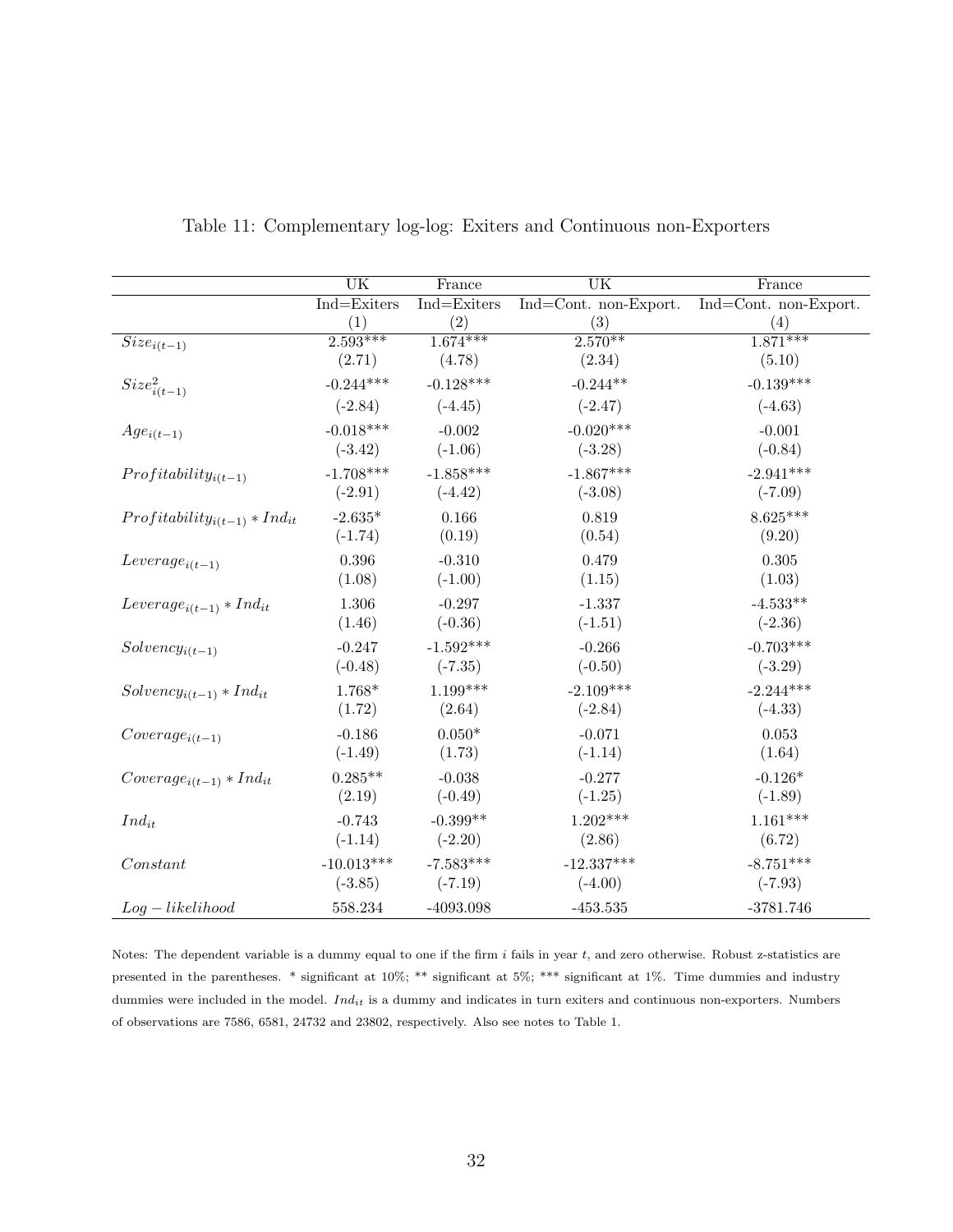|                          | UK            | France        | UK            | France        |
|--------------------------|---------------|---------------|---------------|---------------|
|                          | Pooled Probit | Pooled Probit | Pooled Probit | Pooled Probit |
|                          | (1)           | (2)           | (3)           | (4)           |
| $Size_{i(t-1)}$          | $0.895**$     | $0.775***$    | $0.931**$     | $0.844***$    |
|                          | (2.37)        | (4.77)        | (2.53)        | (5.30)        |
| $Size^2_{i(t-1)}$        | $-0.082**$    | $-0.053***$   | $-0.090***$   | $-0.063***$   |
|                          | $(-2.42)$     | $(-3.98)$     | $(-2.68)$     | $(-4.84)$     |
| $Age_{i(t-1)}$           | $-0.007***$   | $-0.001$      | $-0.008***$   | $-0.001$      |
|                          | $(-3.24)$     | $(-1.14)$     | $(-3.77)$     | $(-1.06)$     |
| $Profitability_{i(t-1)}$ | $-0.879***$   | $-0.813***$   | $-0.872***$   | $-0.841***$   |
|                          | $(-3.33)$     | $(-4.49)$     | $(-3.39)$     | $(-4.66)$     |
| $Leverage_{i(t-1)}$      | 0.092         | 0.068         | 0.074         | $-0.052$      |
|                          | (0.55)        | (0.49)        | (0.45)        | $(-0.37)$     |
| $Solvency_{i(t-1)}$      | $-0.387**$    | $-0.368***$   | $-0.333$      | $-0.527***$   |
|                          | $(-2.07)$     | $(-3.98)$     | $(-1.80)$     | $(-5.84)$     |
| $Coverage_{i(t-1)}$      | $-0.038*$     | 0.012         | $-0.037*$     | $0.022*$      |
|                          | $(-1.66)$     | (0.86)        | $(-1.67)$     | (1.67)        |
| $Subsidiaries_{it}$      | $-0.348***$   | $-0.668***$   |               |               |
|                          | $(-3.73)$     | $(-18.03)$    |               |               |
| Foreign Ownedit          | $0.249***$    | $-0.261***$   |               |               |
|                          | (2.59)        | $(-6.28)$     |               |               |
| $Capital\ Intensity_i$   |               |               | $0.063**$     | $-0.046***$   |
|                          |               |               | (2.29)        | $(-2.56)$     |
| $Export_{it}$            | $-0.131$      | $-0.174***$   | $-0.117$      | $-0.172***$   |
|                          | $(-1.22)$     | $(-4.92)$     | $(-1.11)$     | $(-4.98)$     |
| Constant                 | $-3.958***$   | $-3.728***$   | $-5.013***$   | $-3.974***$   |
|                          | $(-3.91)$     | $(-7.65)$     | $(-4.57)$     | $(-8.29)$     |
| $Log-likelihood$         | $-443.844$    | $-3638.178$   | $-454.021$    | $-3852.192$   |

Table A-1: Baseline Model and Control Variables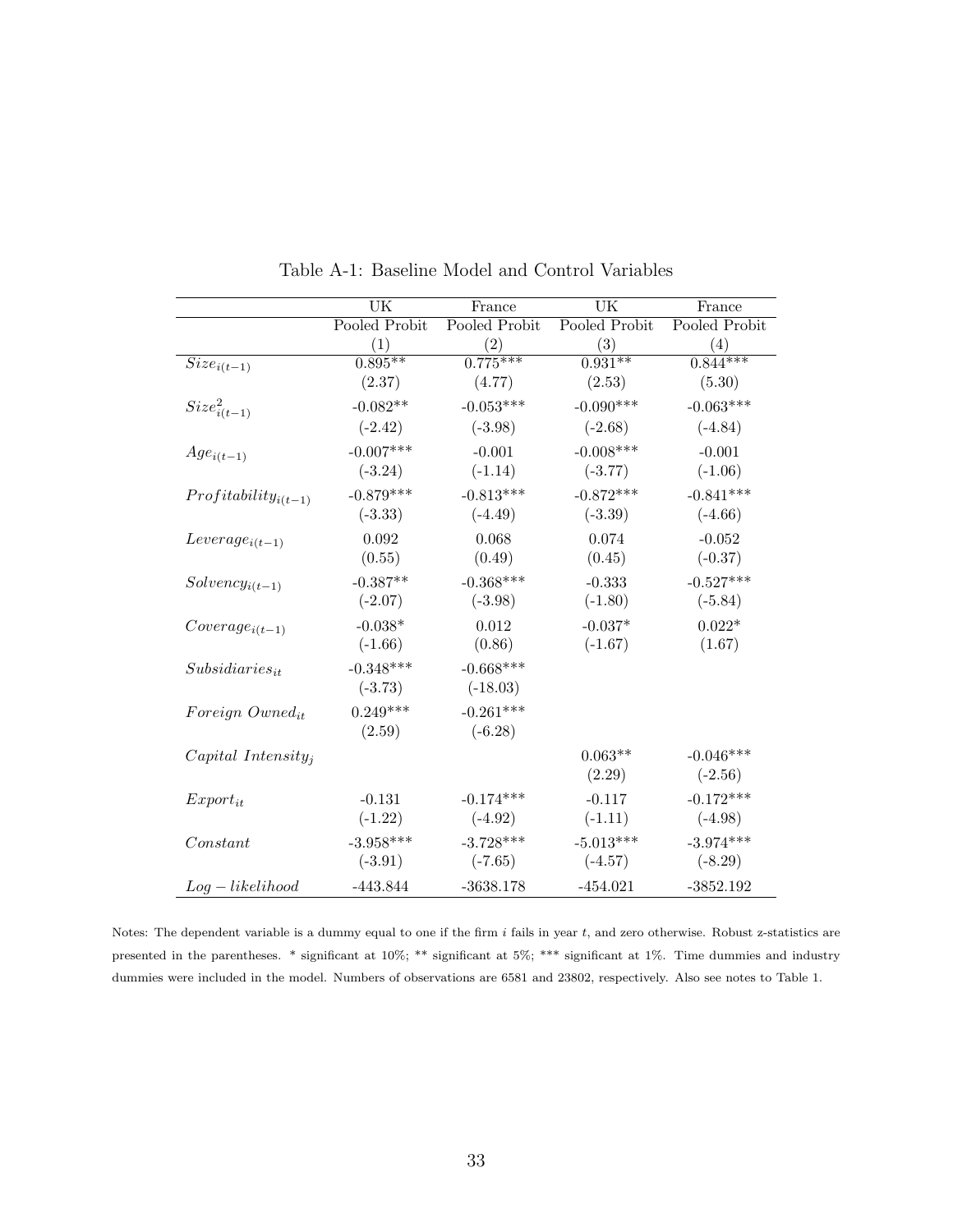|                                  | $\overline{\text{UK}}$ | France        | $\overline{\text{UK}}$ | France        |
|----------------------------------|------------------------|---------------|------------------------|---------------|
|                                  | Pooled Probit          | Pooled Probit | Pooled Probit          | Pooled Probit |
|                                  | (1)                    | (2)           | (3)                    | (4)           |
| $\overline{Size}_{i(t-1)}$       | $1.118***$             | $0.751***$    | $1.122***$             | $0.776***$    |
|                                  | (2.88)                 | (4.61)        | (2.90)                 | (5.07)        |
| $Size_{i(t-1)}^2$                | $-0.102***$            | $-0.051***$   | $-0.107***$            | $-0.058***$   |
|                                  | $(-2.90)$              | $(-3.81)$     | $(-3.02)$              | $(-4.65)$     |
| $Age_{i(t-1)}$                   | $-0.006***$            | $-0.001$      | $-0.008***$            | $-0.001$      |
|                                  | $(-3.15)$              | $(-0.91)$     | $(-3.68)$              | $(-0.94)$     |
| $Profitability_{i(t-1)}$         | $-0.885***$            | $-0.833***$   | $-0.871***$            | $-0.789***$   |
|                                  | $(-3.17)$              | $(-4.56)$     | $(-3.21)$              | $(-4.51)$     |
|                                  | 0.220                  | 0.144         | $0.192**$              | $-0.017$      |
| $Leverage_{i(t-1)}$              | (1.24)                 | (1.03)        | (1.11)                 | $(-0.12)$     |
|                                  |                        |               |                        |               |
| $Solvency_{i(t-1)}$              | $-0.415**$             | $-0.308***$   | $-0.342*$              | $-0.501***$   |
|                                  | $(-2.12)$              | $(-3.35)$     | $(-1.79)$              | $(-5.64)$     |
| $Coverage_{i(t-1)}$              | $-0.037*$              | 0.009         | $-0.036*$              | 0.020         |
|                                  | $(-1.73)$              | (0.59)        | $(-1.68)$              | (1.48)        |
| $Subsidiaries_{it}$              | $-0.372***$            | $-0.661***$   |                        |               |
|                                  | $(-3.67)$              | $(-17.69)$    |                        |               |
| $For eigen$ Owned $_{it}$        | $0.368***$             | $-0.268***$   |                        |               |
|                                  | (3.54)                 | $(-6.44)$     |                        |               |
| $Capital\ Intensity_i$           |                        |               | $0.055*$               | $-0.042**$    |
|                                  |                        |               | (1.83)                 | $(-2.33)$     |
|                                  |                        |               | $-0.549***$            | $-0.330***$   |
| $Starters$ $Exporters_{it}$      | $-0.572***$            | $-0.323***$   |                        |               |
|                                  | $(-3.16)$              | $(-6.78)$     | $(-3.13)$              | $(-7.29)$     |
| $Continuous$ $Exporters_{it}$    | $-1.299***$            | $-0.296***$   | $-1.23***$             | $-0.310***$   |
|                                  | $(-11.17)$             | $(-7.34)$     | $(-10.10)$             | $(-8.09)$     |
| $Continuous\ non-Exporters_{it}$ | $-0.454***$            | $0.183***$    | $-0.456***$            | $0.155***$    |
|                                  | $(-3.73)$              | $(-3.82)$     | (3.54)                 | (3.12)        |
| Constant                         | $-4.945***$            | $-3.623***$   | $-4.911***$            | $-3.723***$   |
|                                  | $(-4.53)$              | $(-7.41)$     | $(-4.37)$              | $(-8.06)$     |
| $Log-likelihood$                 |                        |               |                        |               |

Table A-2: Baseline Model, Exporting Status and Control Variables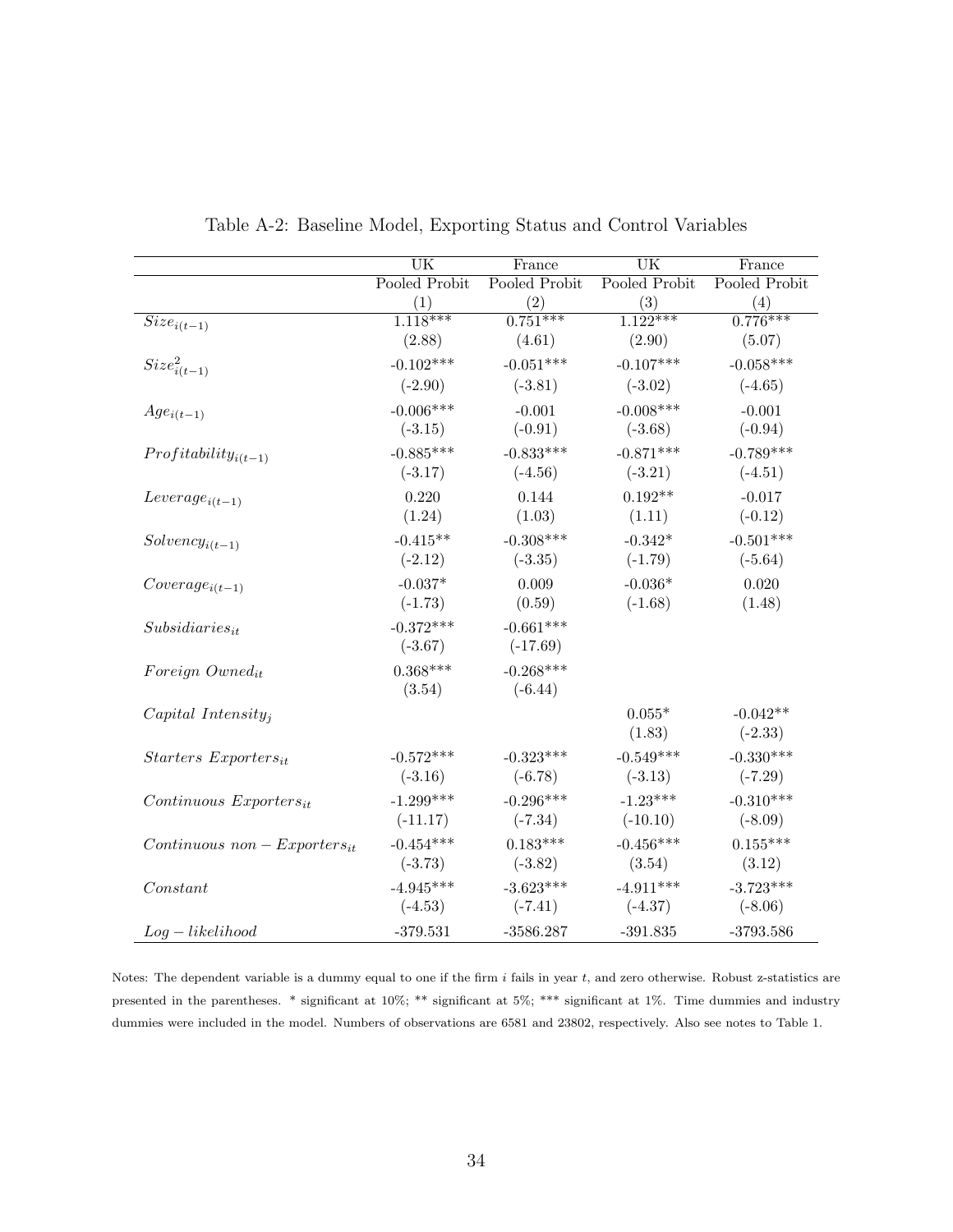|                                  | $\overline{\text{UK}}$ | France           | UK               | France           |
|----------------------------------|------------------------|------------------|------------------|------------------|
|                                  | Marginal Changes       | Marginal Changes | Marginal Changes | Marginal Changes |
|                                  | (1)                    | (2)              | (3)              | (4)              |
| $Size_{i(t-1)}$                  | $\overline{1.9^{**}}$  | $6.643***$       | $1.064***$       | $6.19***$        |
|                                  | (2.53)                 | (5.30)           | (2.90)           | (5.16)           |
| $Size_{i(t-1)}^2$                | $-0.188***$            | $-0.496***$      | $-0.101***$      | $-0.458***$      |
|                                  | $(-2.68)$              | $(-4.84)$        | $(-3.02)$        | $(-4.66)$        |
| $Age_{i(t-1)}$                   | $-0.018***$            | $-0.006$         | $-0.007***$      | $-0.004$         |
|                                  | $(-3.77)$              | $(-1.06)$        | $(-3.68)$        | $(-0.80)$        |
| $Profitability_{i(t-1)}$         | $-6.620***$            | $-1.818***$      | $-6.54***$       | $-0.825***$      |
|                                  | $(-4.66)$              | $(-3.39)$        | $(-4.72)$        | $(-3.21)$        |
| $Leverage_{i(t-1)}$              | 0.155                  | 0.41             | 0.182            | 0.171            |
|                                  | (0.45)                 | (0.37)           | (1.11)           | (0.16)           |
| $Solvency_{i(t-1)}$              | $-0.695*$              | $-4.152***$      | $-0.324*$        | $-3.635***$      |
|                                  | $(-1.80)$              | $(-5.84)$        | $(-1.79)$        | $(-5.32)$        |
| $Coverage_{i(t-1)}$              | $-0.073*$              | 0.169            | $-0.034*$        | 0.137            |
|                                  | $(-1.66)$              | (1.64)           | $(-1.68)$        | (1.33)           |
| $Export_{it}$                    | $-0.272$               | $-1.492***$      |                  |                  |
|                                  | $(-1.11)$              | $(-4.98)$        |                  |                  |
| $Starters$ $Exporters_{it}$      |                        |                  | $-0.287***$      | $-2.238***$      |
|                                  |                        |                  | $(-3.13)$        | $(-7.38)$        |
| $Continuous$ $Exporters_{it}$    |                        |                  | $-2.542***$      | $-2.565***$      |
|                                  |                        |                  | $(-10.10)$       | $(-8.53)$        |
| $Continuous\ non-Exporters_{it}$ |                        |                  | $-0.282***$      | $1.150***$       |
|                                  |                        |                  | $(-3.82)$        | (2.69)           |
| $Log-likelihood$                 | $-454.1$               | $-3852$          | $-391.835$       | $-3793.582$      |

Table A-3: Baseline Model and Exporting Status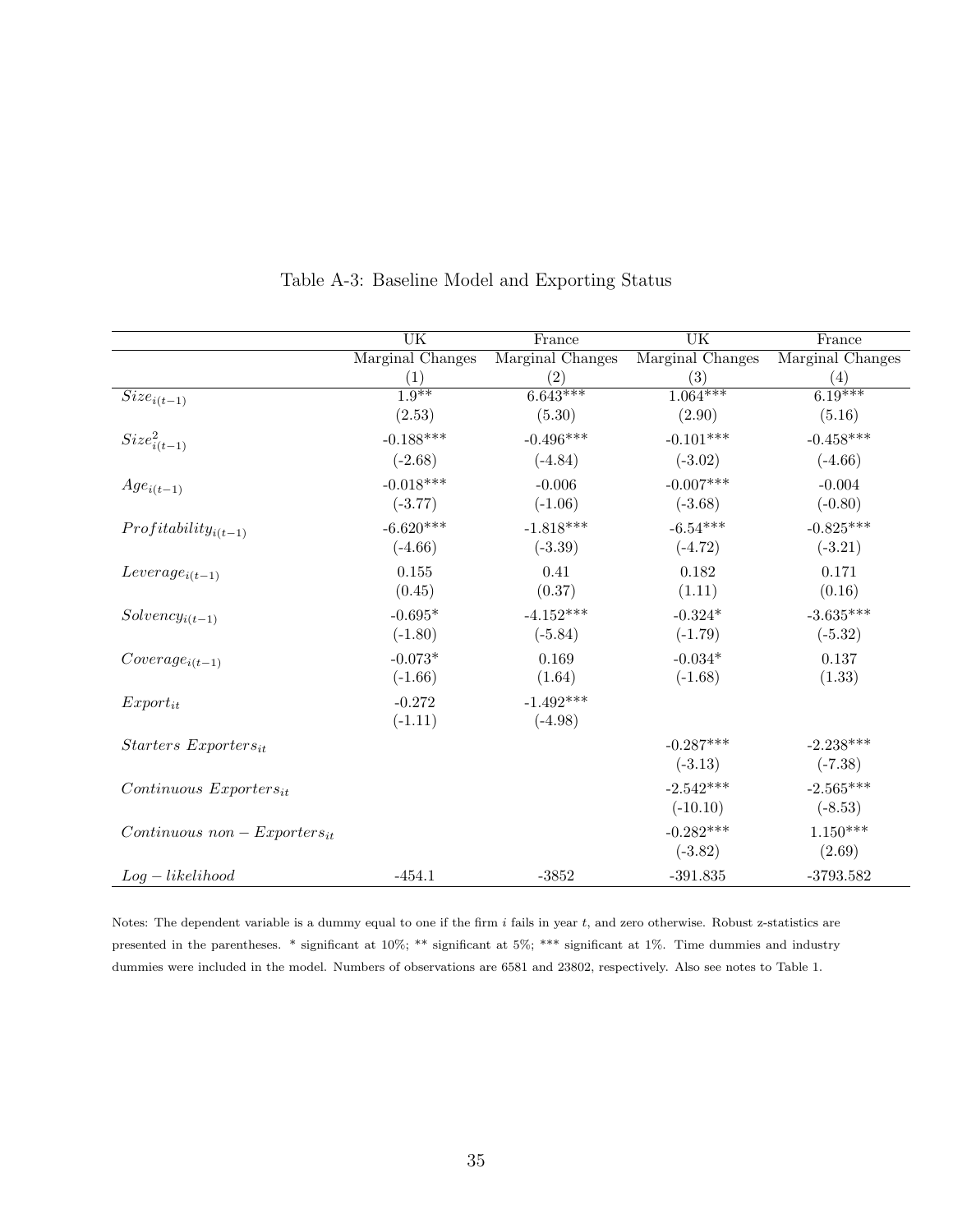|                                     | UK               | UK<br>France |                | France         |
|-------------------------------------|------------------|--------------|----------------|----------------|
|                                     | $Ind = Starters$ | Ind=Starters | Ind=Continuous | Ind=Continuous |
|                                     | (1)              | (2)          | (3)            | (4)            |
| $Size_{i(t-1)}$                     | $2.281***$       | $5.613***$   | $1.129***$     | $6.664***$     |
|                                     | (2.80)           | (4.68)       | (3.00)         | (5.43)         |
| $Size^2_{i(t-1)}$                   | $-0.216***$      | $-0.425***$  | $-0.107***$    | $-0.497***$    |
|                                     | $(-2.95)$        | $(-4.33)$    | $(-3.14)$      | $(-4.95)$      |
| $Age_{i(t-1)}$                      | $-0.019***$      | $-0.007$     | $-0.007***$    | $-0.005$       |
|                                     | $(-3.98)$        | $(-1.24)$    | $(-3.40)$      | $(-0.99)$      |
| $Profitability_{i(t-1)}$            | $-2.092***$      | $-8.202***$  | $-0.907***$    | $-1.65$        |
|                                     | $(-3.32)$        | $(-5.17)$    | $(-2.79)$      | $(-0.96)$      |
| $Profitability_{i(t-1)} * Ind_{it}$ | $-4.412*$        | 2.544        | $-0.919$       | $-12.029***$   |
|                                     | $(-1.86)$        | (0.75)       | $(-1.60)$      | $(-4.13)$      |
| $Leverage_{i(t-1)}$                 | 0.426            | $-1.813$     | $0.475**$      | $-3.209**$     |
|                                     | (1.04)           | $(-1.48)$    | (2.37)         | $(-1.96)$      |
| $Leverage_{i(t-1)} * Ind_{it}$      | $1.970**$        | 2.214        | $-1.006***$    | $6.016***$     |
|                                     | (2.18)           | (0.76)       | $(-3.26)$      | (2.73)         |
| $Solvency_{i(t-1)}$                 | $-0.343$         | $-5.549***$  | $-0.167$       | $-5.290***$    |
|                                     | $(-0.69)$        | $(-6.95)$    | $(-0.72)$      | $(-6.15)$      |
| $Solvency_{i(t-1)} * Ind_{it}$      | $2.484**$        | $3.479**$    | $-0.033$       | $3.132**$      |
|                                     | (2.52)           | (2.05)       | $(-0.07)$      | (2.18)         |
| $Coverage_{i(t-1)}$                 | $-0.148$         | $0.225**$    | $-0.036*$      | $-0.095$       |
|                                     | $(-1.56)$        | (2.06)       | $(-1.66)$      | $(-0.62)$      |
| $Coverage_{i(t-1)} * Ind_{it}$      | $0.249**$        | $-0.274$     | $-0.201$       | $0.581***$     |
|                                     | (2.36)           | $(-0.82)$    | $(-1.04)$      | (2.82)         |
| $Ind_{it}$                          | $-0.843***$      | $-2.322***$  | $-0.822***$    | $-2.743***$    |
|                                     | $(-2.66)$        | $(-3.99)$    | $(-2.70)$      | $(-4.95)$      |
| $Log-likelihood$                    | $-554.028$       | $-4083.305$  | $-433.965$     | $-3869.228$    |

Table A-4: Marginal Changes: Starters, Continuous Exporters and the Likelihood of Survival

Notes: The dependent variable is a dummy equal to one if the firm  $i$  fails in year  $t$ , and zero otherwise. Robust z-statistics are presented in the parentheses. \* significant at 10%; \*\* significant at 5%; \*\*\* significant at 1%. Time dummies and industry dummies were included in the model.  $Ind_{it}$  is a dummy and indicates in turn starters and continuous exporters. Numbers of observations are 7586, 6670, 27600 and 23973, respectively. Also see notes to Table 1.